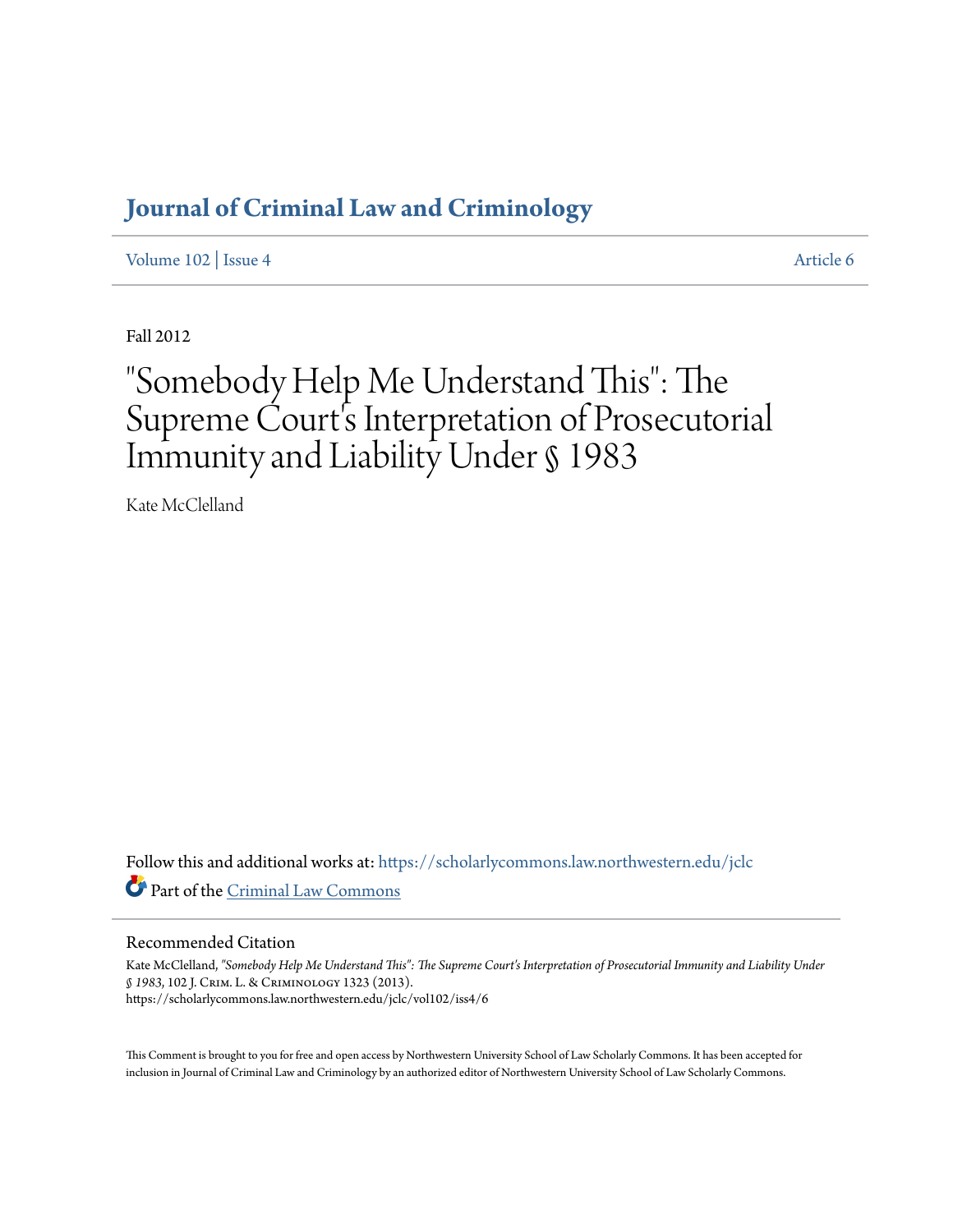# **"SOMEBODY HELP ME UNDERSTAND THIS": THE SUPREME COURT'S INTERPRETATION OF PROSECUTORIAL IMMUNITY AND LIABILITY UNDER § 1983**

Kate McClelland\*

#### **INTRODUCTION**

On March 29, 2011, the Supreme Court of the United States held in *Connick v. Thompson*<sup>1</sup> that a district attorney's office could not be held liable under 42 U.S.C. § 1983 for a single *Brady*<sup>2</sup> violation by one of its prosecutors. The 5–4 decision split along ideological lines. The conservative branch of the Court refused to hold a district attorney's office liable for what it saw as a single *Brady* violation by a lone, rogue prosecutor. The liberal wing of the Court interpreted the facts differently, and found egregious *Brady* violations that deprived the respondent of his constitutional rights. The case appalled commentators.<sup>3</sup> In their opinion, the respondent clearly suffered an injustice at the hands of his prosecutors, and yet the Court's opinion barely acknowledged his suffering and instead justified the decision on questionable (if not downright flimsy) grounds. One commentator went so far as to call the opinion one of the "meanest" Supreme Court decisions ever written. $4$  The case will have far-reaching

<sup>4</sup> Dahlia Lithwick, *Cruel but Not Unusual: Clarence Thomas Writes One of the Meanest* 

<sup>\*</sup> J.D. Candidate, Northwestern University School of Law, 2013; B.A., University of Notre Dame, 2009.

 $1$  131 S. Ct. 1350, 1356 (2011).

<sup>2</sup> Brady v. Maryland, 373 U.S. 83, 86 (1963) (holding that it is a violation of due process to withhold from the defense evidence that would tend to exculpate the defendant).

<sup>3</sup> *See, e.g.*, Editorial, *Failure of Empathy and Justice*, N.Y. TIMES, Apr. 1, 2011, at A26; Bennett L. Gershman & Joel Cohen, *Cops Are Stupid, But Prosecutors Are Smart*, HUFFINGTON POST (Apr. 1, 2011), http://www.huffingtonpost.com/bennett-l-gershman/copsare-stupid-but-prose\_b\_843583.html; Wendy Kaminer, *When the Supreme Court Fears Too Much Justice*, ATLANTIC (Mar. 31, 2011), http://www.theatlantic.com/national/archive/2011/ 03/when-the-supreme-court-fears-too-much-justice/73252/; Scott Lemieux, *The Impunity of the Roberts Court*, AMERICAN PROSPECT (Apr. 1, 2011), http://prospect.org/article/impunityroberts-court.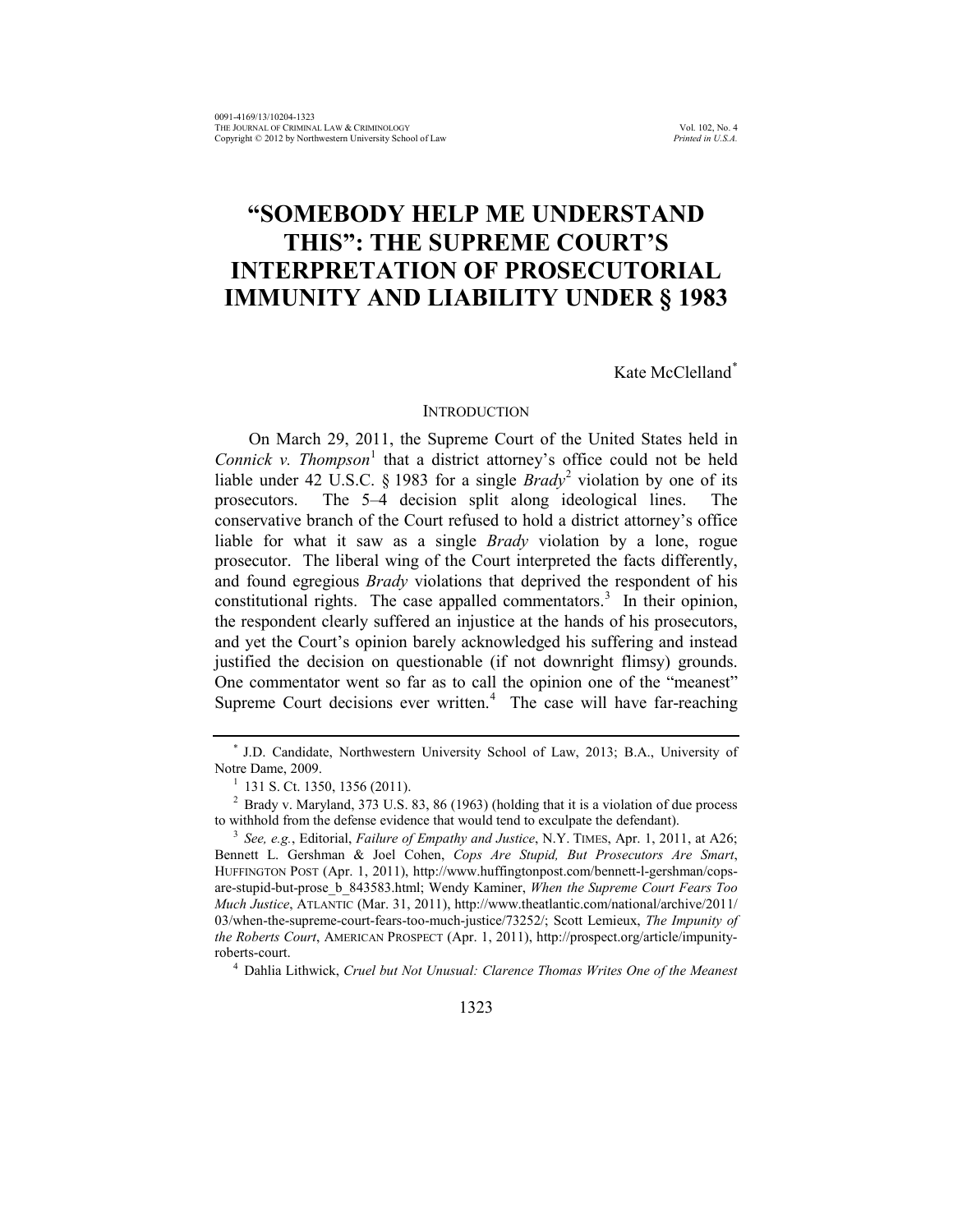implications for prosecutorial accountability under *Brady* and the ability of criminal defendants to assert civil rights claims against prosecutors' offices under § 1983.

Prior to the Supreme Court decision, respondent John Thompson, in discussing his conviction, said, "They call it malfeasance of office and get a slap on the wrist while I'm up at Angola [the Louisiana State Penitentiary] on death row for 18 years. Somebody help me understand this."<sup>5</sup> But practitioners and judges hardly have any clearer idea of when prosecutors can be punished for their misconduct. The Court's current approach to prosecutorial liability under § 1983 is a mess. The decisions in this area of law have made it more difficult for defendants to prove violations of their constitutional rights while increasing the strength of prosecutors' immunity for their actions (both individually and collectively as an office). Even in cases like *Connick*, where everyone agrees that a constitutional violation occurred, no punishment results. Without enforcement, *Brady* and other rules designed to protect a defendant's rights are effectively negated.

Currently, a former defendant bringing a § 1983 claim against a prosecutor's office must show a pattern of constitutional violations within the office that proves that: (1) the district attorney failed to properly train his or her subordinates and (2) that failure to train directly caused the violations.<sup>6</sup> But the Court has never clearly defined what series of events in a prosecutor's office actually constitutes a "pattern." In lieu of a pattern, some case law suggests that municipal liability for failure to train can result from a "single incident,"<sup>7</sup> if the need to train was "so obvious"<sup>8</sup> that the municipal policymakers responsible for training were deliberately indifferent in not training their subordinates.<sup>9</sup> However, *Connick* appears to reject the single-incident-liability approach, at least in the case of prosecutors' offices.<sup>10</sup>

Part I of this Comment will examine the *Connick* decision. This Part will walk through the facts of John Thompson's original case, the procedural history of *Connick* itself, the majority's reasoning in *Connick*, and the minority's counterpoints. Part II will examine the Supreme Court's

<sup>8</sup> *Id.*

*Supreme Court Decisions Ever,* SLATE (Apr. 1, 2011, 7:43 PM), http://www.slate.com/ articles/news and politics/jurisprudence/2011/04/cruel\_but\_not\_unusual.html.

<sup>5</sup> Richard A. Webster, *Life Sentence: Justice Elusive for the Wrongfully Convicted Victims*, NEW ORLEANS CITY BUS. (Jun. 4, 2007), http://www.r-a-e.org/press/life-sentencejustice-elusive-wrongfully-convicted-victims. 6 *See Connick*, 131 S. Ct. at 1358; Bd. of Cnty. Comm'rs of Bryan Cnty. v. Brown, 520

U.S. 397, 407–08 (1997).

<sup>7</sup> City of Canton v. Harris, 489 U.S. 378, 390 n.10 (1989).

<sup>9</sup> *See Connick*, 131 S. Ct. at 1361; *Harris*, 489 U.S. at 390 n.10.

<sup>10</sup> *See infra* notes 189–191 and accompanying text.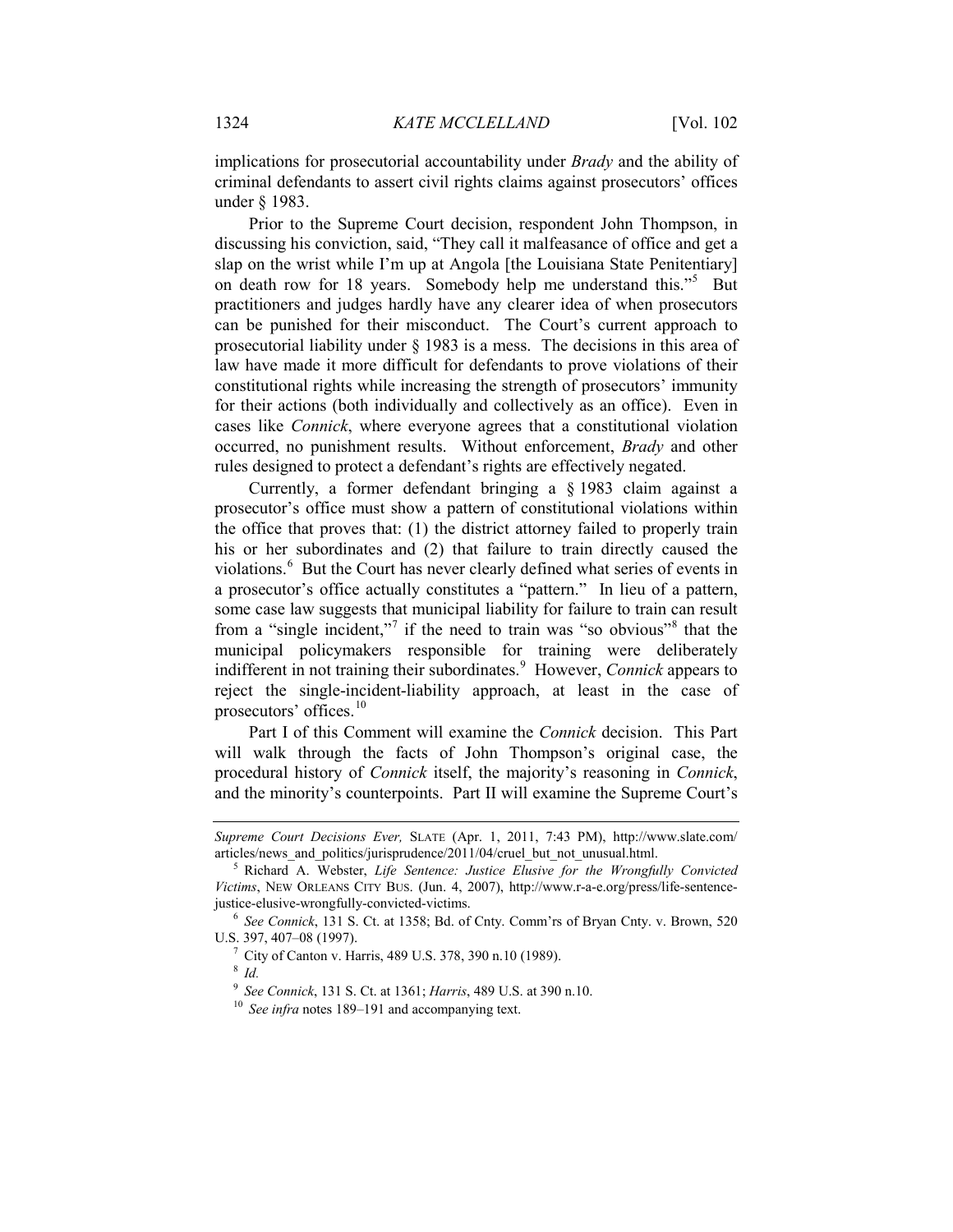case law on prosecutorial immunity and municipal liability—precedent that ultimately shaped the *Connick* decision. Part III will discuss the problems with the rule established by *Connick* and the other cases. Part IV will assess alternatives to requiring the Supreme Court to overhaul its precedent in this area, including stricter ethical sanctions for prosecutorial misconduct and internal structural reform of prosecutors' offices. Finally, Part V will argue that the Supreme Court should overrule its precedent and adopt absolute immunity for prosecutors to put an end to the current confusion in the law.

#### I. *CONNICK V. THOMPSON*

John Thompson spent eighteen years in prison—fourteen of them on death row—for a crime that he did not commit.<sup>11</sup> He was charged with the murder of the son of a prominent New Orleans businessman in 1985.<sup>12</sup> John Thompson's face covered the New Orleans press.<sup>13</sup> A local father whose three minor children had been victims of a recent attempted armed robbery showed them a newspaper and asked if Thompson was the man who had robbed them.<sup>14</sup> They identified him as their attacker.<sup>15</sup>

Four prosecutors from the Orleans Parish District Attorney's Office handled Thompson's two cases.<sup>16</sup> Assistant District Attorneys James Williams and Gerry Deegan were assigned to the armed robbery, while Williams and Eric Dubelier were assigned to the murder.<sup>17</sup> Assistant District Attorney Bruce Whittaker approved the armed robbery indictment.18 Although Dubelier and Williams were two of the highest ranking attorneys in the office at the time, none of the prosecutors had even five years of experience as a prosecutor.<sup>19</sup> Together the prosecutors made the strategic decision to proceed with the armed robbery trial first.<sup>20</sup> If Thompson were convicted of armed robbery prior to the murder trial, he would be vulnerable to impeachment if he took the stand in his defense at

<sup>11</sup> *Connick*, 131 S. Ct. at 1355.

 $12$  *Id.* at 1371 (Ginsburg, J., dissenting).

<sup>&</sup>lt;sup>13</sup> *Id.* at 1356 (majority opinion).

<sup>&</sup>lt;sup>14</sup> *Id.* at 1372 (Ginsburg, J., dissenting).

<sup>15</sup> *Id.*

<sup>16</sup> *Id.*

<sup>17</sup> *Id.*

<sup>18</sup> *Id.*

<sup>&</sup>lt;sup>19</sup> *Id.* at 1379. Williams had been with the office for four-and-a-half years, Dubelier for three-and-a-half years, Whittaker for three years, and Deegan for less than one year. *Id.* at 1372 n.3.

<sup>20</sup> *Id.* at 1372.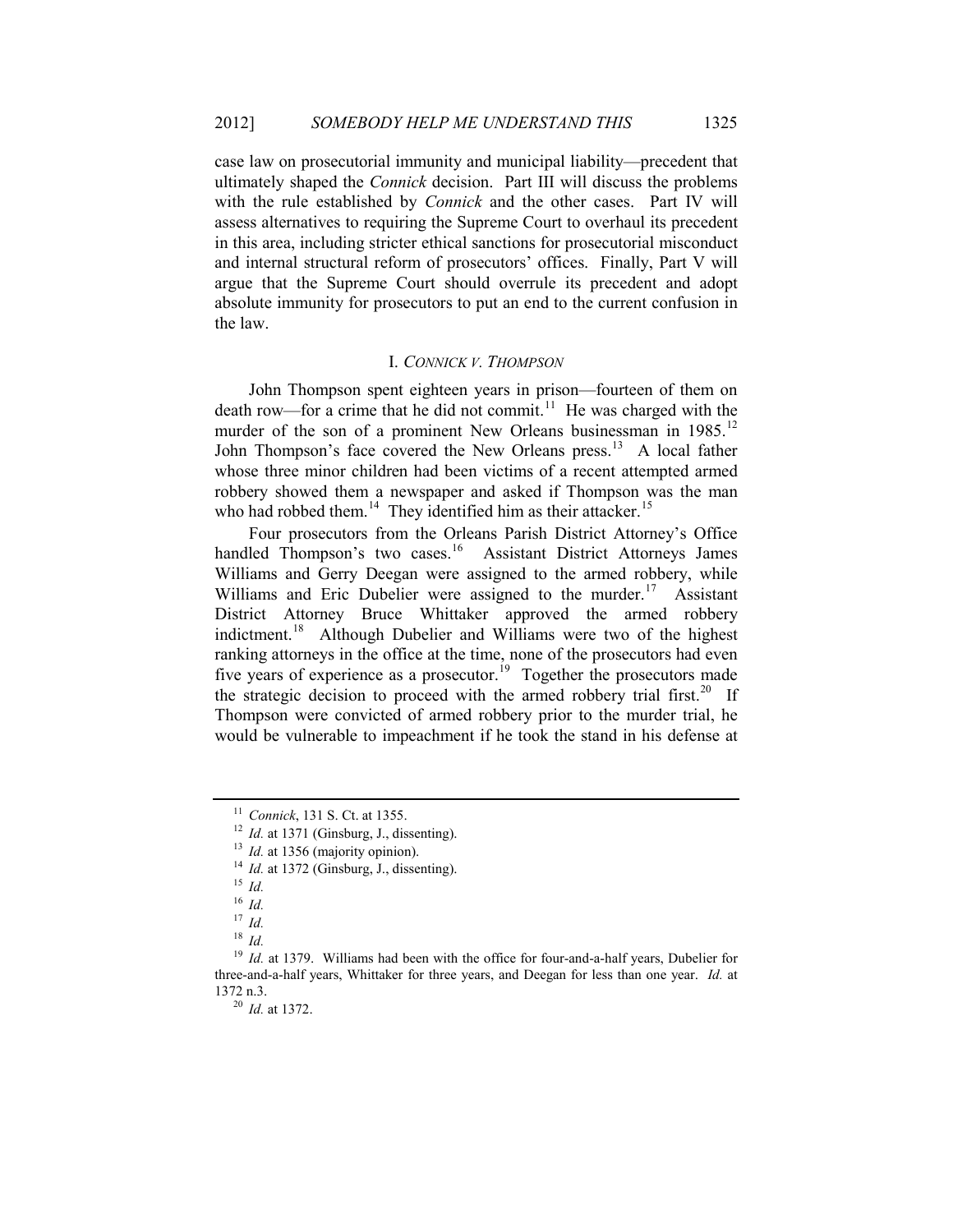the murder trial. $^{21}$ 

The armed robber left blood behind on the pant leg of one of his victims.22 A crime lab technician took a swatch of the bloodied fabric from the pants and sent it to the crime lab one week before Thompson's armed robbery trial.<sup>23</sup> Whittaker received the report from the crime lab, and placed it on Williams's desk, but Williams denied ever seeing it in his later testimony at trial.<sup>24</sup> Meanwhile, Deegan checked out all of the physical evidence in the case from the police property room on the first day of trial, including the bloody swatch.<sup>25</sup> But when he checked all of the evidence into the courthouse property room, the swatch was missing.<sup>26</sup> Thompson's defense counsel never learned of its existence, and Thompson was convicted of the armed robbery.<sup>27</sup> Because of this conviction, he did not testify at his later murder trial, and later in 1985 he was also convicted of first-degree murder.<sup>28</sup>

In 1994, Deegan was dying.<sup>29</sup> He confessed to his friend and fellow prosecutor Michael Riehlmann that he had hidden exculpatory blood evidence during Thompson's armed robbery trial.<sup>30</sup> Riehlmann did not tell anyone about this conversation for five years.<sup>31</sup>

In 1999, Thompson's private investigator—in a last-ditch effort to save his client from being executed—reexamined all of the prosecution's files on Thompson's cases.<sup>32</sup> He uncovered the crime lab report on the blood evidence from the armed robbery.<sup>33</sup> The robber's blood was Type  $B<sup>34</sup>$  Thompson is Type O.<sup>35</sup> When the new information came forward, a judge vacated the armed robbery conviction and in 2003, when he was retried for murder, Thompson was found not guilty.<sup>36</sup>

After his release from prison in 2003, John Thompson filed suit against the Orleans Parish District Attorney's Office, District Attorney

<sup>24</sup> *Id.*

<sup>25</sup> *Id.*

<sup>26</sup> *Id.*

<sup>27</sup> *Id.* at 1373 (Ginsburg, J., dissenting).

- <sup>28</sup> *Id.* at 1356 (majority opinion).
- <sup>29</sup> *Id.* at 1374 (Ginsburg, J., dissenting).
- <sup>30</sup> *Id.*
- <sup>31</sup> *Id.* at 1375.
- <sup>32</sup> *Id.* at 1356 (majority opinion).
- <sup>33</sup> *Id.*
- <sup>34</sup> *Id.*
- <sup>35</sup> *Id.*
- <sup>36</sup> *Id.* at 1357.

<sup>21</sup> *Id.*

<sup>22</sup> *Id.* at 1356 (majority opinion).

<sup>23</sup> *Id.*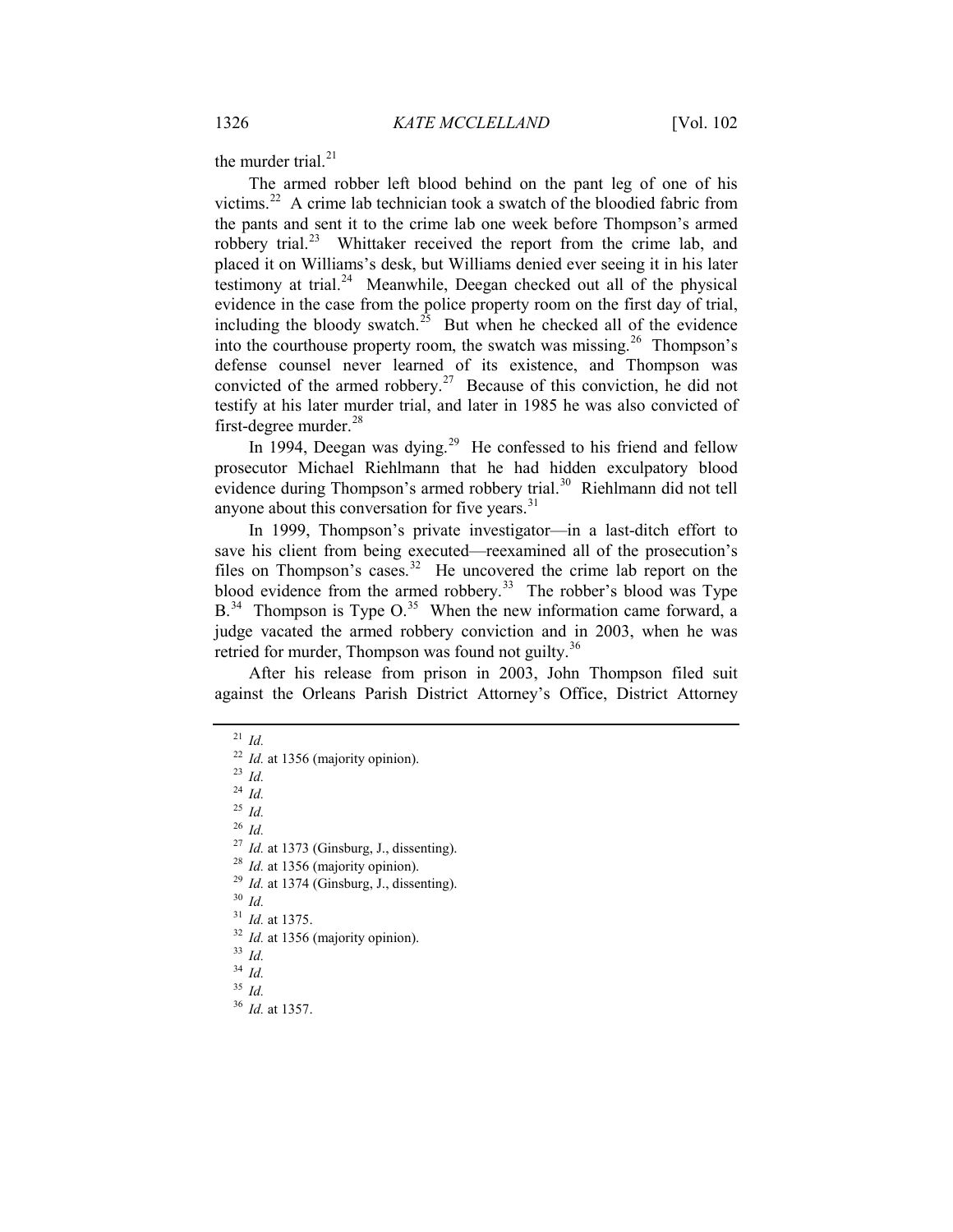Harry Connick Sr., James Williams, and others under 42 U.S.C. § 1983.<sup>37</sup> Thompson alleged that the defendants violated his constitutional rights under *Brady*<sup>38</sup> by withholding the crime lab report. 39 Thompson put forward two theories.<sup>40</sup> First, he claimed that the district attorney's office had an unconstitutional *Brady* policy.<sup>41</sup> In the alternative, he alleged that regardless of what Orleans Parish's official *Brady* policy was, the violation resulted from Connick's deliberate indifference to the need to train his subordinates in proper *Brady* procedure.<sup>42</sup> In district court, the jury rejected the first claim, but agreed with Thompson that Connick was deliberately indifferent to the need to train.<sup>43</sup> They awarded Thompson \$14 million in damages<sup>44</sup>—\$1 million for each year that he was on death row.<sup>45</sup>

The Court of Appeals for the Fifth Circuit, sitting *en banc*, divided evenly on the failure-to-train issue, thus upholding the district court judgment.<sup>46</sup> The Supreme Court then granted certiorari "to decide whether a district attorney's office may be held liable under § 1983 for failure to train based on a single *Brady* violation."47 In a 5–4 decision, the Court held that an office could not be held liable based on a single *Brady* violation.<sup>48</sup>

Justice Thomas wrote the Court's opinion.<sup>49</sup> He reasoned that Thompson's claim could not succeed because he did not prove a pattern of violations that would indicate a failure to train prosecutors.<sup>50</sup> Moreover, Thompson did not prove that the single violation in his case was sufficient to give rise to liability.<sup>51</sup>

Consistent with precedent, the opinion stated that "[a] pattern of similar constitutional violations by untrained employees is 'ordinarily necessary' to demonstrate deliberate indifference for purposes of failure to

<sup>41</sup> *Id.*

<sup>42</sup> *Id.*

<sup>43</sup> *Id.*

<sup>44</sup> *Id.*

<sup>45</sup> James Ridgeway & Jean Casella, *14 Years on Death Row. \$14 Million in Damages?*, MOTHER JONES (October 6, 2010, 3:00 AM), http://www.motherjones.com/politics/2010/09/ connick-v-thompson.

<sup>49</sup> *Id.*

<sup>37</sup> *Id.*

<sup>&</sup>lt;sup>38</sup> Brady v. Maryland, 373 U.S. 83, 86 (1963) (holding that it is a violation of due process to withhold from the defense evidence that would tend to exculpate the defendant).

<sup>39</sup> *Id.*

<sup>40</sup> *Connick*, 131 S. Ct. at 1357.

<sup>46</sup> *Connick*, 131 S. Ct. at 1358.

<sup>47</sup> *Id.* at 1356.

<sup>48</sup> *Id.* at 1355.

<sup>50</sup> *Id.* at 1360.

<sup>51</sup> *Id.* at 1361.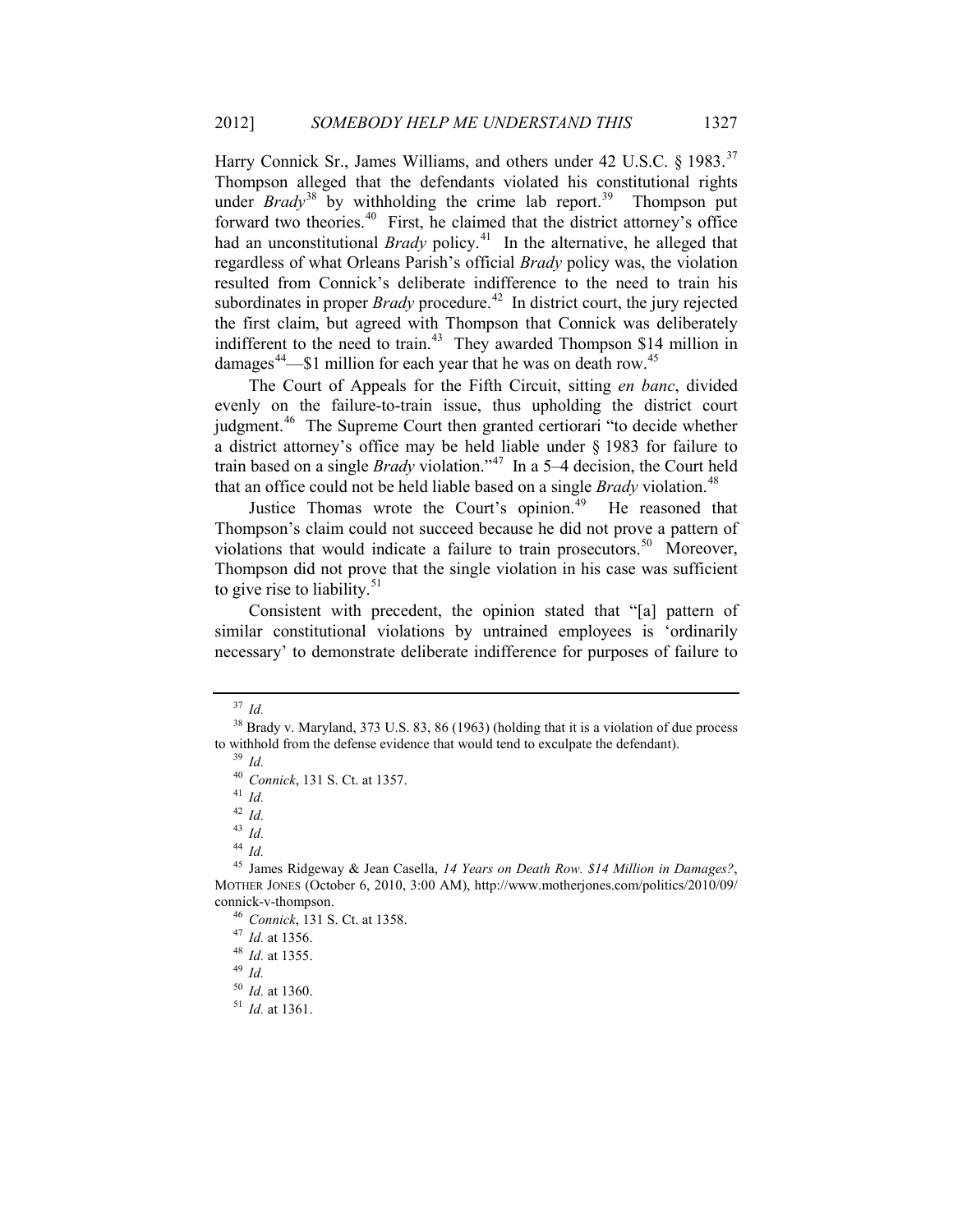train."<sup>52</sup> Thomas stated that Thompson did not try to prove a pattern.<sup>53</sup> Yet Thompson did reference four convictions from Orleans Parish that were overturned by Louisiana courts in the ten years prior to his armed robbery trial due to the failure to disclose exculpatory evidence.<sup>54</sup> Those cases, however, were not "similar to the violation at issue" in Thompson's case because the disputed evidence was not scientific, like Thompson's blood evidence was.<sup>55</sup>

The single *Brady* violation at issue in the case was also not enough on its own to establish liability.56 In *Canton v. Harris*, the Court hypothesized a situation in which specific legal training was so clearly needed that the failure to give employees that training would necessarily lead to constitutional violations.<sup>57</sup> Here, Thomas reasoned, the assistant district attorneys already had the legal training that they needed.<sup>58</sup> They had all received a law license, graduated from law school, and passed the bar examination.<sup>59</sup> Continuing education classes were readily available,<sup>60</sup> and they had the opportunity to learn on the job from their superiors,  $61$  who would circulate information about important cases and legal

<sup>58</sup> *Connick*, 131 S. Ct. at 1361.

<sup>59</sup> *Id. But cf. id.* at 1385 (Ginsberg, J., dissenting) (citing multiple facts from the trial record and the Justice's own research that would undermine this confidence in the presence of *Brady* in law schools and the Louisiana Bar Examination).

<sup>60</sup> *Id.* at 1362 (majority opinion). *But cf. id.* at 1381 (Ginsberg, J., dissenting) ("Louisiana did not require continuing legal education at the time of Thompson's trials." (citations omitted)).

<sup>61</sup> *Id.* at 1362 (majority opinion). *But cf. id.* at 1380 (Ginsberg, J., dissenting) ("Dubelier and Williams, as senior prosecutors in the Office, were free to take cases to trial without [attending a pretrial conference with the Office's chief of trials], and that is just how they proceeded in Thompson's prosecutions." (citations omitted)); *see also id.* at 1379–80 (Ginsberg, J., dissenting) ("By 1985, Dubelier and Williams were two of the highest ranking attorneys in the Office, yet neither man had even five years of experience as a prosecutor . . . [they] told the jury that they did not recall any *Brady* training in the Office." (citations omitted)).

<sup>52</sup> *Id.* at 1360 (citing Bd. of Cnty. Comm'rs of Bryan Cnty. v. Brown, 520 U.S. 397, 409 (1997)).

<sup>53</sup> *Connick*, 131 S. Ct. at 1360.

<sup>54</sup> *Id.* The Supreme Court was well aware of the *Brady* violations occurring in the Orleans Parish District Attorney's Office. The suppression of exculpatory statements by a codefendant in violation of *Brady*, which took place in a 1984 Orleans Parish case, also made it to the Supreme Court on appeal in 1995. *See* Kyles v. Whitley, 514 U.S. 419 (1995).

<sup>55</sup> *Connick*, 131 S. Ct. at 1360.

<sup>56</sup> *Id.* at 1361.

<sup>57</sup> *Id.* (citing City of Canton v. Harris, 489 U.S. 378, 390 n.10 (1989)). *Harris* envisions a scenario where police are given deadly weapons to use in the field, but are not trained in the constitutional use of deadly force. In that case, a single incident of deadly force by an officer would be sufficient to hold the municipality liable under 42 U.S.C. § 1983 for a violation of constitutional rights. *See Harris*, 489 U.S. at 390 n.10; *see also infra* Part II.B.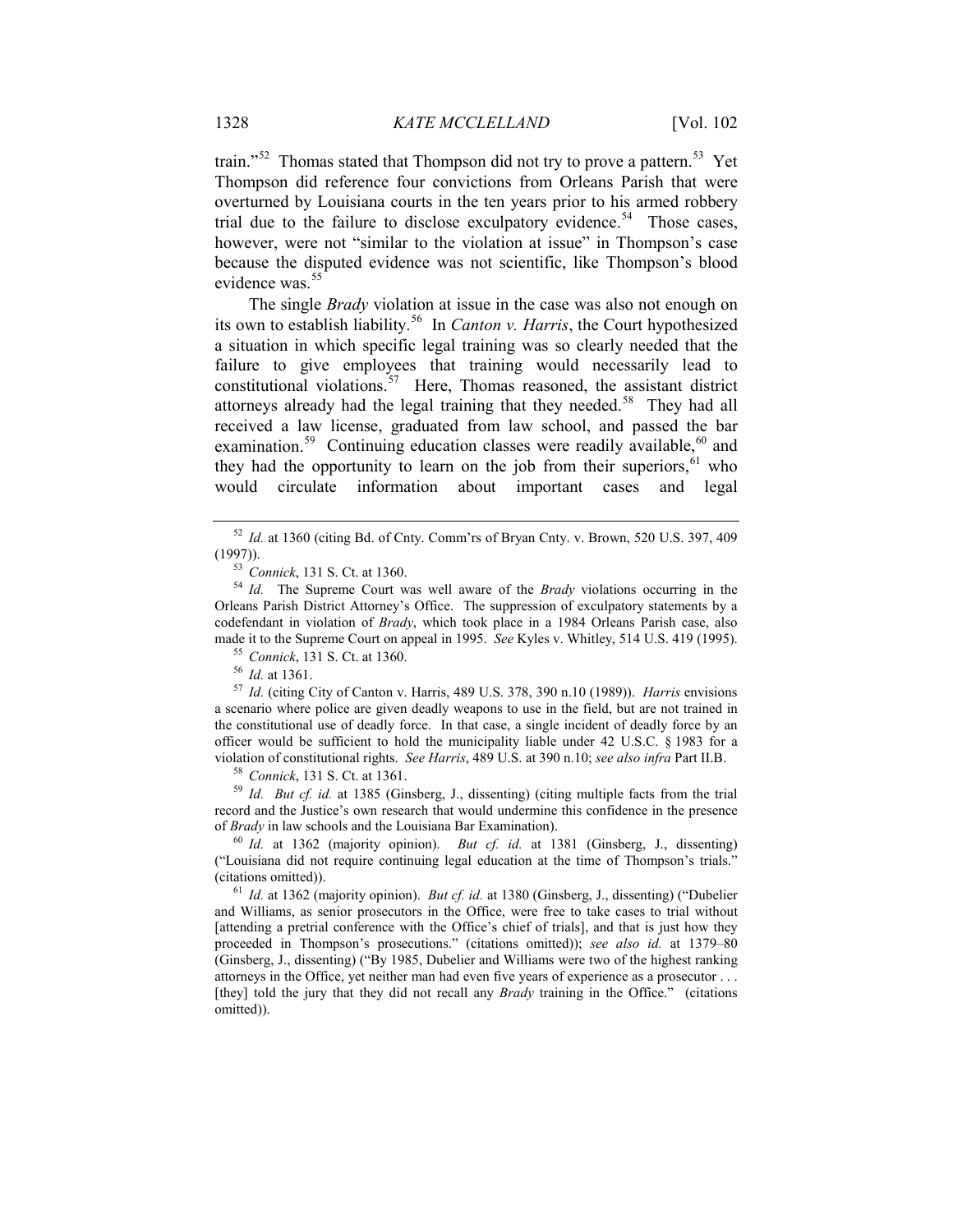developments.<sup>62</sup> Moreover, the attorneys were held to strict character and fitness standards and the ethical standards imposed by the legal community.63 Simply put, "[a]ttorneys are trained in the law and equipped with the tools to interpret and apply legal principles, understand constitutional limits and exercise legal judgment." $64$  Given these factors, Connick had no reason to believe that his assistants needed any further training. 65

Additionally, Thomas pointed out, all of the assistant district attorneys working on Thompson's case knew about the general rule of *Brady v.*  Maryland.<sup>66</sup> Thompson's arguments appeared to suggest that formal training was needed,  $67$  but a lack of formal training was not the equivalent of the complete lack of legal training hypothesized in *Harris*.<sup>68</sup> While additional training might have been helpful for the prosecutors, the Court held that a lack of such training was not enough to impose liability.<sup>69</sup>

#### II. THE PRECEDENT THAT SHAPED *CONNICK*

*Connick*'s reasoning is so convoluted because it combines two prior lines of Supreme Court case law. The first line of cases present in *Connick* deals with prosecutorial immunity.<sup>70</sup> Those cases establish a functional test to determine whether prosecutors have absolute or qualified immunity for their actions. Prosecutors have absolute immunity for many of their actions, but when they have only qualified immunity, they may be liable under 42 U.S.C. § 1983. According to this statute:

Every person who, under color of any statute, ordinance, regulation, custom, or usage,

<sup>62</sup> *Id.* at 1362 (majority opinion). *But cf. id.* at 1381 (Ginsberg, J., dissenting) ("The [1987 Office policy] manual contained four sentences, nothing more, on *Brady*. This slim instruction, the jury learned, was notably inaccurate, incomplete, and dated." (footnote omitted) (citations omitted)).

<sup>63</sup> *Id.* at 1362 (majority opinion). *But cf. id.* at 1382 (Ginsberg, J., dissenting) ("[Connick] never disciplined or fired a single prosecutor for violating *Brady*." (citation omitted)).

<sup>&</sup>lt;sup>64</sup> *Id.* at 1361 (majority opinion).

<sup>65</sup> *Id.* at 1363.

<sup>66</sup> *Id. But cf. id.* at 1378 (Ginsberg, J., dissenting) ("Connick was the Office's sole policymaker, and his testimony exposed a flawed understanding of a prosecutor's *Brady* obligations.").

<sup>67</sup> *Id.* at 1363 (majority opinion). *But cf. id.* at 1378 (Ginsberg, J., dissenting) ("Thompson, it bears emphasis, is not complaining about the absence of formal training sessions. His complaint does not demand that *Brady* compliance be enforced in any particular way. He asks only that *Brady* obligations be communicated accurately and genuinely enforced." (footnote omitted) (citations omitted)).

<sup>&</sup>lt;sup>68</sup> *Id.* at 1363 (majority opinion).

<sup>69</sup> *Id.*

<sup>70</sup> *See infra* Part II.A.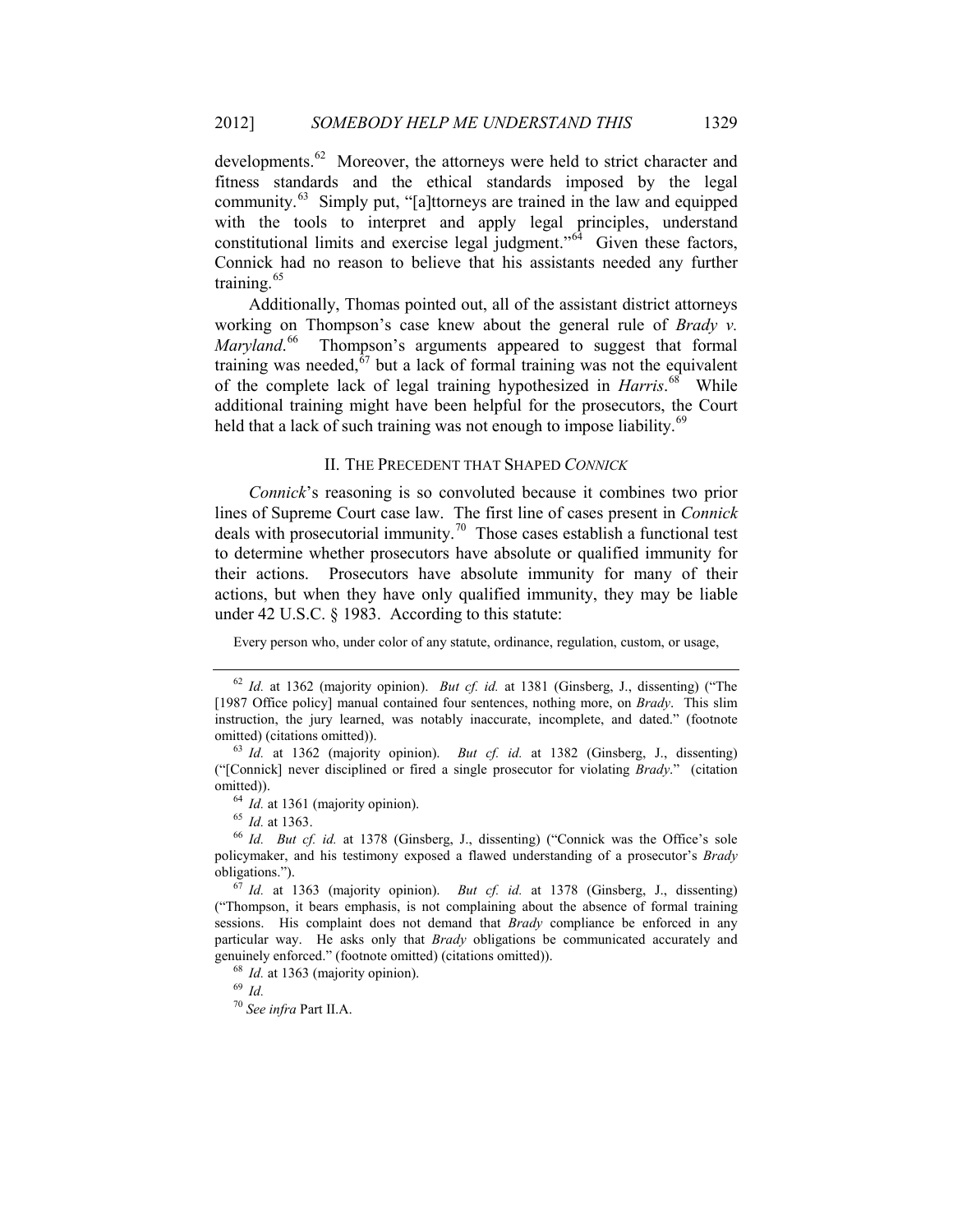of any State or Territory or the District of Columbia, subjects, or causes to be subjected, any citizen of the United States or other person within the jurisdiction thereof to the deprivation of any rights, privileges, or immunities secured by the Constitution and the laws, shall be liable to the party injured in an action at law, suit  $\frac{1}{1}$ in equity or other proper proceeding for redress . . . .

If a prosecutor with qualified immunity violates a defendant's constitutional rights (and thereby § 1983), the defendant may sue the municipality that employs the prosecutor for monetary damages to recompense the violation.<sup>72</sup>

The second line of cases implicated in *Connick* deals with this municipal liability under  $\S 1983$ .<sup>73</sup> Municipalities cannot be held liable under  $\hat{\S}$  1983 under a *respondeat superior* theory.<sup>74</sup> For  $\hat{\S}$  1983 to apply, the municipality's official policy must be the direct cause of the constitutional violation.<sup>75</sup> A policy failing to properly train employees and directly causing a recurring pattern of constitutional violations demonstrates deliberate indifference on the part of the municipality and results in § 1983 liability.<sup>76</sup> The plaintiff must show (1) that municipal policymakers chose a policy that failed to train the municipality's employees adequately, (2) the policy amounted to deliberate indifference to citizens' constitutional rights, and (3) the policy directly caused (4) a pattern of violations of constitutional rights. Alternatively, at least prior to *Connick*, a plaintiff could also show that a single action by a municipal employee was so egregious that it was obvious that the municipality was deliberately indifferent to the need to train that employee.<sup>77</sup>

### A. THE PROSECUTORIAL IMMUNITY CASES

The Supreme Court decided its first case on prosecutorial immunity, *Imbler v. Pachtman*, in 1976.<sup>78</sup> In *Imbler*, the Court established the

<sup>78</sup> *Imbler*, 424 U.S. at 409. Paul Imbler was found guilty of first-degree murder and sentenced to death. *Id.* at 412. After the resolution of the case, Richard Pachtman, the prosecutor on the case, wrote to the Governor of California stating that he had uncovered

<sup>71</sup> 42 U.S.C § 1983 (2006).

<sup>72</sup> *See* Imbler v. Pachtman, 424 U.S. 409 (1976). It is far more common to see § 1983 actions brought against police officers, particularly for the use of excessive force in contravention of an arrestee's constitutional rights. *See, e.g.*, Graham v. Connor, 490 U.S. 386 (1989).

<sup>73</sup> *See infra* Part II.B.

<sup>74</sup> *See* Monell v. Dep't of Soc. Servs., 436 U.S. 658, 691 (1978). In other words, one municipal employee's violation of a citizen's constitutional rights does not automatically confer damages liability on the municipality. *See id.*

<sup>75</sup> *See id.* at 694.

<sup>76</sup> *See* City of Canton v. Harris, 489 U.S. 378, 397 (1989) (O'Connor, J., concurring); *see also* Bd. of Cnty. Comm'rs of Bryan Cnty. v. Brown, 520 U.S. 397, 407–08 (1997).

<sup>77</sup> *See Harris*, 489 U.S. at 390 n.10 (1989).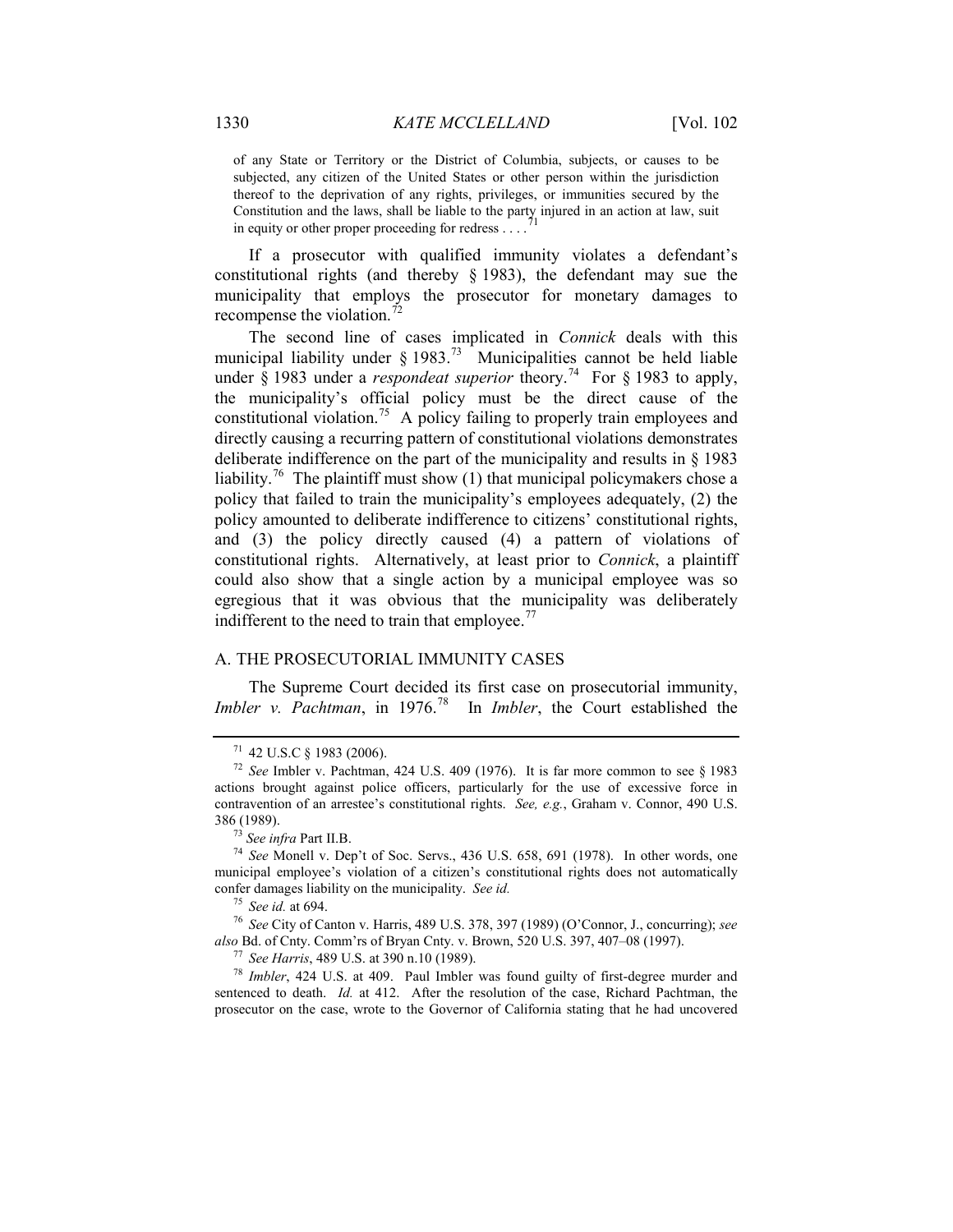functional test to determine whether absolute or qualified immunity should apply to a prosecutor.<sup>79</sup> Section 1983 did not eliminate immunities "well grounded in history and reason<sup>380</sup>—including absolute immunity for prosecutors.<sup>81</sup> The Court cited various public policy reasons why The Court cited various public policy reasons why prosecutors had been given absolute immunity at common law, which were still important.<sup>82</sup> Prosecutors were quasi-judicial officers who, like judges, required protection for actions that were "intimately associated with the judicial phase of the criminal process."<sup>83</sup> Moreover, the possibility of professional discipline for ethical violations served as a check on their behavior.<sup>84</sup> However, the Court stated explicitly that it was not However, the Court stated explicitly that it was not "consider[ing] whether like or similar reasons require immunity for those aspects of the prosecutor's responsibility that cast him in the role of administrator or investigative officer rather than that of advocate."85 Determining whether a prosecutor was protected by absolute immunity thus depended on the nature of the role he was engaged in when the alleged violation took place. If the prosecutor was acting as an advocate— "initiating a prosecution and presenting the State's case"—he received absolute immunity.<sup>86</sup> The Court reserved the question of what type of immunity applied when the prosecutor was functioning as an investigator or an administrator.<sup>87</sup>

*Burns v. Reed* partially addressed this question by holding that prosecutors acting in an investigatory capacity were only entitled to qualified immunity.<sup>88</sup> The Supreme Court held that a prosecutor has

- <sup>85</sup> *Id.* at 430–31.
- <sup>86</sup> *Id.* at 431.
- <sup>87</sup> *Id.* at 430–31.

<sup>88</sup> 500 U.S. 478 (1991). Petitioner Cathy Burns had called the police, claiming that an unknown intruder entered her home and shot her two young sons. *Id.* at 481. The officers assigned to the case treated Burns as the primary suspect. *Id.* Theorizing that she had multiple personality disorder, they wanted to question her under hypnosis. *Id.* at 482. They asked the Chief Deputy Prosecutor, Richard Reed, whether they could use hypnosis, and he advised them that they could. *Id.* Reed used the results of the interview under hypnosis at a probable cause hearing, and Burns was charged with the attempted murder of her sons. *Id.* at 482–83. A judge later granted her motion to suppress the evidence gained under hypnosis

new evidence that corroborated Imbler's alibi defense. *Id.* A key eyewitness also recanted his prior identification testimony. *Id.* at 413. After years of litigation on these issues, the Ninth Circuit granted Imbler's habeas petition, and he filed a § 1983 action against Pachtman and others. *Id.* at 415.

<sup>79</sup> *Id.* at 430.

<sup>&</sup>lt;sup>80</sup> *Id.* at 418 (citations omitted).

<sup>81</sup> *Id.* at 424.

<sup>82</sup> *Id.* at 424–27.

<sup>83</sup> *Id.* at 430.

<sup>84</sup> *Id.* at 429.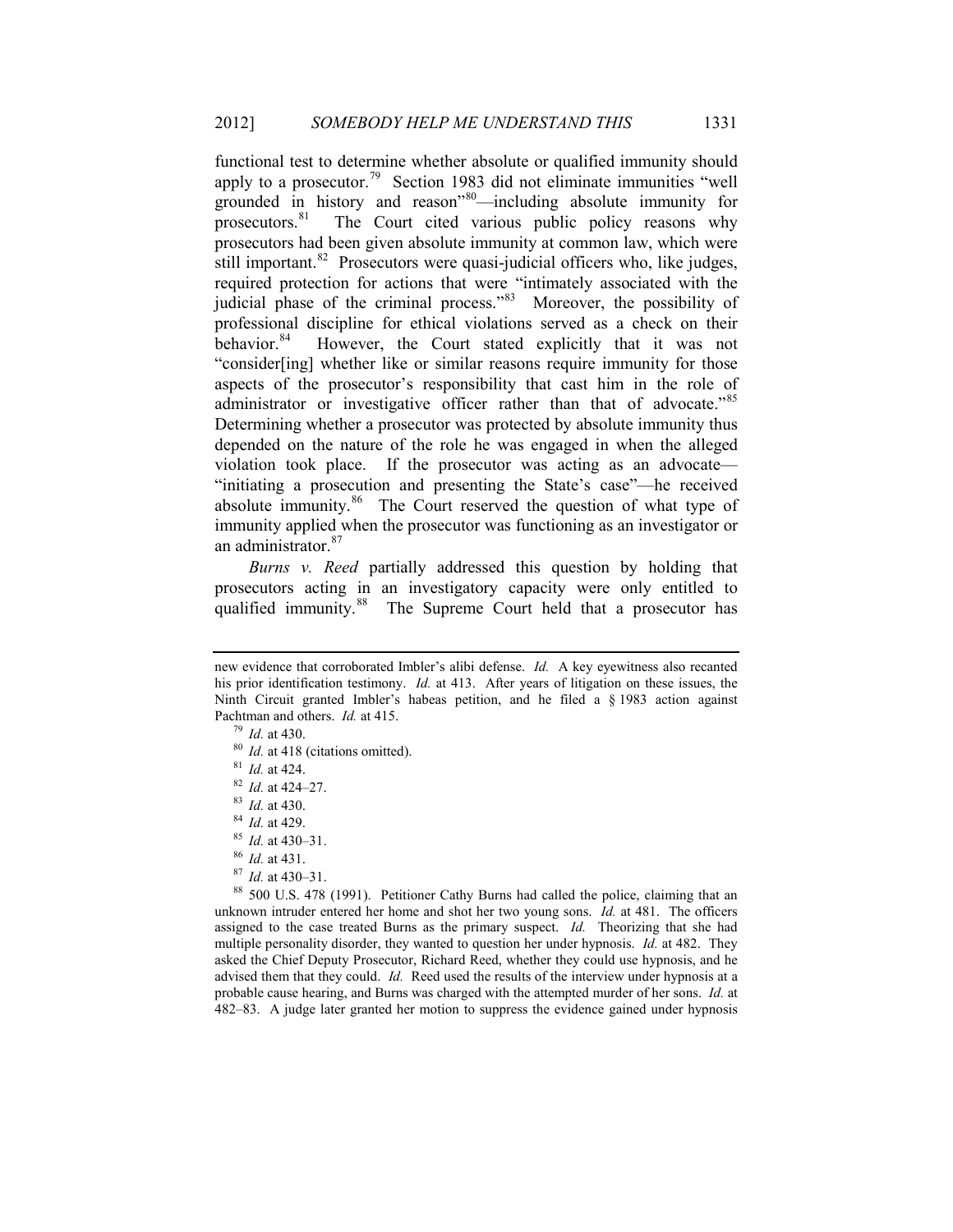absolute immunity for her actions during a probable cause hearing because she is acting in her role as "advocate for the State."89 When a prosecutor advises the police about what investigative techniques they are able to use to obtain evidence, however, only qualified immunity protects her. $90$  The Court rejected the idea that under the common law this advice would have been protected too. $91$  Protected activity needed a sufficient link to the court proceeding, because "the concern with litigation in our immunity cases is not merely a generalized concern with interference with an official's duties, but rather is a concern with interference with the conduct closely related to the judicial process."92 While the Court acknowledged that almost any purely investigative activity could be linked to the decision to prosecute, the protection of absolute immunity only extended to actions intimately associated with the judicial process.<sup>93</sup>

*Buckley v. Fitzsimmons* further clarified the limits of advocacy as opposed to investigation.<sup>94</sup> The Supreme Court found that the prosecutors were acting in an investigative capacity when they had expert after expert assess the evidence in the case until they found one whose testimony aligned with their theory of the case.<sup>95</sup> The Court appeared to establish a new bright-line rule: "A prosecutor neither is, nor should consider himself to be, an advocate before he has probable cause to have anyone arrested."96 The majority appeared to be saying that the advocacy function—and thus

<sup>94</sup> Buckley v. Fitzsimmons, 509 U.S. 259, 261 (1993). Stephen Buckley had been imprisoned for three years for the highly publicized murder of a young girl that took place in 1983. *Id.* at 261. He claimed liability under § 1983 for fabricated evidence and false statements made by Fitzsimmons, the DuPage County state's attorney, at a press conference about the case. *Id.* at 262. The girl's killer had kicked in the door of her home, leaving behind a bootprint. *Id.* The prosecutors tried to match the print to petitioner's boots. *Id.* Three respected and credible evidence labs found no match, but prosecutors located an anthropologist of questionable credibility who would testify that the print was made by Buckley's boots. *Id.* A grand jury spent eight months investigating all of the evidence, including the bootprint evidence, and was unable to return an indictment. *Id.* at 264. Fitzsimmons was running for reelection in a close race in early 1984. *Id.* Before that election, he brought an indictment against Buckley and held the press conference to announce it. *Id.* Buckley was not freed until 1987, when the anthropologist and star witness in his case died and could no longer testify at his retrial—even though his first trial had ended in a mistrial and another man had confessed to the crime. *Id.*

<sup>95</sup> *Id.* at 274.

<sup>96</sup> *Id.*

and upon her release from custody, she filed a § 1983 action against Reed, the police, and others. *Id.* at 483.

<sup>89</sup> *Id.* at 491.

<sup>90</sup> *Id.* at 496.

<sup>91</sup> *Id.* at 493.

<sup>92</sup> *Id.* at 494.

<sup>93</sup> *Id.* at 495.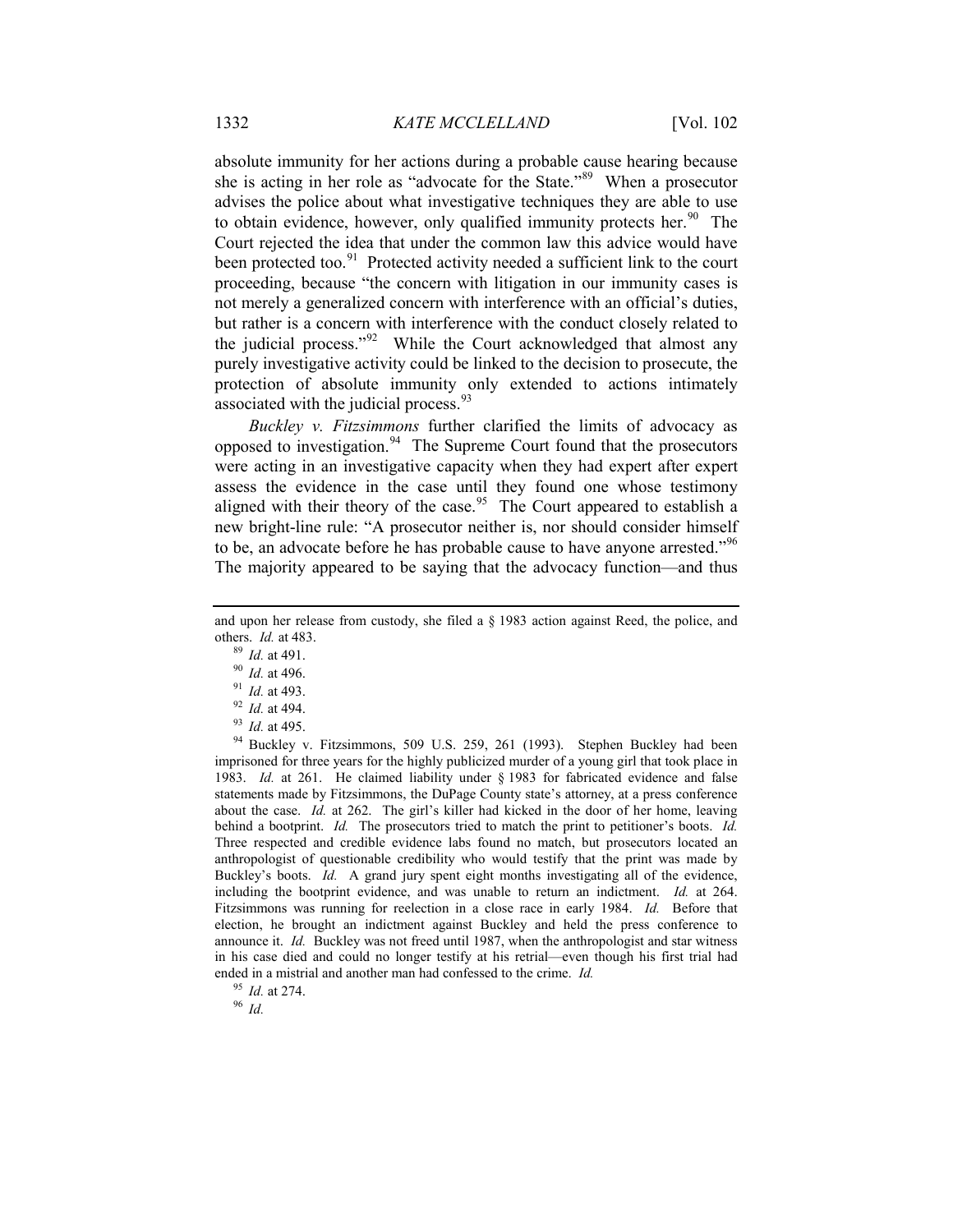absolute immunity—does not take hold until after a finding of probable cause.  $97$  As to the press conference that was held in conjunction with the defendant's indictment, the Court noted that at common law, prosecutors had immunity for defamation that occurred as a part of judicial proceedings, but not for out-of-court statements.<sup>98</sup> Moreover, the conduct of a press conference is unrelated to a prosecutor's duties as an advocate—"a prosecutor is in no different position than other executive officials who deal with the press, and  $\ldots$  qualified immunity is the norm for them."<sup>99</sup>

In *Kalina v. Fletcher*, a unanimous Supreme Court ruled that a prosecutor was entitled to only qualified immunity when she executed the certification required by local court rule that required that she essentially act as a complaining witness and swear to the facts alleged as the basis for probable cause and the issuance of an arrest warrant.<sup>100</sup> The preparation and filing of such a certification fell under the advocacy function, $101$  but the prosecutor was performing the function of a complaining witness when she made false statements of fact in the certification under penalty of perjury.<sup>102</sup> The Court emphasized that "[t]estifying about facts is the function of the witness, not of the lawyer."<sup>103</sup>

In *Van de Kamp v. Goldstein*, the final case in this line prior to *Connick*, a unanimous Supreme Court described for the first time what a prosecutor's "administrative" functions might look like.<sup>104</sup> The Court held

<sup>104</sup> 555 U.S. 335, 338–39 (2009). Thomas Goldstein was convicted of murder in 1980, based largely on the testimony of a jailhouse informant. *Id.* at 339. In his federal habeas petition, the District Court found that if prosecutors had informed the defense that the informant was receiving a reward for his testimony, it might have made a difference in Goldstein's case. *Id.* The habeas petition was granted, and the Ninth Circuit Court of Appeals affirmed. *Id.* Goldstein then filed a § 1983 action against former District Attorney Van de Kamp and his chief deputy district attorney, alleging that prosecutors violated his

<sup>&</sup>lt;sup>97</sup> *See id.* at 286 (Kennedy, J., concurring in part and dissenting in part).

<sup>&</sup>lt;sup>98</sup> *Id.* at 277 (majority opinion).

<sup>99</sup> *Id.* at 278.

<sup>100</sup> 522 U.S. 118, 129–31 (1997). In *Kalina*, Lynne Kalina, a deputy prosecuting attorney for King County, Washington, filed three documents with the King County Superior Court to bring charges against respondent Rodney Fletcher. *Id.* at 120–121. One document was an information charging Fletcher with burglary, one was a motion for an arrest warrant, and the third was called a "Certification for Determination of Probable Cause." *Id.* at 121. According to a local rule, an arrest warrant must be accompanied by an affidavit or "sworn testimony establishing the grounds for issuing the warrant." *Id.* (quoting WASH. SUP. CT. CRIM. R. 2.2(a)). Typically, a complaining witness provides the affidavit, but here, Kalina swore to the affidavit herself. *Id.* at 129–30. It contained two inaccurate factual statements. *Id.* at 121. As a result of Kalina's filing, Fletcher was arrested and spent a day in jail. *Id.* at 122. The prosecutor's office later dropped charges against him. *Id.*

<sup>101</sup> *Id.* at 129.

<sup>102</sup> *Id.* at 131.

<sup>103</sup> *Id.* at 130.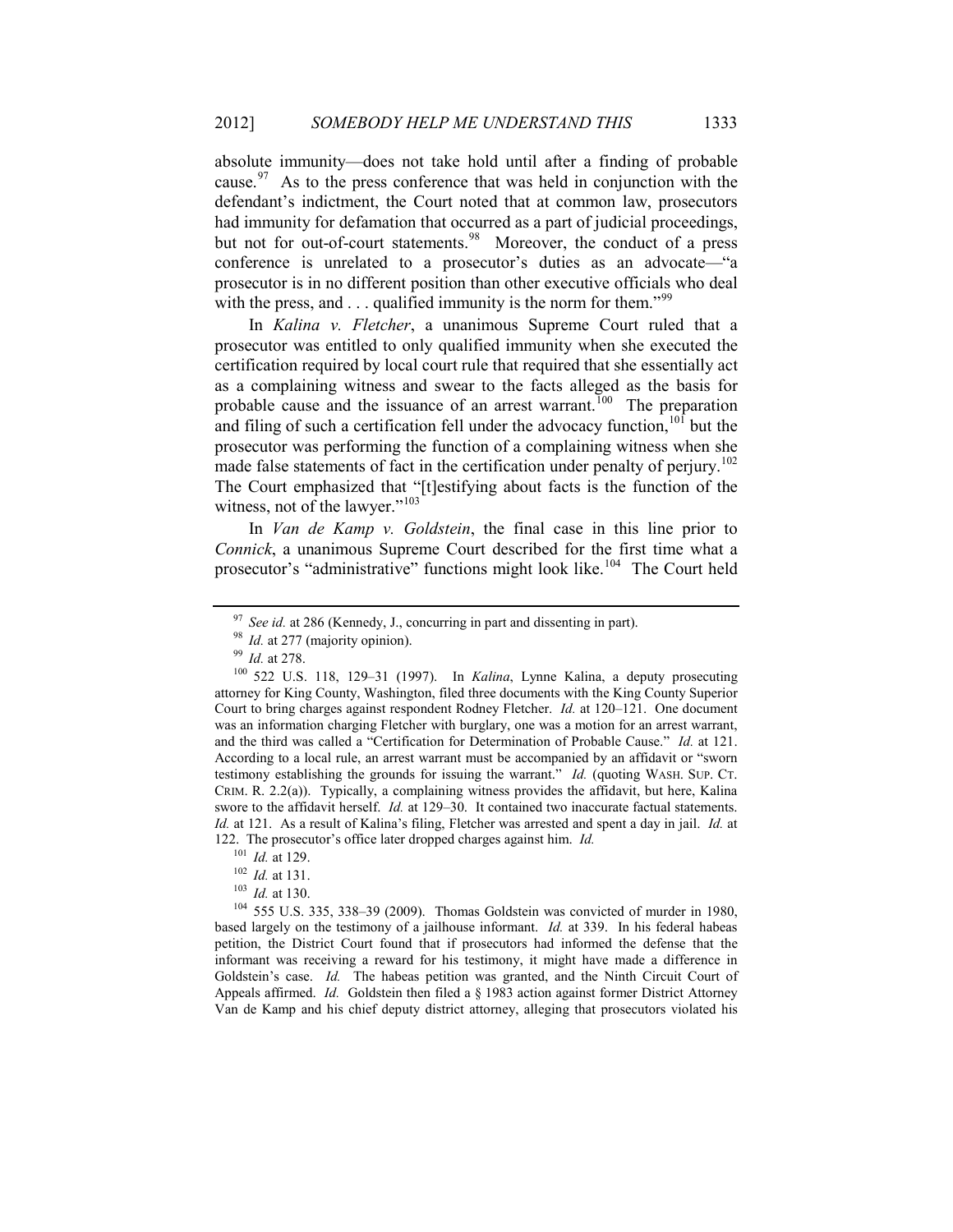that the training, supervision, and information system management at issue were administrative functions—but they were nonetheless directly related to the conduct of the trial, and therefore entitled to absolute immunity.<sup>105</sup> The functions at issue "necessarily require[d] legal knowledge and the exercise of related discretion."106 The Court cited *Imbler*'s public policy concerns, particularly the chilling effect that liability would have.<sup>107</sup> Since "[d]ecisions about indictment or trial prosecution will often involve more than one prosecutor within an office,<sup>"108</sup> multiple prosecutors could be liable under qualified immunity for the types of decisions at issue in *Van de Kamp*. If many prosecutors were liable for these decisions, then they would behave differently because the risk of § 1983 liability might lessen their willingness to prosecute.<sup>109</sup>

The Supreme Court began in *Imbler* with a functional test that seemed clear and simple to apply. With each subsequent case, the Court chipped away at the advocatory, investigative, and administrative distinctions. After *Van de Kamp*, the Court had determined that so many prosecutorial functions were intimately associated with the conduct of the trial that the functional test had lost its meaning.

#### B. THE MUNICIPAL LIABILITY CASES

The failure-to-train concept of *Van de Kamp* came from the line of cases relating to municipal liability that was developing alongside the prosecutorial immunity cases. The first case in this line is *Monell v. Department of Social Services of the City of New York*. <sup>110</sup> In *Monell*, the Court overruled an earlier case, *Monroe v. Pape*, which held that municipalities were wholly immune from liability under  $\S$  1983.<sup>111</sup> Delving

constitutional rights when they refused to turn over the information on the informant in violation of *Giglio v. United States*, 405 U.S. 150 (1972) (holding that the failure on the part of a United States Attorney to disclose the fact that the prosecution witness had been offered immunity for his testimony was a violation of due process), and that the violation occurred as a result of a failure by Van de Kamp to properly train and supervise his assistants. *Id.* at 340. He also alleged that Van de Kamp's office should have had an information system about informants to prevent such an occurrence. *Id.*

<sup>105</sup> *Id.* at 344.

<sup>106</sup> *Id.*

<sup>107</sup> *Id.* at 345.

<sup>108</sup> *Id.*

<sup>109</sup> *Id.* at 346–47.

<sup>110</sup> 436 U.S. 658 (1978). A group of female employees filed a § 1983 action against the Department of Social Services and the Board of Education of the City of New York for forcing them to take unnecessary, unpaid medical leave while they were pregnant. *Id.* at 660–61.

<sup>111</sup> Monroe v. Pape, 365 U.S. 167, 187 (1961).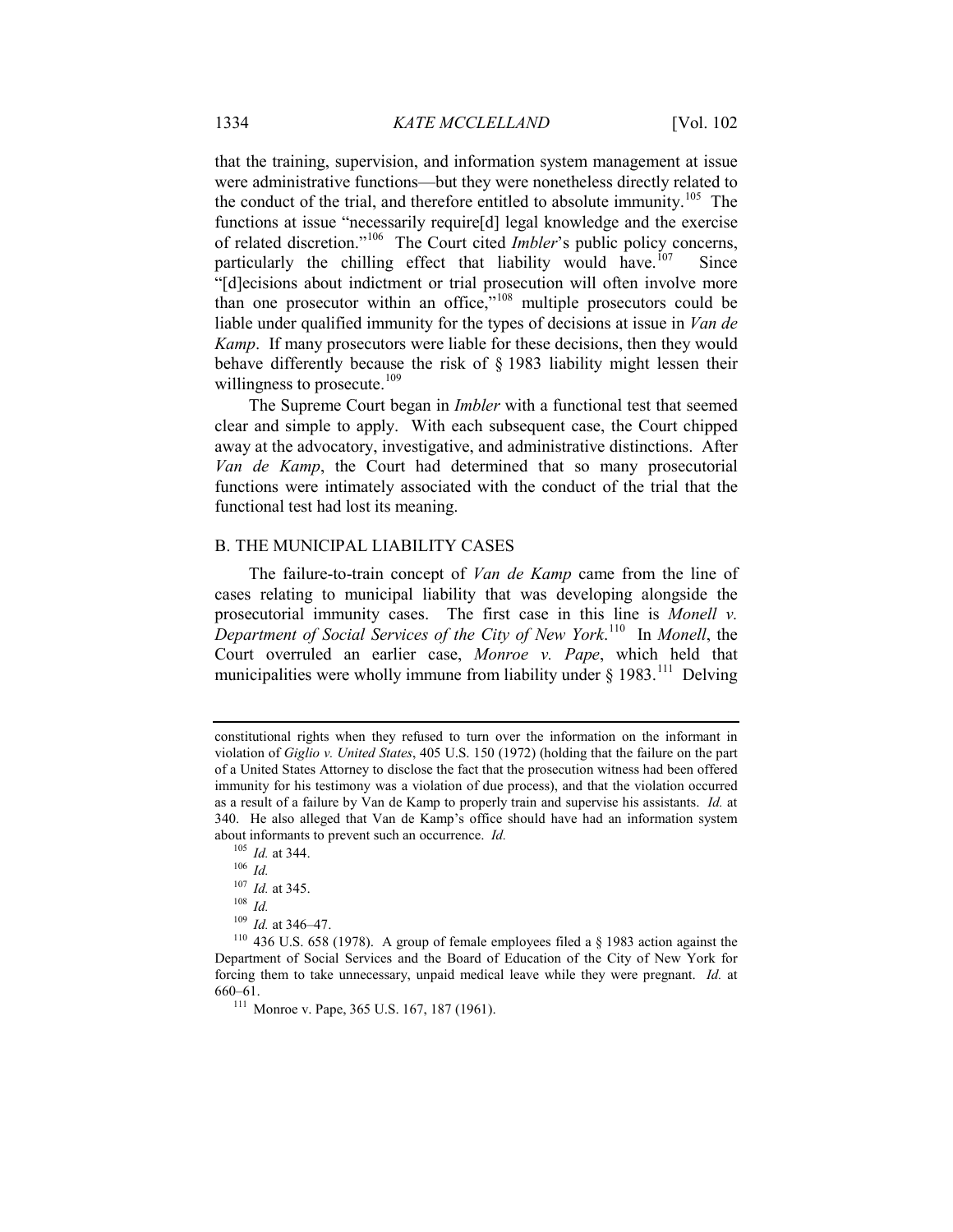into the legislative history of  $\S$  1983, <sup>112</sup> the Court determined that municipalities could face liability if "official municipal policy of some nature caused a constitutional tort."113 However, municipalities could not be held liable just because they employed someone who committed a constitutional tort—that is, *respondeat superior* did not apply.<sup>114</sup> municipality's policy or custom had to be the "moving force," or direct cause, of the violation. $115$ 

In the next three cases in this line—*Oklahoma City v. Tuttle*, *Pembaur v. Cincinnati*, and *City of St. Louis v. Praprotnik*—the Court was often badly divided on reasoning. These three cases failed to clarify the holding of *Monell* either by defining the terms "official policy" and "policymaker" for the purpose of determining liability or by explaining how to show that a particular policy directly caused constitutional violations. Instead, as the Second Circuit notes in *Walker v. City of New York*:

The combination of [*Tuttle*, *Pembaur*, and *Praprotnik*] necessarily molds many § 1983 claims against municipalities into "failure to train" or "failure to supervise" claims. It is only by casting claims in this way that plaintiffs can link an actual decision by a high level municipal official to the challenged incident.<sup>1</sup>

This is why prosecutorial liability cases like *Connick* and *Van de Kamp* eventually became framed as § 1983 cases alleging that a district attorney failed to train his subordinates properly. This group of cases required plaintiffs to plead their claims as constitutional violations resulting from a high-level municipal policymaker in order to succeed in a § 1983 action.

Justice Rehnquist's opinion in *Oklahoma City v. Tuttle* found a single incident of the use of excessive force by a police officer insufficient to prove a failure to train.<sup>117</sup> There had to be some additional evidence to show that "policymakers *deliberately* chose a training program which would prove inadequate."<sup>118</sup>

*Pembaur v. Cincinnati* clarified that it was still possible for a single act to give rise to liability, but only if it resulted from the decision of a

<sup>112</sup> *Monell*, 436 U.S. at 665–89.

<sup>113</sup> *Id.* at 691.

<sup>114</sup> *Id.*

<sup>115</sup> *Id.* at 694.

<sup>116</sup> Walker v. City of New York, 974 F.2d 293, 297 (2d Cir. 1992).

<sup>117</sup> City of Oklahoma City v. Tuttle, 471 U.S. 808, 823–24 (1985). The widow of a man shot and killed by a police officer brought suit under § 1983, asserting that the city's policy resulted in inadequate training for the officer who shot her husband, which in turn produced a deprivation of her husband's constitutional rights. *Id.* at 811–12.

<sup>&</sup>lt;sup>118</sup> *Id.* at 823 (emphasis added).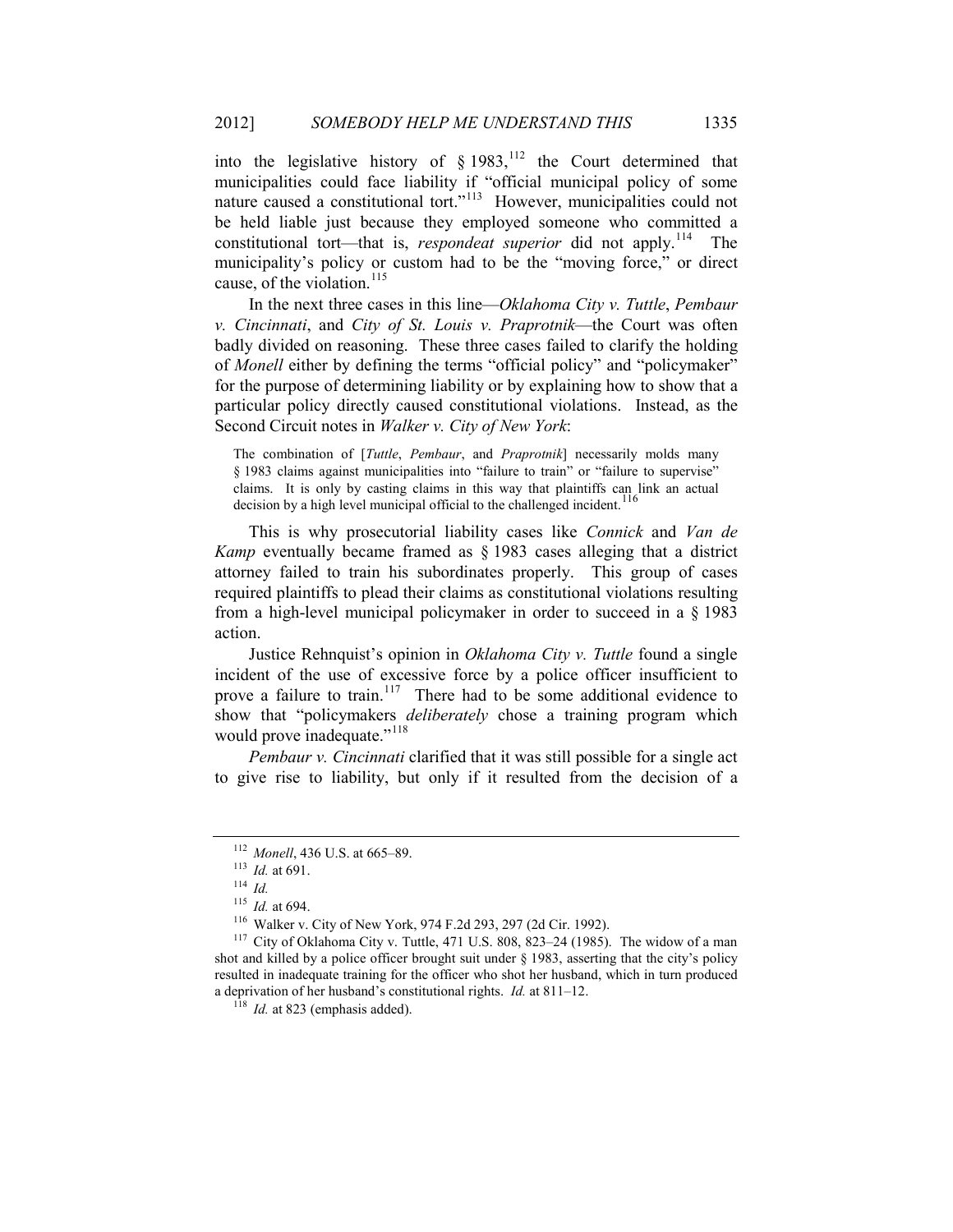municipal policymaker.<sup>119</sup> A plurality of the Court found that the police had acted pursuant to the direction of the county prosecutor in executing an arrest warrant. The county prosecutor, who was acting as county policymaker, and the county could therefore be held liable.<sup>120</sup> The plurality suggested that the proper definition of a policymaker was "the decisionmaker [who] possesses final authority to establish municipal policy with respect to the action ordered."<sup>121</sup>

Again in *City of St. Louis v. Praprotnik*, a plurality of the Court reaffirmed that state law decides who the policymaker is.<sup>122</sup> Justice Brennan's concurrence indicated that state law was a starting point, but that the fact-finder should determine where policymaking power actually lay.<sup>123</sup> Yet the plurality concluded that even when the policymaker delegated decisions to subordinates, the municipality could be held liable.<sup>124</sup>

The following year, in *Canton v. Harris*, the Supreme Court specified that a municipal policymaker had to show "deliberate indifference" to the need to train his subordinates for the Court to find liability under  $\S$  1983.<sup>125</sup> The Court found the city's overall policy regarding the medical treatment of persons in custody to be constitutional.<sup>126</sup> It determined that the city could not be liable for an unconstitutional *application* of the policy that was caused by a failure to train.<sup>127</sup> The Court held that "the inadequacy of police training may serve as the basis for § 1983 liability only where the failure to train amounts to deliberate indifference to the rights of persons with whom the police come into contact."<sup>128</sup> Additionally, only where deliberate indifference to the need to train was the "moving force" behind

<sup>119</sup> Pembaur v. City of Cincinnati, 475 U.S. 469, 480 (1986). In *Pembaur*, a doctor brought a § 1983 action against the city of Cincinnati, the county of Hamilton, and others based on police action taken in the execution of arrest warrants in his office. *Id.* at 473–74.

<sup>120</sup> *Id.* at 474.

<sup>121</sup> *Id.* at 481. *But cf. id.* at 498 (Powell, J., dissenting). "[The Court's] reasoning is circular: it contends that policy is what policymakers make, and policymakers are those who have the authority to make policy." *Id.*

<sup>&</sup>lt;sup>122</sup> City of St. Louis v. Praprotnik, 485 U.S. 112, 124 (1988). An architect employed by the city of St. Louis filed suit against the city alleging a violation of his constitutional rights during the course of his work for the city and in his eventual firing. *Id.* at 114–17.

 $123$  *Id.* at 143 (Brennan, J., concurring).

<sup>124</sup> *Id.* at 127.

 $125$  489 U.S. 378, 388 (1989). Geraldine Harris alleged that Canton, Ohio's policy regarding medical treatment in police custody was unconstitutional and had resulted in inadequate treatment for her while she was in police custody in violation of § 1983. *Id.* at 381.126 *Id.* at 386.

<sup>127</sup> *Id.* at 387.

<sup>128</sup> *Id.* at 388.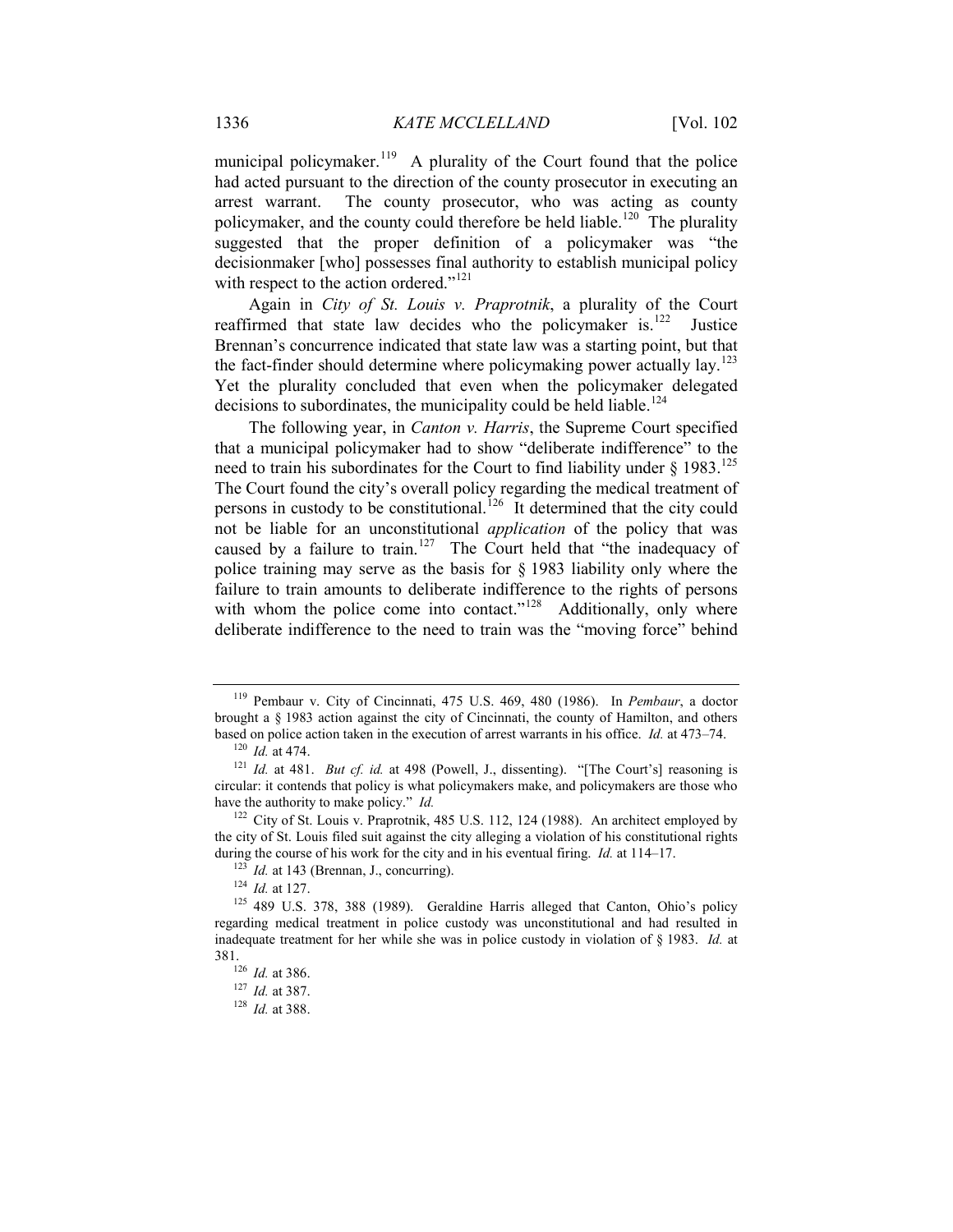the constitutional violation is the municipality liable.<sup>129</sup> One officer's unsatisfactory response to a situation is not necessarily a failure to train.<sup>130</sup>

However, in dicta, the Court explored the possibility of a situation where "the need for more or different training [was] *so obvious* . . . that the policymakers of the city can reasonably be said to have been deliberately indifferent to the need." $131$  The obvious need for training plus a single incident of misconduct by a municipal actor could result in a constitutional violation that would be actionable under § 1983 in at least one instance:

[C]ity policymakers know to a moral certainty that their police officers will be required to arrest fleeing felons. The city has armed its officers with firearms, in part to allow them to accomplish this task. Thus, the need to train officers in the constitutional limitations on the use of deadly force can be said to be "so obvious," that failure to do so could properly be characterized as "deliberate indifference" to constitutional rights.<sup>132</sup>

In other words, if one police officer untrained in the constitutional limits of deadly force were to shoot a fleeing suspect, in contravention of Tennessee v. Garner,<sup>133</sup> that single incident would be enough to give rise to municipal liability under § 1983.

Justice O'Connor's concurrence in *Harris* also introduced the idea of a "pattern of constitutional violations" for the first time in Supreme Court jurisprudence.<sup>134</sup> She argued that repeated constitutional violations by a municipality's employees would put the municipality "on notice that its officers confront the particular situation on a regular basis, and that they often react in a manner contrary to constitutional requirements."<sup>135</sup> She noted that lower courts that had adopted the "deliberate indifference" requirement often used a pattern of violations to infer that deliberate indifference was present.<sup>136</sup> The pattern requirement advocated by The pattern requirement advocated by O'Connor and the lower courts eventually became an official requirement for proving deliberate indifference in *Board of County Commissioners of Bryan County v. Brown*. 137

*Bryan County* considered a § 1983 claim resulting from a traffic stop where a police officer forcibly removed a passenger from a vehicle,

<sup>129</sup> *Id.* at 389.

<sup>130</sup> *Id.* at 390–91.

<sup>&</sup>lt;sup>131</sup> *Id.* at 390 (emphasis added).

<sup>&</sup>lt;sup>132</sup> *Id.* at 390 n.10 (citations omitted).

<sup>133</sup> 471 U.S. 1, 21 (1985) (holding that the use of deadly force by an officer to apprehend a suspect is subject to the Fourth Amendment's reasonableness requirement).

<sup>134</sup> *Harris*, 489 U.S. at 397 (O'Connor, J., concurring).

<sup>135</sup> *Id.*

<sup>136</sup> *Id.*

<sup>137</sup> Bd. of Cnty. Comm'rs of Bryan Cnty. v. Brown, 520 U.S. 397, 407–08 (1997).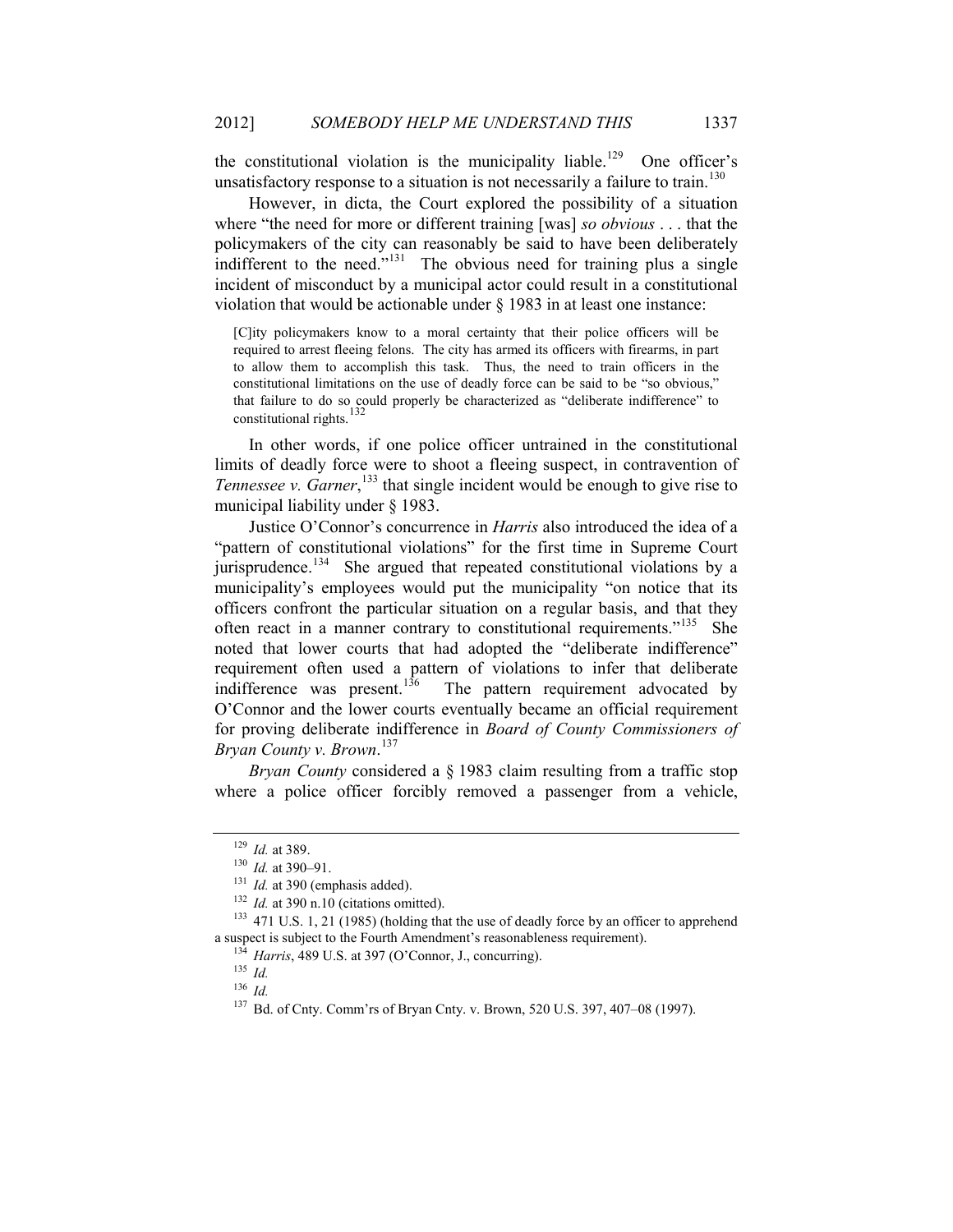resulting in injuries.<sup>138</sup> The Court held that the county was not liable under § 1983 for the sheriff's single decision to hire the officer who injured the respondent, despite the officer's violent history.<sup>139</sup> The hiring decision, which was legal and constitutional, was not the "moving force," or direct cause, of the injuries.<sup>140</sup> To find deliberate indifference and hold the sheriff liable under § 1983, the respondent could not just show that there was some probability that an improperly reviewed hire would inflict an injury—she had to show "that *this* officer was highly likely to inflict the *particular* injury suffered by the plaintiff."<sup>141</sup> Despite this officer's allegedly violent background, it was not "plainly obvious" to the sheriff when he hired the officer that this history would result in constitutional violations.<sup>142</sup> Deliberate indifference by the sheriff could have been proved by either a "continued adherence to an approach that [he knew] or should [have known] has failed to prevent tortious conduct by employees" or "the existence of a pattern of tortious conduct by inadequately trained employees [that]  $\ldots$  is the 'moving force' behind the plaintiff's injury."<sup>143</sup> The Court showed that it would be very reluctant to use a single-incident analysis to hold municipalities liable under § 1983 without a very explicit causal connection between the single incident (or single bad decision) and the constitutional violation.

*Tuttle*, *Pembaur*, and *Praprotnik* framed municipal liability in terms of "failure-to-train" claims. O'Connor's concurrence in *Harris* and the opinion in *Bryan County* established the necessity of a pattern of constitutional violations in order to prove a failure to train, but *Harris* raised the possibility of single-incident liability in cases of truly egregious constitutional violations. These two alternatives for establishing municipal liability under § 1983 set the stage for *Connick v. Thompson*.

<sup>&</sup>lt;sup>138</sup> *Id.* at 400–01. Respondent Jill Brown was the passenger in the car that her husband was driving. *Id.* When he turned around to avoid a police checkpoint, he was pursued in a high-speed chase by Deputy Sheriff Robert Morrison and Reserve Deputy Stacy Burns. *Id.*  Burns approached on Jill Brown's side of the vehicle, and when she would not exit, he forcibly pulled her out of the vehicle, resulting in severe knee injuries. *Id.* at 400–01. Burns was the son of the nephew of the county sheriff. *Id.* at 401. He had a criminal record that included several driving infractions and misdemeanors, including assault and battery. *Id.* While that did not prevent him from being hired as a peace officer under Oklahoma law, Brown argued that the sheriff had not adequately reviewed this background in making his decision to hire Burns. *Id.*

<sup>139</sup> *Id.*

<sup>140</sup> *Id.* at 405.

<sup>141</sup> *Id.* at 412.

<sup>142</sup> *Id.*

<sup>143</sup> *Id.* at 407–08.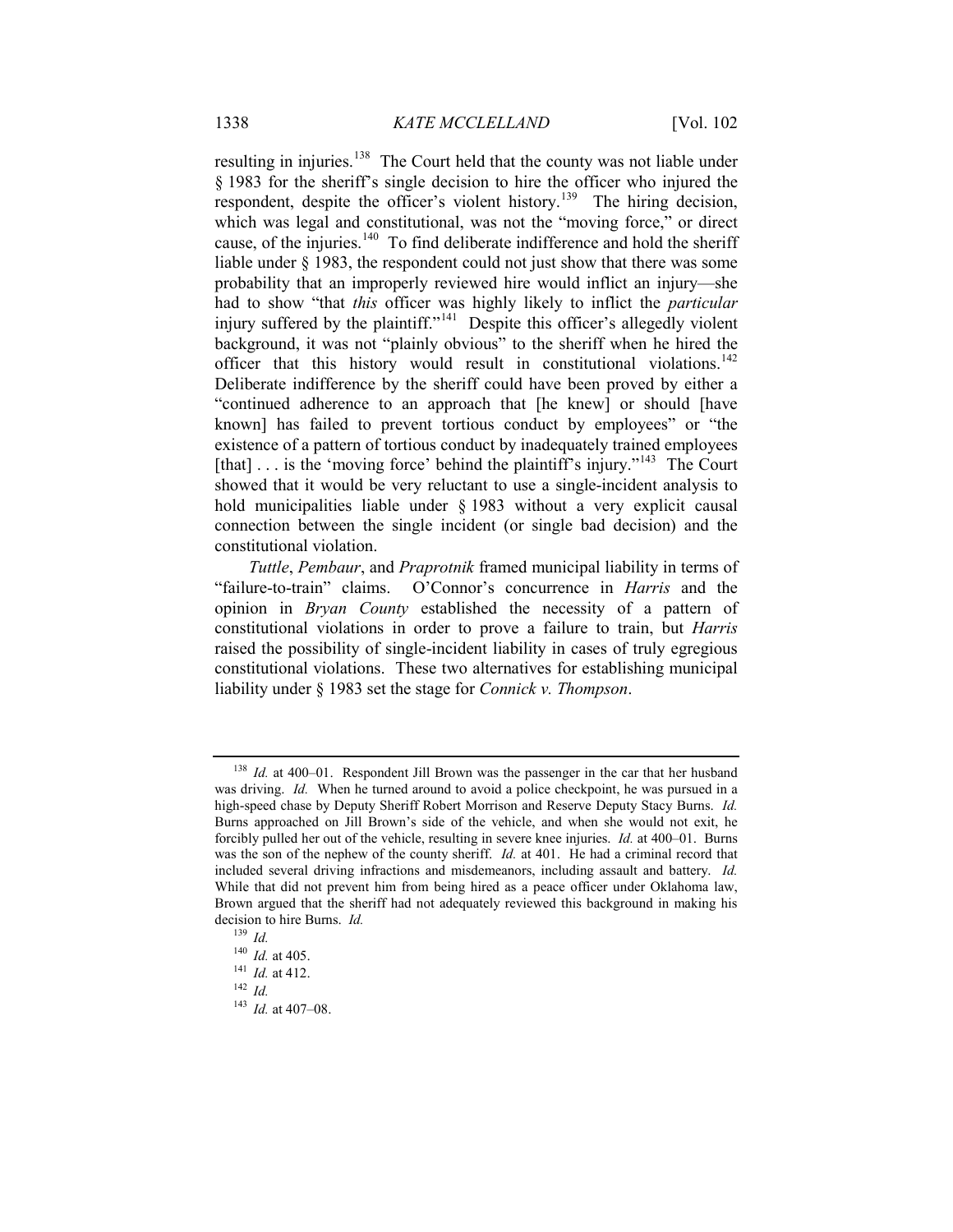#### III. PROBLEMS WITH THE COURT'S APPROACH IN *CONNICK*

After reviewing both the prosecutorial immunity and municipal liability precedent, the Supreme Court concluded in *Connick* that a district attorney's office could not be held liable under § 1983 for a *Brady* violation by one of its assistant district attorneys. There are numerous problems with how the Court arrived at this rule. First, the functional approach has proven weak as a mechanism for determining when prosecutors should be given qualified, rather than absolute, immunity. Second, the Court's decisions have yet to satisfactorily answer what a "pattern" of constitutional violations giving rise to liability would look like. Third, the Court's alleged common law foundation for prosecutorial immunity is tenuous at best. Ultimately, poorly reasoned decisions have granted prosecutors—and their municipalities—de facto absolute immunity for their actions.

#### A. THE FAILINGS OF THE FUNCTIONAL TEST

The Supreme Court's functional test for determining what type of immunity applies to a prosecutor has been plagued with problems since *Imbler v. Pachtman.*<sup>144</sup> As the Court applies the test to different factual scenarios, its failings are readily clear. The federal circuits are specifically struggling with the implications of the functional test in situations where prosecutors not only hide exculpatory evidence, but also actively falsify evidence. Falsification of evidence would likely take place during the investigatory phase of a prosecution, when the prosecutor is only protected by qualified immunity. However, the false evidence cannot actually be used in violation of a defendant's constitutional rights until trial, when the prosecutor is protected by absolute immunity. When the functional divide is taken to its logical extent, it means that prosecutors are protected by absolute immunity for falsifying evidence.

# 1. *Practical Problems with the Functional Test*

The functional test for determining liability has been criticized since the days of *Imbler*. 145 The administrative, investigatory, and advocatory lines cannot be drawn as clearly in the real world as the Supreme Court has assumed.<sup>146</sup> As one author phrased it, "[t]he existence of cases defying easy categorization reveals an inherent weakness in the functional approach—the approach implicitly assumes that every prosecutorial act fits

<sup>&</sup>lt;sup>144</sup> 424 U.S. 409 (1976).

<sup>145</sup> *See* Anthony J. Luppino, *Supplementing the Functional Test of Prosecutorial Immunity*, 34 STAN. L. REV. 487 (1982).

<sup>146</sup> *Id.* at 504.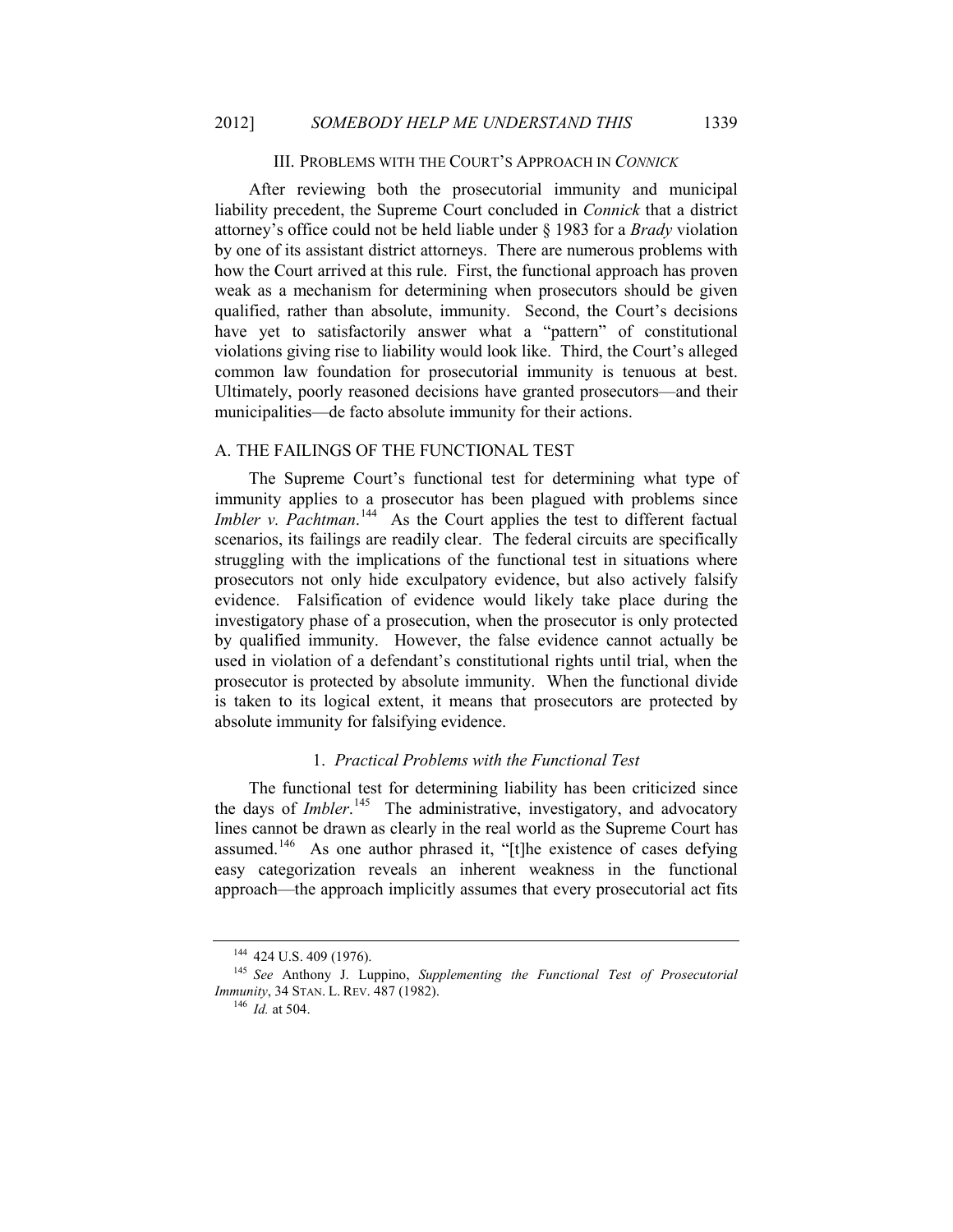in one, and only one, category."<sup>147</sup>

Additionally, the functional test creates an incentive for prosecutors to claim that almost everything they do is a part of their function as advocates, thus ensuring absolute immunity for their acts. *Buckley v. Fitzsimmons*<sup>148</sup> helps make this easy for prosecutors. It stated the bright-line rule that "[a] prosecutor neither is, nor should consider himself to be, an advocate before he has probable cause to have anyone arrested."<sup>149</sup> But there is "no useful" indication of at what point probable cause will be 'had' or who is to determine its existence.<sup>5150</sup>

The functional test gives criminal defendants-turned-claimants bad incentives too. As Justice Kennedy noted in his dissent in *Buckley*, the Court weakened its stance against the tort of malicious prosecution by introducing this bright-line rule.<sup>151</sup> In *Imbler*, the Court had made it clear that it wanted to preserve the common law absolute immunity for prosecutors accused of malicious prosecution.<sup>152</sup> *Buckley*'s bright-line rule ends up functioning as a pleading rule for claimants; as long as they include at least some of a prosecutor's pre-probable cause conduct in their pleadings, malicious prosecution claims are no longer easily dismissed.<sup>153</sup> Instead, frivolous malicious prosecution claims survive longer in the courts disguised as § 1983 claims.

Moreover, the distinction between advocatory acts and investigatory acts is not principled—it has been described as "inherently elusive and highly questionable."<sup>154</sup> Kennedy's dissent in *Buckley* points out that what the Court labels "investigation" could easily be termed "preparation for trial."155 Preparatory actions should be protected. They "must be free of

<sup>154</sup> Erwin Chemerinsky, *Prosecutorial Immunity—The Interpretation Continues*, TRIAL, Mar. 1998, at 80, 80.

<sup>155</sup> *Buckley*, 509 U.S. at 284 (Kennedy, J., dissenting).

<sup>147</sup> *Id.* at 493.

<sup>148</sup> Buckley v. Fitzsimmons, 509 U.S. 259, 286–87 (1993); *see also supra* notes 94–99 and accompanying text (discussing *Buckley*).

<sup>149</sup> *Id.* at 274; *see also* Megan M. Rose, Note, *The Endurance of Prosecutorial Immunity—How the Federal Courts Vitiated* Buckley v. Fitzsimmons, 37 B.C. L. REV. 1019, 1044 (1996).

<sup>150</sup> Rose, *supra* note 149, at 1044.

<sup>&</sup>lt;sup>151</sup> *Buckley*, 509 U.S. at 286–87 (Kennedy, J., dissenting).

<sup>152</sup> Imbler v. Pachtman, 424 U.S. 409, 421–28 (1976).

<sup>153</sup> *See Buckley*, 509 U.S. at 286–87 (Kennedy, J., dissenting); James P. Kenner, Note, *Prosecutorial Immunity: Removal of the Shield Destroys the Effectiveness of the Sword*, 33 WASHBURN L.J. 402, 426 (1994). *But see* Hartman v. Moore, 547 U.S. 250, 265 (2006) (finding that the "presumption of regularity behind the charging decision" may be overcome by showing a lack of probable cause in addition to a retaliatory motive of the prosecutor bringing the charges).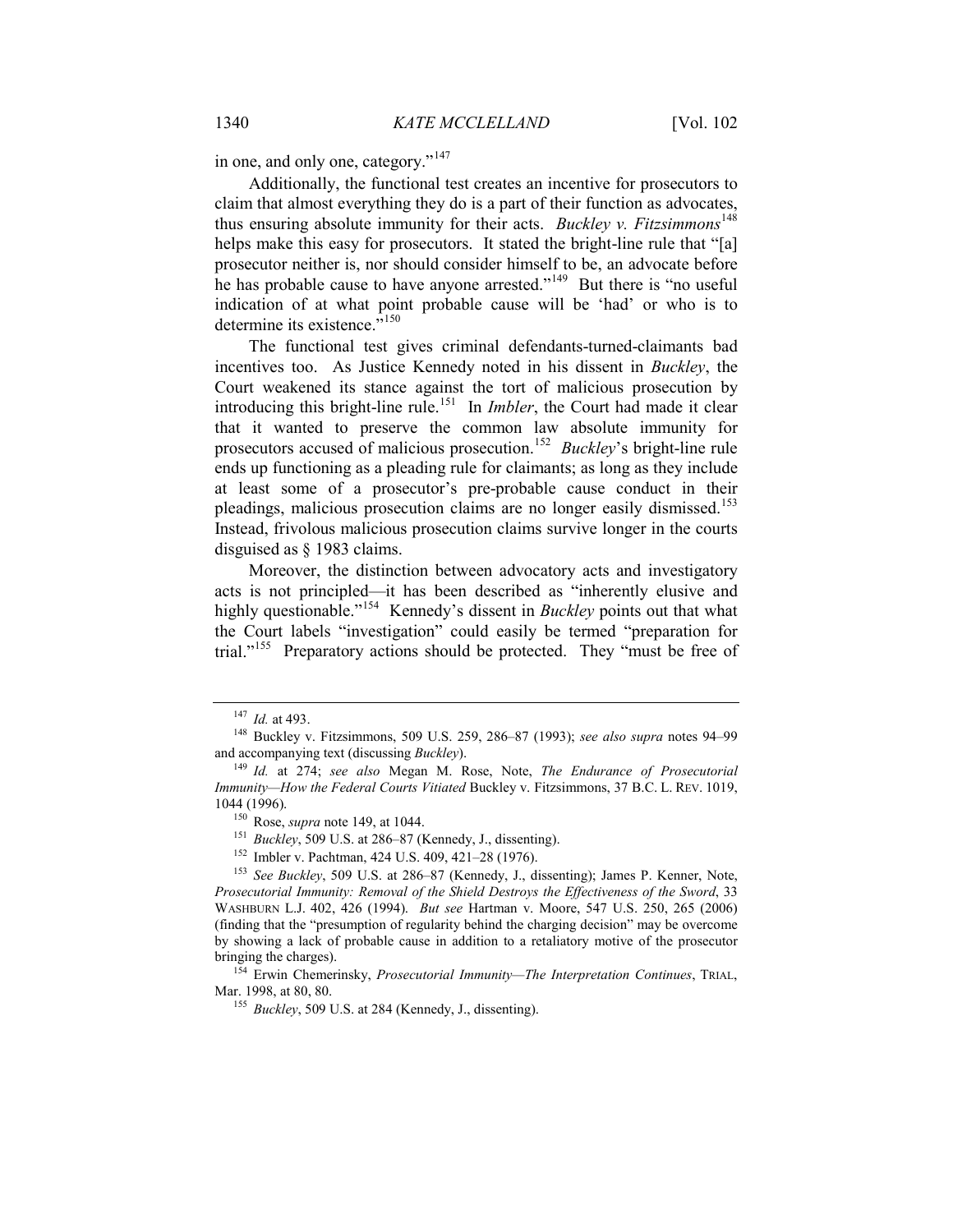the distortive effects of potential liability."<sup>156</sup> Otherwise, preparation is punished. A prosecutor who has properly and extensively investigated his case prior to a probable cause determination may find himself civilly liable for his decisions and actions, which have all taken place in the "investigatory" phase. Meanwhile, a prosecutor who does not open the case file until after the probable cause determination is protected because all of his decisions and actions are taking place in the "advocatory" phase.<sup>157</sup>

The Court justifies its investigatory/advocatory distinction by claiming that it would be unfair to offer police officers only qualified immunity for their investigative acts, while protecting prosecutors with absolute immunity for the same acts.<sup>158</sup> However, that assumes that police and prosecutors are engaging in the same function while engaged in the same activity.<sup>159</sup> This may not be the case.<sup>160</sup> The way that police officers and prosecutors assess evidence is very different, because they are driven by different goals. A police officer wants to establish probable cause to arrest a suspect.161 By contrast, a prosecutor has to look at the long-term picture and assess how to turn evidence showing probable cause into a conviction beyond a reasonable doubt.<sup>162</sup> Moreover, in an ideal world, a prosecutor is not simply seeking another conviction; he is seeking to do justice.<sup>163</sup> The prosecutor has an ethical responsibility to seek out the truth of what happened in the case and should not seek a conviction against a defendant whom the prosecutor believes to be innocent.<sup>164</sup>

The distinction between advocatory acts and administrative acts is not principled either. As long as a prosecutor can somehow link an administrative act to the "conduct of a trial," the utilization of "legal knowledge," or the "exercise of related discretion," he or she is in the clear.165 This is not difficult to do. The *Van de Kamp* Court states:

Here, unlike other claims related to administrative decisions, an individual prosecutor's error in the plaintiff's specific criminal trial constitutes an essential element of the plaintiff's claim. The administrative obligations at issue here are thus

<sup>162</sup> *Id.*

<sup>163</sup> *See* AM. BAR ASS'N, STANDARDS FOR CRIMINAL JUSTICE: PROSECUTION FUNCTION (3d ed. 1993).

<sup>165</sup> Malia N. Brink, *A Pendulum Swung Too Far: Why the Supreme Court Must Place Limits on Prosecutorial Immunity*, 4 CHARLESTON L. REV. 1, 7 (2009) (citing Van de Kamp v. Goldstein, 129 S. Ct. 855, 862 (2009)).

<sup>156</sup> *Id.*

<sup>157</sup> *See* Kenner, *supra* note 153, at 426.

<sup>158</sup> *Buckley*, 509 U.S. at 275.

<sup>&</sup>lt;sup>159</sup> *Id.* at 289 (Kennedy, J., dissenting).

<sup>160</sup> *Id.*

<sup>161</sup> *Id.*

<sup>164</sup> *Id.*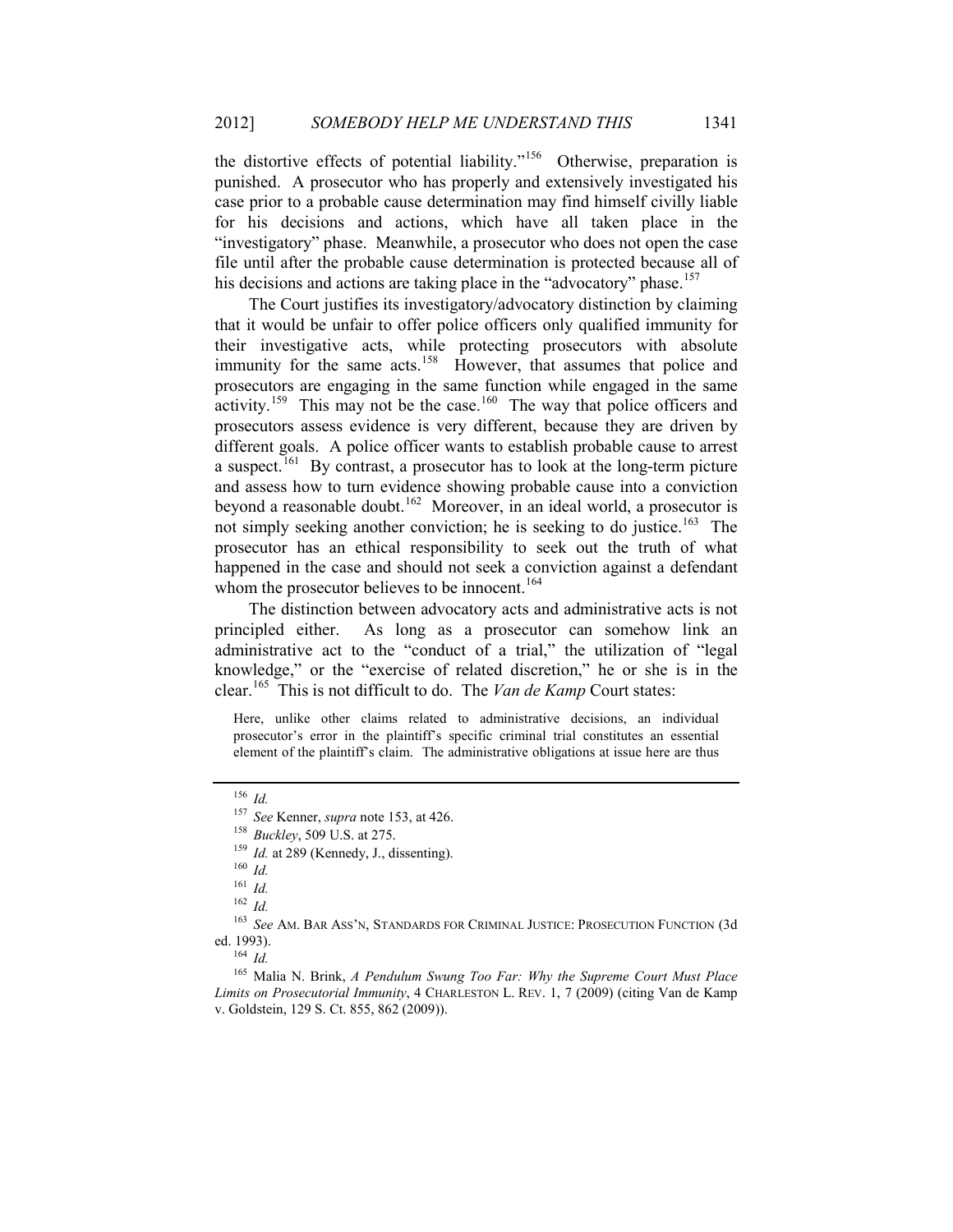unlike administrative duties concerning, for example, workplace hiring, payroll administration, the maintenance of physical facilities, and the like.<sup>1</sup>

It would indeed be striking to see the case where a criminal defendant brings a § 1983 action against a prosecutor's office claiming that payroll administration led to the violation of his constitutional rights. By narrowly equating administrative functions with actions that will rarely, if ever, impact a defendant, *Van de Kamp* has effectively closed off claims of liability against prosecutors under a theory of qualified immunity for administrative acts.

#### 2. *The Functional Test and the Falsification of Evidence*

Beyond the problems noted above, perhaps the most egregious practical problem with the functional test is that the test makes it unclear whether prosecutors are liable under § 1983 for falsifying evidence and presenting it at trial. It seems absurd that actions analogous to perjury should be allowed to go unpunished.<sup>167</sup> But the Court's functional approach to prosecutorial immunity has led to some bizarre circular reasoning in this area, best exemplified by Justice Scalia's concurrence in *Buckley*. 168 Falsified evidence cannot produce harm to a defendant until it biencey. There evidence can be proparing false evidence during their<br>is used.<sup>169</sup> When prosecutors are preparing false evidence during their pretrial, pre-probable cause investigatory function, they are protected only by qualified immunity.<sup>170</sup> But the harm from the false evidence does not occur while it is being prepared—it occurs at trial, when the evidence is used. Yet by the time the prosecutor is using the false evidence at trial, he is protected by absolute immunity. $171$ 

The circuits have split on how to approach this issue. The Second, Eighth, and Ninth Circuits hold a prosecutor liable for producing false evidence under a qualified immunity theory.<sup>172</sup> The Third and Seventh

<sup>166</sup> Van de Kamp v. Goldstein, 555 U.S. 335, 344 (2009).

<sup>&</sup>lt;sup>167</sup> There are many ways that prosecutors can falsify and present evidence at trial, but for particular treatment of prosecutors' knowing use of perjured testimony, see Charlie DeVore, Comment, *A Lie Is a Lie: An Argument for Strict Protection Against a Prosecutor's Knowing Use of Perjured Testimony*, 101 J. CRIM. L. & CRIMINOLOGY 667 (2011).

<sup>168</sup> Buckley v. Fitzsimmons, 509 U.S. 259, 281 (1993) (Scalia, J., concurring); *see also*  Jeffrey J. McKenna, Note, *Prosecutorial Immunity:* Imbler*,* Burns*, and Now* Buckley v. Fitzsimmons*—The Supreme Court's Attempt to Provide Guidance in a Difficult Area*, 1994 BYU L. REV. 663, 692–93 (reading Justice Scalia's concurrence as saying that claims of false evidence should be dismissed for failure to state a claim).

<sup>169</sup> *Buckley*, 509 U.S. at 281.

<sup>170</sup> *Id.*

<sup>171</sup> Margaret Z. Johns, *Reconsidering Absolute Prosecutorial Immunity*, 2005 BYU L. REV. 53, 92.

<sup>172</sup> *See* McGhee v. Pottawattamie Cnty., 547 F.3d 922 (8th Cir. 2008); Milstein v.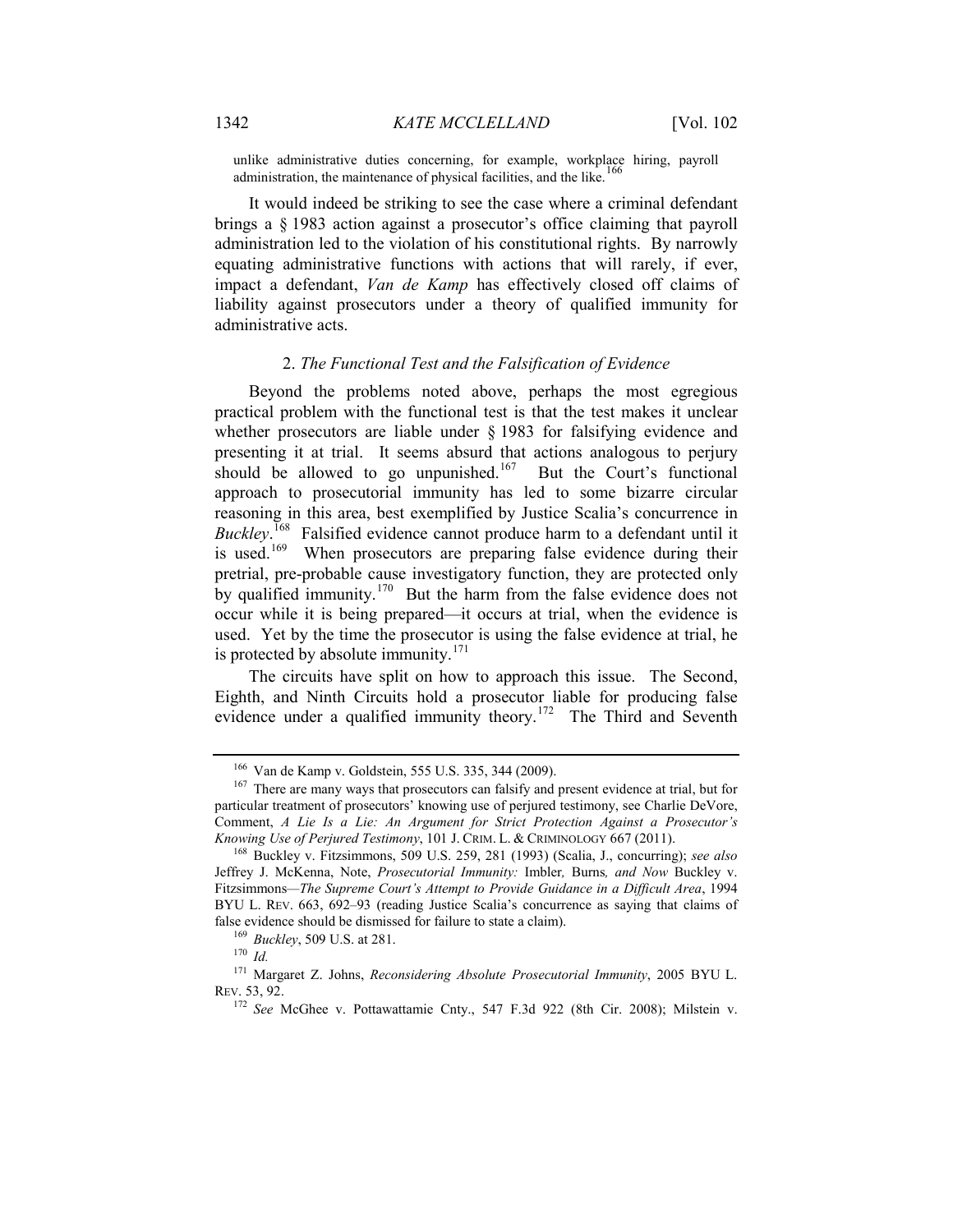Circuits have held that a prosecutor is absolutely immune from liability for presenting false evidence at trial.<sup>173</sup>

Because of a fairly arbitrary test created by the Supreme Court, a prosecutor can actually make up evidence, present it at trial, and not be held civilly liable for his actions. The criminal defendant against whom the evidence is presented is left without recourse. If he is wrongfully convicted on the basis of false evidence, he may sit in prison for years. If he has a dedicated legal team, perhaps he gets the conviction overturned and gets out of prison sooner. But typically a defendant with a dedicated legal team is not the type of defendant who has to worry about false evidence being used against him without objection in the first place. If and when he gets out, he may have no claim for civil damages for the prosecutor's wrong. Ultimately, the functional test leads to some defendants convicted on the basis of false evidence spending years in prison for crimes that they did not commit.<sup>174</sup>

The Supreme Court could resolve the circuit split in two ways. First, the Court could rule that prosecutors are absolutely immune for presenting false evidence at trial.<sup>175</sup> On the other hand, the Court could grant prosecutors qualified immunity for their actions at all stages of a prosecution, including trial, which would expose them to liability for

Cooley, 257 F.3d 1004 (9th Cir. 2001); Zahrey v. Coffey, 221 F.3d 342 (2d Cir. 2000); Ephraim Unell, *A Right Not to Be Framed: Preserving Civil Liability of Prosecutors in the Face of Absolute Immunity*, 23 GEO. J. LEGAL ETHICS 955, 966 (2010); *see also* Johns, *supra* note 171, at 90. *Zahrey* set the tone for this group of circuits. It concluded that the falsification of evidence is itself the harm because the harm at trial is the "legally cognizable result" of the falsification. *Zahrey*, 221 F.3d at 349–54; *see also* Unell, *supra*, at 964. *McGhee* utilizes similar reasoning. *McGhee*, 547 F.3d at 932. *Milstein* cites heavily to *Buckley v. Fitzsimmons*, 509 U.S. 259 (1993), but arrives at the same conclusion. *Milstein*, 257 F.3d at 1011; *see also* Johns, *supra* note 171, at 95.

<sup>173</sup> Michaels v. New Jersey, 222 F.3d 118 (3d Cir. 2000); Buckley v. Fitzsimmons, 20 F.3d 789 (7th Cir. 1994); *see also* Unell, *supra* note 172, at 966–67. The Seventh Circuit addressed the issue of prosecutors presenting false evidence at trial in *Buckley* after it was remanded from the Supreme Court. Unell, *supra* note 172, at 964.It basically followed Justice Scalia's reasoning in *Buckley*, and added in the *Buckley* majority's bright-line probable cause rule. *Id.* The prosecutors in *Buckley* elicited false evidence prior to a finding of probable cause, and were not absolutely immune. *Id.* But there was no harm at that point—the harm occurred at trial, when absolute immunity applied. *Id.* The Supreme Court declined to grant certiorari to Buckley a second time to resolve this. *See* Buckley v. Fitzsimmons, 513 U.S. 1085 (1995). The Third Circuit later adopted similar reasoning in *Michaels*. *See Michaels*, 222 F.3d at 122.

<sup>174</sup> *See, e.g.*, *Buckley*, 509 U.S. at 261 (Stephen Buckley spent three years in jail); *McGhee*, 547 F.3d at 925 (Curtis McGhee and his codefendant Terry Harrington each spent twenty-four years in prison); *Michaels*, 222 F.3d at 120 (Margaret Michaels spent six years in prison).

<sup>&</sup>lt;sup>175</sup> See infra Part V.B for a discussion of some additional implications of this course of action for prosecutors.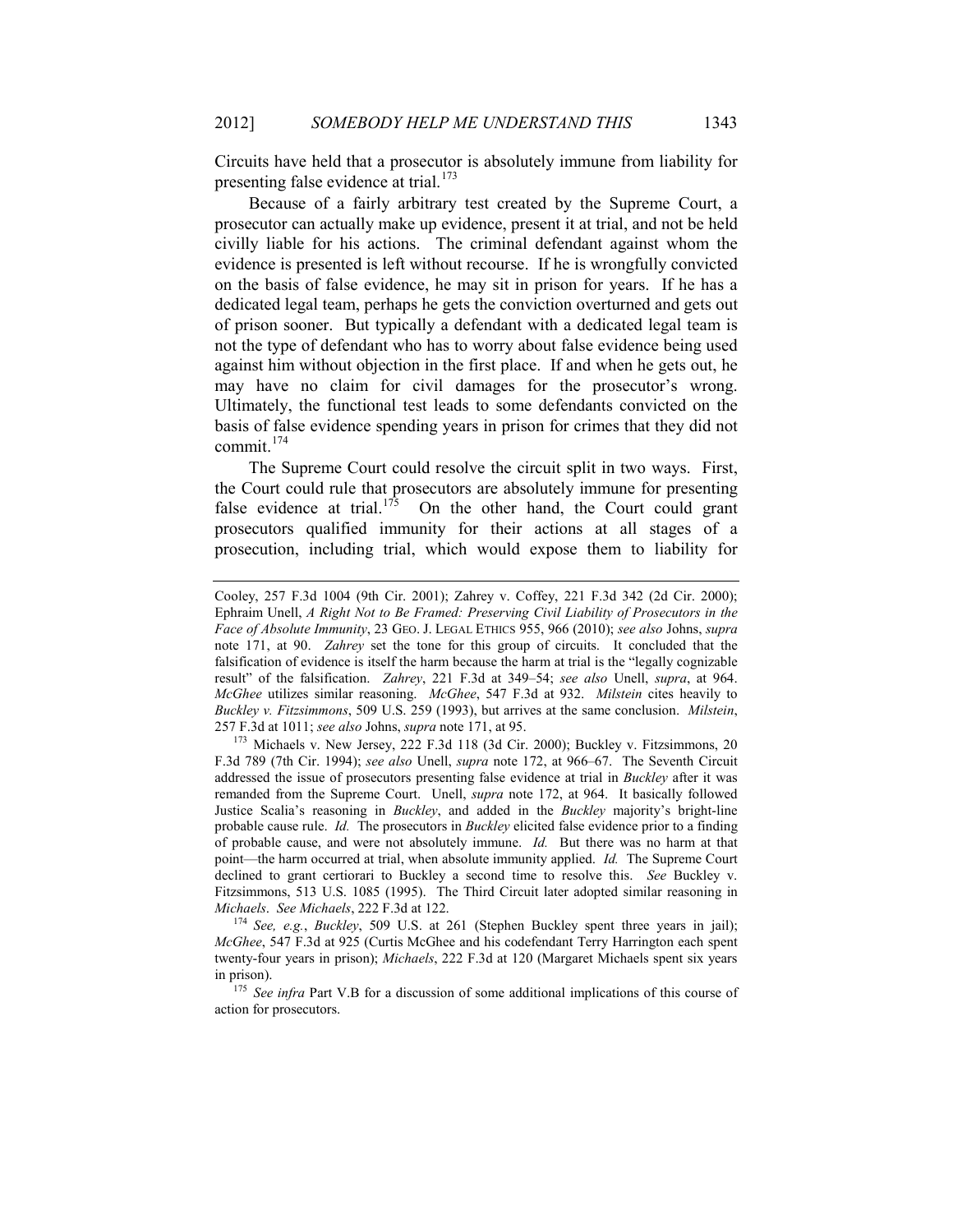falsifying evidence in violation of a defendant's constitutional rights.<sup>176</sup> Considering how recently the Court upheld the functional test in *Connick*, it is unlikely to resolve the circuit split over the falsification of evidence any time soon.

# B. WHAT IS A "PATTERN"?

Thirty-six years after *Imbler*, the Court has yet to articulate fully the scope of qualified immunity for prosecutors. The discussion of the *Connick* case at the appellate level demonstrates this.<sup>177</sup> No one, including no Justice on the Court, seems to know exactly what constitutes a "pattern" of violations that shows deliberate indifference and leads to qualified immunity and liability under § 1983. *Connick v. Thompson* evaluates multiple scenarios that might establish a pattern, and the majority and dissent appear to disagree on whether liability exists for every single one. Unfortunately, the dissent itself is unclear on whether it is arguing for liability based on a single incident or a pattern. The dissent spends a great deal of time and space laying out the facts that the jury had available to it178—including other potential *Brady* violations that occurred in Thompson's case<sup>179</sup> and other cases in which Connick's office was held liable in civil suits for *Brady* violations.<sup>180</sup> Yet it summarily concludes that the jury could have been holding Connick's office liable based on a single

<sup>&</sup>lt;sup>176</sup> *See infra* Part V.A for a discussion of some additional implications of this course of action for prosecutors.

<sup>177</sup> *See* Thompson v. Connick, 578 F.3d 293 (5th Cir. 2009), *rev'd*, 131 S. Ct. 1350 (2011); *see also* Sophia Juliana Johnson, Thompson v. Connick*: The Fifth Circuit Tiptoes Around the Issue of Qualified Prosecutorial Immunity and Collapses Municipal and Vicarious Liability Under § 1983*, 84 TUL. L. REV. 1403 (2010) (describing how sixteen appellate judges joined three separate opinions—one finding absolute immunity under *Van de Kamp*, one finding that Thompson had failed to show evidence giving rise to singleincident liability, and one finding that the jury had sufficient evidence, in the form of a pattern of violations, to reasonably infer that there was deliberate indifference).

<sup>178</sup> *See Connick*, 131 S. Ct. at 1370–77 (Ginsburg, J., dissenting). The facts that Ginsburg's dissent selects from the trial record certainly appear, at first blush, to indicate that there was other evidence concealed from Thompson's defense team besides the lab report at the center of the case. However, the majority is ultimately correct that if the dissent was truly pursuing a single-incident theory of liability, these other concealed bits of evidence would not matter. The hidden lab report alone would be enough for the liability analysis to take place.

<sup>179</sup> *Id.* at 1376 n.10.

<sup>&</sup>lt;sup>180</sup> *Id.* at 1370 ("As the trial record in the § 1983 action reveals, the conceded, longconcealed transgressions were neither isolated nor atypical."); *see also id.* at 1382 (discussing the Supreme Court's decision in *Kyles v. Whitley*, 514 U.S. 419 (1995), which reversed a capital conviction from Orleans Parish based on the withholding of exculpatory evidence).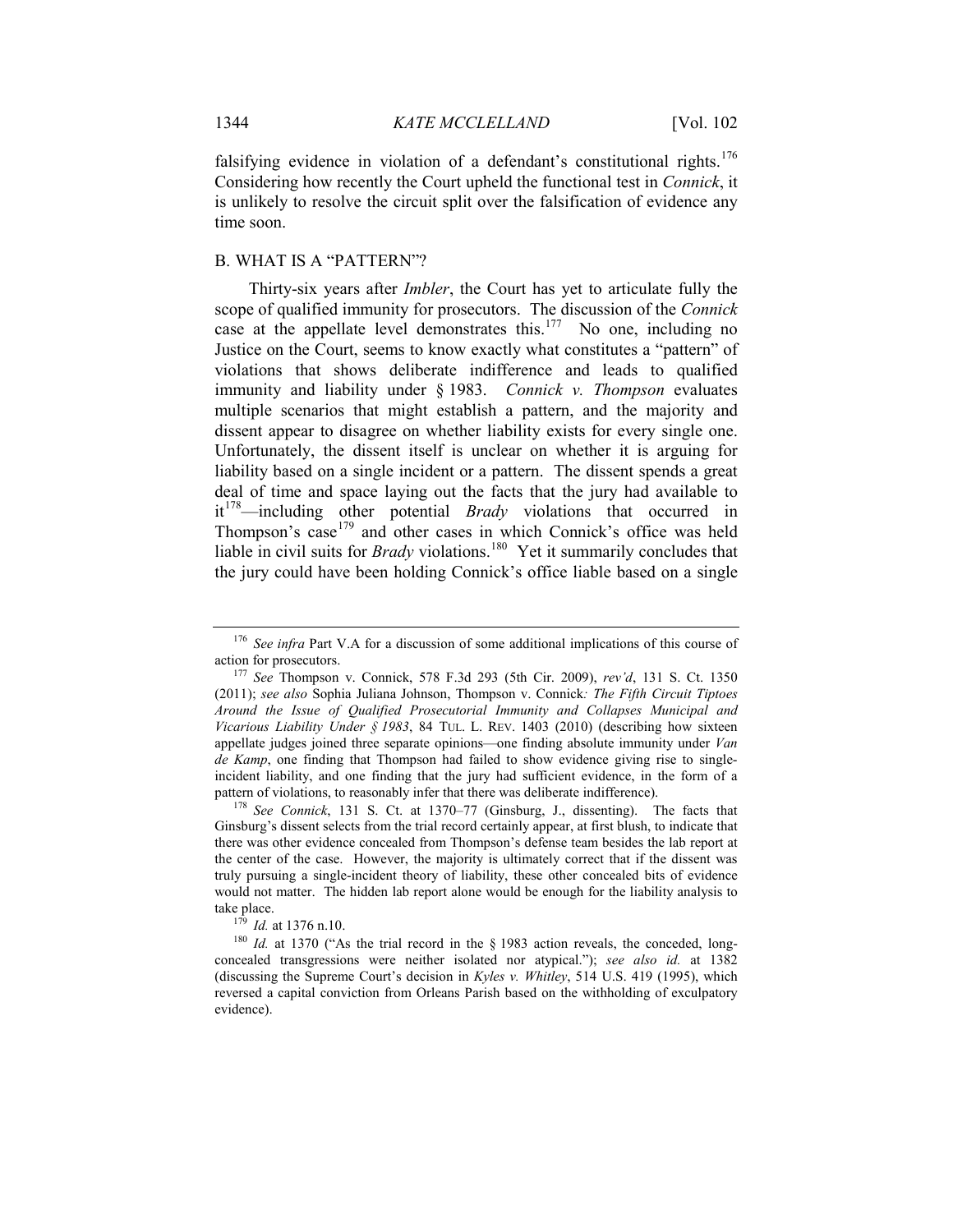incident.<sup>181</sup> The dissent never argues the obvious alternative—that the jury clearly had enough additional information to find a pattern from the multiple *Brady* violations occurring in Thompson's case. This is particularly frustrating because each time the majority dismisses a definition of a pattern, the dissent's factual evidence would seem to support such a definition, but the dissent stops short of actually calling anything a pattern.

The *Connick* majority takes the view that the actions of multiple prosecutors in one case resulting in a single *Brady* violation, like in Thompson's case, do not constitute a pattern.<sup>182</sup> What if multiple prosecutors violate *Brady* multiple times in one case? The majority swiftly dismisses in a footnote the idea that such behavior constitutes a pattern.<sup>183</sup> Could multiple prosecutors violating *Brady* multiple times across multiple cases prove a pattern? The majority indicates that this too is insufficient to put a district attorney on notice of the need to train—at least in the case of the Orleans Parish District Attorney's Office. Thompson argued that Connick's office had been reversed on appeal for *Brady* violations four times in the ten years prior to his armed robbery prosecution.<sup>184</sup> Thomas's opinion discounts this because the reversed decisions did not involve the hiding of scientific evidence, like the blood-type report in Thompson's case, but rather other forms of evidence.<sup>185</sup> Thomas declines to state whether, if the other four cases had involved scientific evidence, he would have altered his opinion.

What does clearly emerge from the analysis of both opinions is that what constitutes a pattern of constitutional violations is highly fact-bound. The application of this precedent regarding pattern will be difficult to apply to future cases. It is unclear that even the five Justices of the majority are all in agreement as to what a pattern is; they just all happened to agree that Thompson's case did not prove it.<sup>186</sup>

<sup>181</sup> *See id.* at 1377.

<sup>182</sup> *Id.* at 1360 n.7.

<sup>&</sup>lt;sup>183</sup> *Id.* (stating that "contemporaneous or subsequent conduct cannot establish a pattern of violations").

<sup>184</sup> *Id.* at 1360.

<sup>185</sup> *Id.*

<sup>186</sup> Moreover, in this analysis I have been using the idea of a *Brady* violation because that is what was at issue in *Connick*. In reality, of course, prosecutors can violate a defendant's constitutional rights in other ways as a result of a lack of training. When you add additional types of constitutional violations into the mix, the fact-bound nature of this analysis becomes even more complicated. For example, Prosecutor A and Prosecutor B try a case together. In the first case, Prosecutor A withholds exculpatory blood evidence in violation of *Brady* and, more generally, the defendant's due process rights. At the same time, Prosecutor B prepares a witness and withholds from the defense attorney the fact that he gave the witness immunity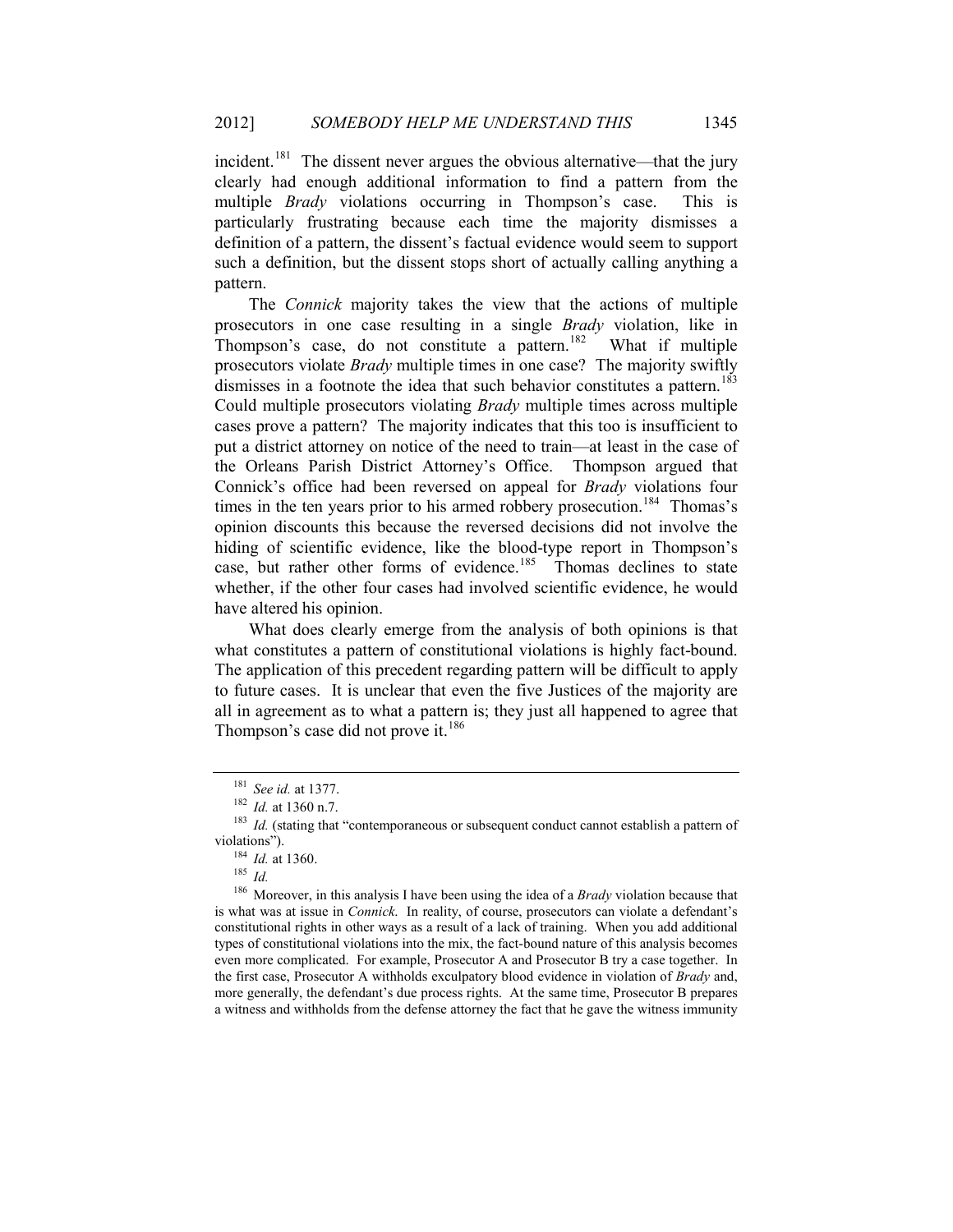Both the majority and dissent fail to address two additional situations that may reasonably constitute a pattern. First, one prosecutor could take actions across multiple cases, resulting in multiple *Brady* violations. Second, one prosecutor could take multiple actions in a single case that result in multiple *Brady* violations. While there may be a "pattern" of violations in both instances, they stem from the actions of a single person, rather than a group. That single prosecutor probably fits within Justice Scalia's definition of the "miscreant prosecutor,"<sup>187</sup> who may have some form of personal responsibility for his actions, but whose actions would not establish liability under § 1983 for the office generally.

Neither side is particularly clear on what a single incident that gives rise to liability looks like either. It appears that a single incident could produce liability in two ways. First, there is the hypothetical in footnote 10 of *Harris*.<sup>188</sup> Both sides agree that this is still good law. Second, the majority in *Connick* seems to say that something other than a pattern could give the district attorney a "specific reason" to know that additional training was necessary.<sup>189</sup> The Court may have added this language to leave the

<sup>187</sup> *Connick*, 131 S. Ct. at 1368 (Scalia, J., concurring).

<sup>188</sup> City of Canton v. Harris, 489 U.S. 378, 390 n.10 (1989). This is the only explicit example of liability arising from a single incident in Supreme Court jurisprudence. The idea expressed in footnote 10 is that a single incidence of misconduct by a municipal employee resulting from an obvious failure in his training may be such a gross violation of a citizen's constitutional rights that the municipality can be found deliberately indifferent to the need to train and can therefore be held liable under § 1983. *Id.* A municipality would be liable if it gave its police officers weapons without training them to know when the use of deadly force was acceptable, and an officer shot and killed someone when deadly force was not needed. *Id.*

for his testimony. He does this in violation of *Giglio v. United States*, 405 U.S. 150 (1972), and the defendant's due process rights. Neither prosecutor takes these actions in bad faith; they simply did not receive the training they needed to know what to turn over. Is this a pattern of constitutional violations? What if in the next case, A is paired with Prosecutor C, and A makes the same *Brady* violation. B is paired with Prosecutor D on his next case, and he too makes the same mistake with *Giglio*. Is this a pattern? Does that answer change if C and D also make *Brady* and *Giglio* violations? How many times does a particular type of violation have to occur in order to be a pattern? How does a defendant seeking to hold an office liable even plead a failure to train in this situation? It is far easier to allege that training is flawed in just one area of the law—either *Brady* or *Giglio* alone. Can a defendant allege that all of an office's training on constitutional rights is flawed? Is it even possible to prove such a thing? Nothing in any of the two lines of cases leading up to *Connick*, or *Connick* itself, suggests any answers to these questions. I suggest that is because the pattern test is so heavily fact-bound as to be practically unworkable.

<sup>189</sup> *Connick*, 131 S. Ct. at 1363 ("A district attorney is entitled to rely on prosecutors' professional training and ethical obligations in the absence of specific reason, *such as* a pattern of violations, to believe that those tools are insufficient to prevent future constitutional violations . . . ." (emphasis added)); *see also id.* at 1386 n.26 (Ginsburg, J., dissenting).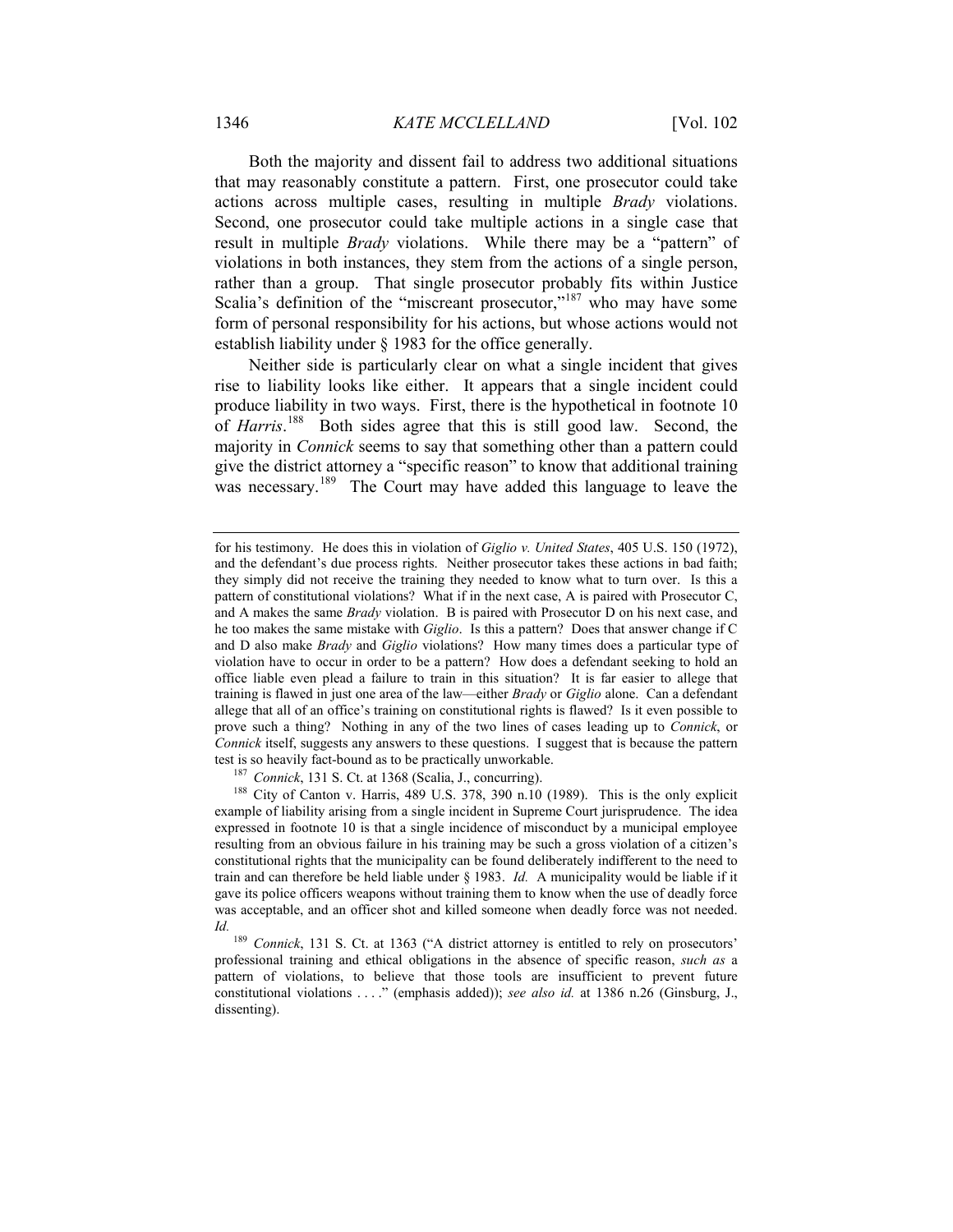door open for prosecutorial liability—since its reasoning basically eviscerated *Harris*'s single-incident theory as applied to prosecutors. This is because assistant district attorneys will always have attended law school and passed the bar,<sup>190</sup> so the district attorney will always be free to presume, under *Connick*, that they have adequate legal training to deal with *Brady* issues. So the "specific reason" that tips off the district attorney that more training is needed must be something other than inadequate training.<sup>191</sup> The dissent argues that footnote 10 in *Harris* is directly applicable to Thompson's case because, although young lawyers have been to law school and passed the bar, they do not necessarily know everything about the law that is required to do their jobs.<sup>192</sup>

# C. RECONSIDERING THE COMMON LAW FOUNDATION OF THE RULE

The practical effect of all of this confusion is that prosecutors have absolute immunity. Is that such a bad thing? After all, the Court has repeatedly stated that in American common law, prosecutors always had absolute immunity. *Imbler* relied heavily on common law reasoning to establish the functional test.<sup>193</sup>

Section 1983 does not list any immunities at all, $194$  but the Court has simply read the immunities available under the common law of 1871 (when  $\S$  1983 was passed) into the statute.<sup>195</sup> While this approach is certainly artificial, it is something the Court has done in the past to reach a desired result.<sup>196</sup> Unfortunately, in the prosecutorial immunity context, this Unfortunately, in the prosecutorial immunity context, this approach makes no sense. In *Imbler*, after stating that prosecutors were absolutely immune under the common law of 1871, the Court cites as evidence *Griffith v. Slinkard*, a case of malicious prosecution from 1896.<sup>197</sup>

<sup>190</sup> *See supra* notes 58–62 and accompanying text.

<sup>191</sup> *See Connick*, 131 S. Ct. at 1386 n.26 (Ginsburg, J., dissenting) ("In the end, the majority leaves open the possibility that something other than 'a pattern of violations' could also give the district attorney 'specific reason' to know that additional training is necessary. Connick, by his own admission, had such a reason." (citations omitted)).

<sup>192</sup> *See id.* at 1386; *supra* notes 58–62 and accompanying text.

<sup>193</sup> Imbler v. Pachtman, 424 U.S. 409, 422–27 (1976).

<sup>194</sup> *See id.* at 417.

<sup>195</sup> *See id.* at 418.

<sup>&</sup>lt;sup>196</sup> See, e.g., Pierson v. Ray 386 U.S. 547 (1967) (reading common law absolute immunity for judges into § 1983); Tenney v. Brandhove, 341 U.S. 367 (1951) (reading common law absolute immunity for legislators into § 1983). In *Tenney*, the Court concluded that immunities "well grounded in history and reason" had not been abrogated "by covert inclusion in the general language" of § 1983. *Imbler*, 424 U.S. at 418 (quoting *Tenney*, 341 U.S. at 376).

<sup>197</sup> *Imbler*, 424 U.S. at 421 (citing Griffith v. Slinkard, 44 N.E. 1001 (Ind. 1896)).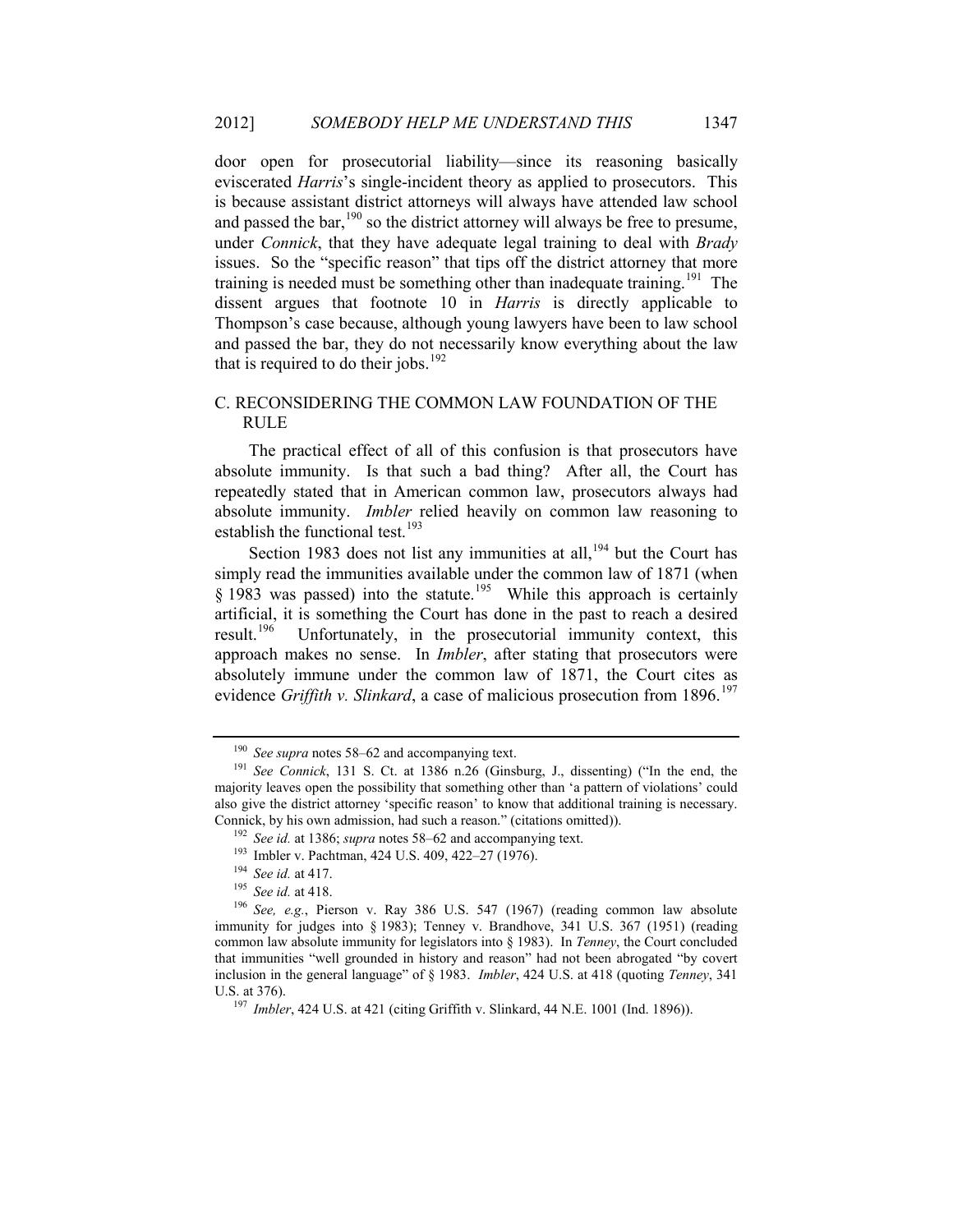Moreover, the Court concedes that *Griffith* was the first recorded case where absolute prosecutorial immunity is mentioned in American law.<sup>198</sup>

Justice Scalia's concurrence in *Burns* is more effective at describing the common law immunities than the majority in *Imbler*, but his argument still lacks persuasiveness as to why prosecutorial immunity should be read into § 1983. In American common law, there was absolute immunity for judges acting in their official judicial capacities.<sup>199</sup> There was also absolute immunity for government servants acting in a "quasi-judicial" capacity.<sup>200</sup> Finally, all statements made as part of a court proceeding were given absolute immunity from defamation suits.<sup>201</sup>

The *Imbler* Court argued that absolute immunity should apply to prosecutors for the same policy reasons that absolute immunity is given to judges and jurors.<sup>202</sup> In short, the immunity is designed to prevent the harassment of all parties to the prosecution and avoid any chilling effects that litigation might have.<sup>203</sup> The Court seemed to endorse the idea that prosecutors share absolute immunity protection under a quasi-judicial theory.<sup>204</sup> However, that is not the same thing as a grant of absolute immunity at common law for prosecutors in their own right. Yet the Court's jurisprudence has simplified the common law reasoning to this end. If the Court were to acknowledge the tenuousness of its common law arguments, the justification for absolute immunity and the functional test weakens considerably.

Even assuming that the Court's suppositions about absolute immunity in 1871 are correct, do we want modern prosecutors subjected to a rule

<sup>198</sup> *See id.* at 420–21.

<sup>&</sup>lt;sup>199</sup> Burns v. Reed, 500 U.S. 478, 499 (1991) (Scalia, J., concurring in part and dissenting in part) (citing THOMAS COOLEY, THE LAW OF TORTS (1880)). From its earliest days, English common law protected judges acting within their jurisdiction with absolute immunity. *See Imbler*, 424 U.S. at 423 n.20 (citing Floyd v. Barker, (1608) 77 Eng. Rep. 1305). The United States Supreme Court first recognized judicial absolute immunity in *Bradley v. Fisher*, 80 U.S. 335 (1871), but it was not until *Pierson v. Ray*, 386 U.S. 547 (1967), that judicial absolute immunity was applied to the states via § 1983. *Pierson*, 386 U.S. at 554–55.

<sup>200</sup> *Burns*, 500 U.S. at 500 (Scalia, J., concurring in part and dissenting in part). The Court in *Imbler* also noted that grand jurors received absolute immunity at both English and American common law under a quasi-judicial theory. *See Imbler*, 424 U.S. at 423 n.20 (citing Turpen v. Booth, 56 Cal. 65 (1880); Hunter v. Mathis, 40 Ind. 356 (1872); Floyd v. Barker, (1608) 77 Eng. Rep. 1305).

<sup>201</sup> *Burns*, 500 U.S. at 501 (Scalia, J., concurring in part and dissenting in part). However, a complaining witness could be subject to liability for malicious prosecution (which, unlike defamation, was an intentional tort). *Id.* Indeed, the absolute immunity applied only to defamation suits. *Id.*

<sup>202</sup> *Imbler*, 424 U.S. at 422–23.

<sup>203</sup> *Id.*

<sup>204</sup> *Id.*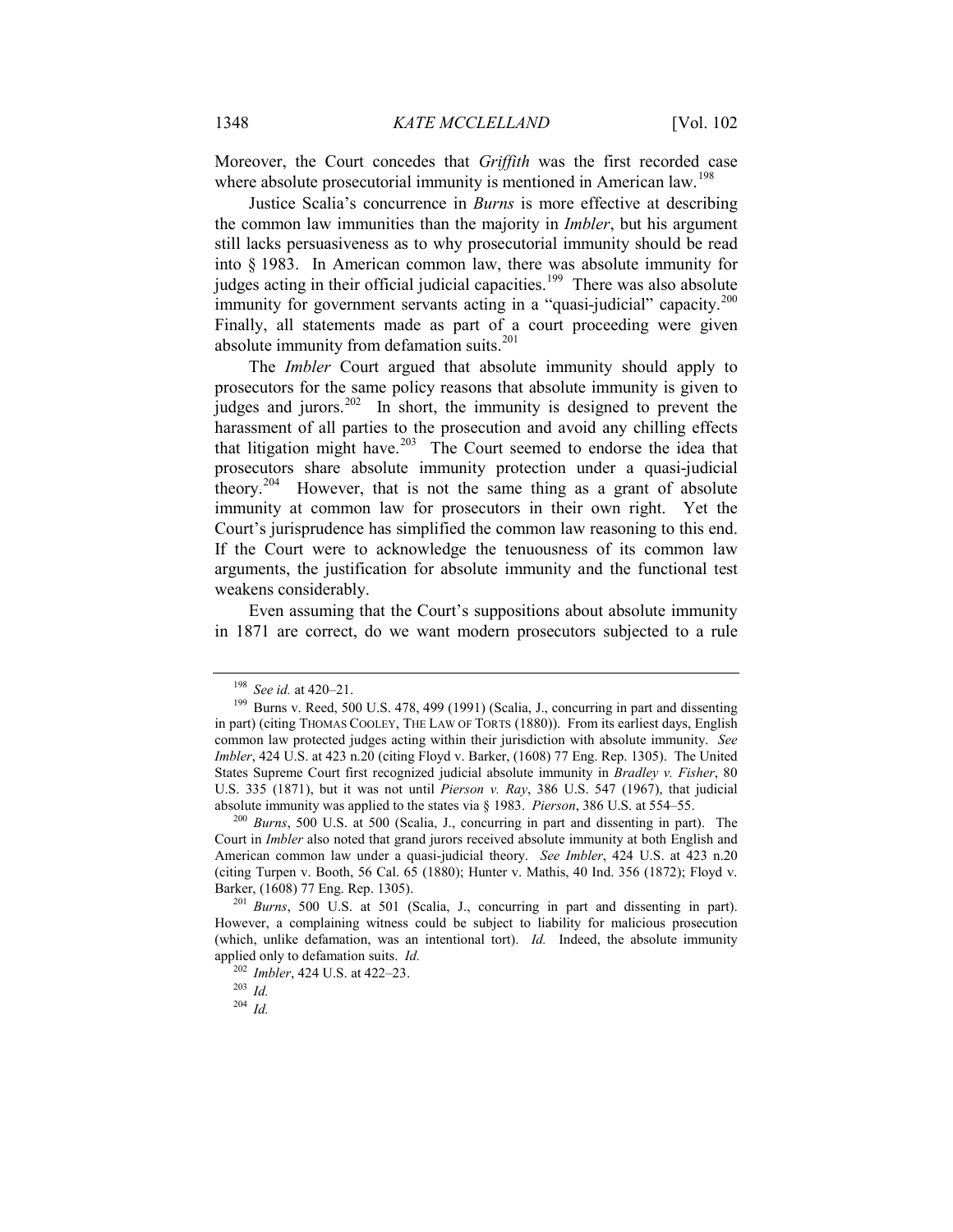created at a time when prosecution looked very different than it does today? First, with the rise of DNA and other scientific technology, there have been major advances in the collection of evidence since the common law rules regarding prosecutors were developed. Because there are so many more types of forensic evidence available to prosecutors today, there are also more opportunities for them to hide or tamper with that evidence. Additionally, prosecutors today are saddled with enormous caseloads that simply did not exist when the common law was developing.<sup>205</sup> There are more incentives now than ever before to cut corners in order to obtain convictions and speed up the trial process.<sup>206</sup> Prosecutors' offices do not have the resources to handle the extraordinary number of cases.<sup>207</sup> To maintain conviction rates, the temptation to conceal exculpatory evidence in violation of a defendant's constitutional rights is strong.<sup>208</sup> However, despite the drastic differences between early and modern American prosecution, there are compelling reasons for the Court to institute an absolute immunity rule today.

#### IV. ALTERNATIVE PROPOSALS

There are plenty of ways to regulate prosecutors without overhauling Supreme Court precedent. But having the Court impose a new immunity rule will be more efficient, while also avoiding the significant disadvantages of the common reform proposals. While they intuitively seem sound, the proposed reforms have severe practical disadvantages that prevent them from being viable alternatives to a new rule from the Court. The most common proposals for regulation are more stringent or better

<sup>&</sup>lt;sup>205</sup> STEVEN W. PERRY & DUREN BANKS, BUREAU OF JUSTICE STATISTICS, U.S. DEP'T OF JUSTICE, PROSECUTORS IN STATE COURTS, 2007 (2011). State prosecutors closed 2.9 million felony cases in 2007, approximately ninety-four felony cases for every prosecuting attorney on staff. *Id.*; *see also* Adam M. Gershowitz & Laura R. Killinger, *The State (Never) Rests: How Excessive Prosecutorial Caseloads Harm Criminal Defendants*, 105 NW. U. L. REV. 261 (2011) (discussing the number of cases assigned to prosecutors in the largest prosecutors' offices in the country, and the broad negative impact that such caseloads have on the criminal justice system).

<sup>206</sup> *See* Bennett L. Gershman, *Litigating* Brady v. Maryland*: Games Prosecutors Play*, 57 CASE W. RES. L. REV. 531, 560 (2007) ("[P]rosecutors are well aware that continuing to withhold favorable evidence may enhance the opportunity for a guilty plea and may also impair a defendant's pretrial preparation."); Gershowitz & Killinger, *supra* note 205, at 282– 85 (describing specifically how excessive caseloads prevent prosecutors from turning over *Brady* material to criminal defendants).

<sup>207</sup> *See* Gershowitz & Killinger, *supra* note 205, at 275–76.

<sup>208</sup> *See* Abbe Smith, *Can You Be a Good Person and a Good Prosecutor?*, 14 GEO. J. LEGAL ETHICS 355, 390 (2001) ("The desire to win inevitably wins out over matters of procedural fairness, such as disclosure.").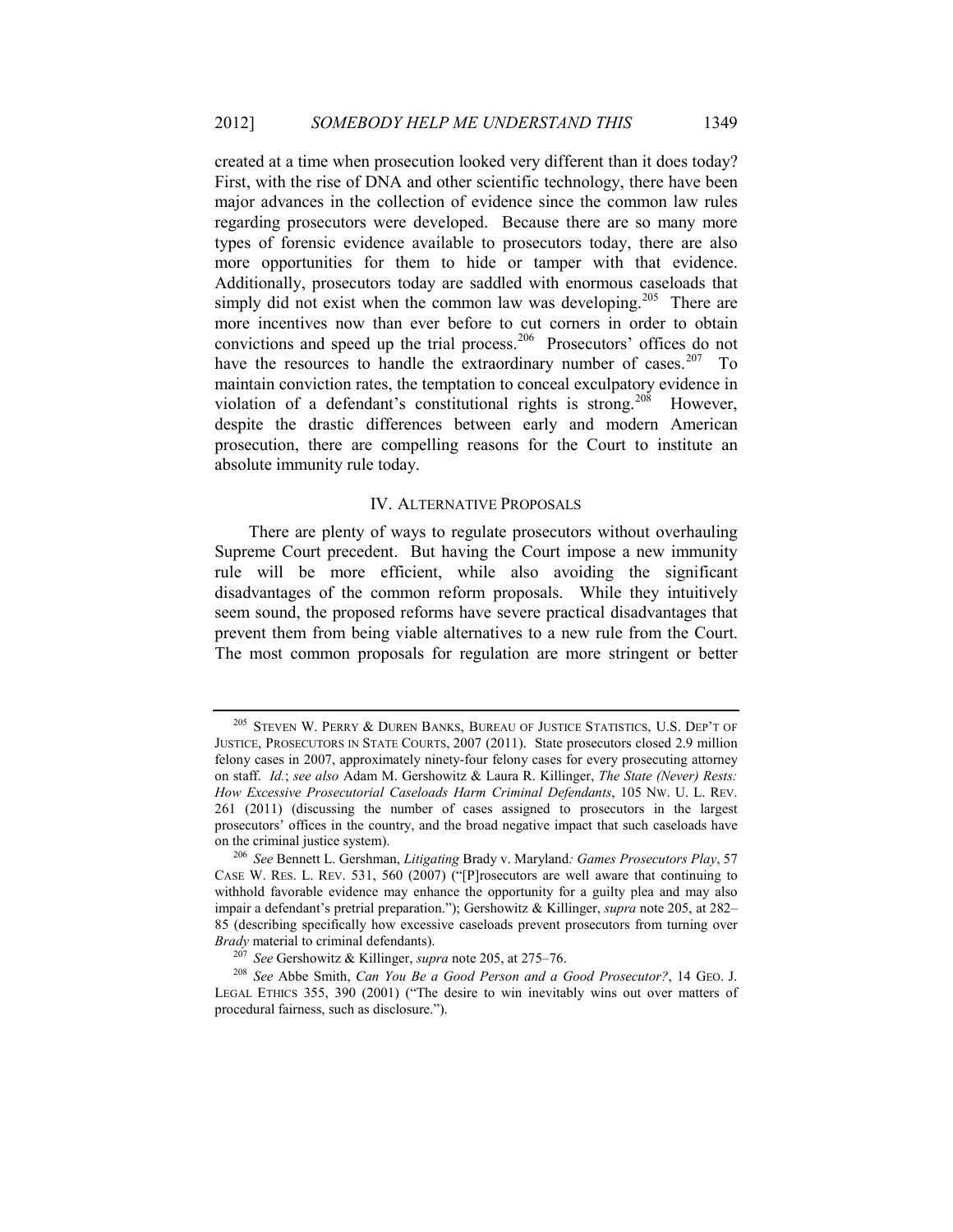enforced ethical sanctions<sup>209</sup> and internal office reforms,<sup>210</sup> although multiple other mechanisms have been suggested. $^{211}$ 

<sup>210</sup> *See* Rachel E. Barkow, *Organizational Guidelines for the Prosecutor's Office*, 31 CARDOZO L. REV. 2089, 2105–12 (2010) (advocating a corporate compliance model for structuring prosecutors' offices); Stephanos Bibas, *Prosecutorial Regulation Versus Prosecutorial Accountability*, 157 U. PA. L. REV. 959, 996–1016 (2009) (advocating internal restructuring of prosecutors' offices); Angela J. Davis, *The American Prosecutor: Independence, Power, and the Threat of Tyranny*, 86 IOWA L. REV. 393, 460–64 (2001) (advocating public information departments and prosecution review boards); Bennett L. Gershman, *The New Prosecutors*, 53 U. PITT. L. REV. 393, 448–58 (1992) (advocating expanded discovery, prosecutor misconduct commissions, and movement toward the British model, which relies partly on private lawyers drafted by the government to handle cases on a piecemeal basis); Bruce A. Green, *Beyond Training Prosecutors About Their Disclosure Obligations: Can Prosecutors' Offices Learn from Their Lawyers' Mistakes?*, 31 CARDOZO L. REV. 2161, 2182–86 (2010) (advocating greater auditing of prosecutors' files, more extensive internal review, and establishing review processes that make it possible to admit that wrongdoing occurred so that it can be addressed before the case goes too far in the appeals process); Daniel S. Medwed, *The Zeal Deal: Prosecutorial Resistance to Post-Conviction Claims of Innocence*, 84 B.U. L. REV. 125, 169–81 (2004) [hereinafter *The Zeal Deal*] (advocating better training, incentives, independent internal innocence units to review claims, restructuring elections, and abandoning the public prosecutor model altogether in favor of the British model, which has some public prosecution but relies partly on private lawyers drafted by the government to handle cases on a piecemeal basis); Daniel S. Medwed, *The Prosecutor as Minister of Justice: Preaching to the Unconverted from the Post-Conviction Pulpit*, 84 WASH. L. REV. 35, 58–65 (2009) [hereinafter *Minister of Justice*] (advocating independent internal innocence units); Scott J. Krischke, Note, *Absent Accountability: How Prosecutorial Impunity Hinders the Fair Administration of Justice in America*, 19 J.L. & POL'Y 395, 432–34 (2010) (advocating federal- and state-level legislation to regulate prosecutors, independent review boards attached to all prosecutors' offices, and criminal sanctions for misbehaving prosecutors); Lyn M. Morton, Note, *Seeking the Elusive Remedy for Prosecutorial Misconduct: Suppression, Dismissal, or Discipline?*, 7 GEO. J. LEGAL ETHICS 1083, 1114–15 (1994) (advocating a prosecutorial conduct commission analogous to a state inspector general—that would investigate misconduct); Andrew Smith, Note, Brady *Obligations, Criminal Sanctions, and Solutions in a New Era of Scrutiny*, 61 VAND. L. REV. 1935, 1960–72 (2008) (advocating open-file policies, better enforcement of criminal sanctions against prosecutors, greater internal regulation, and increased media transparency).

<sup>211</sup> *See* Stephanos Bibas, *Rewarding Prosecutors for Performance*, 6 OHIO ST. J. CRIM. L. 441, 448–51 (2009) (paying monetary incentives to prosecutors based on ethical performance); Geoffrey S. Corn & Adam M. Gershowitz, *Imputed Liability for Supervising* 

<sup>209</sup> *See* Angela J. Davis, *The Legal Profession's Failure to Discipline Unethical Prosecutors*, 36 HOFSTRA L. REV. 275 (2007); Peter A. Joy, *The Relationship Between Prosecutorial Misconduct and Wrongful Convictions: Shaping Remedies for a Broken System*, 2006 WIS. L. REV. 399; Richard A. Rosen, *Disciplinary Sanctions Against Prosecutors for* Brady *Violations: A Paper Tiger*, 65 N.C. L. REV. 693 (1987); Walter W. Steele, Jr., *Unethical Prosecutors and Inadequate Discipline*, 38 SW. L.J. 965 (1984); Fred C. Zacharias, *The Professional Discipline of Prosecutors*, 79 N.C. L. REV. 721 (2001); Fred C. Zacharias & Bruce A. Green, *The Duty to Avoid Wrongful Convictions: A Thought Experiment in the Regulation of Prosecutors*, 89 B.U. L. REV. 1 (2009); Lesley E. Williams, Note, *The Civil Regulation of Prosecutors*, 67 FORDHAM L. REV. 3441 (1999).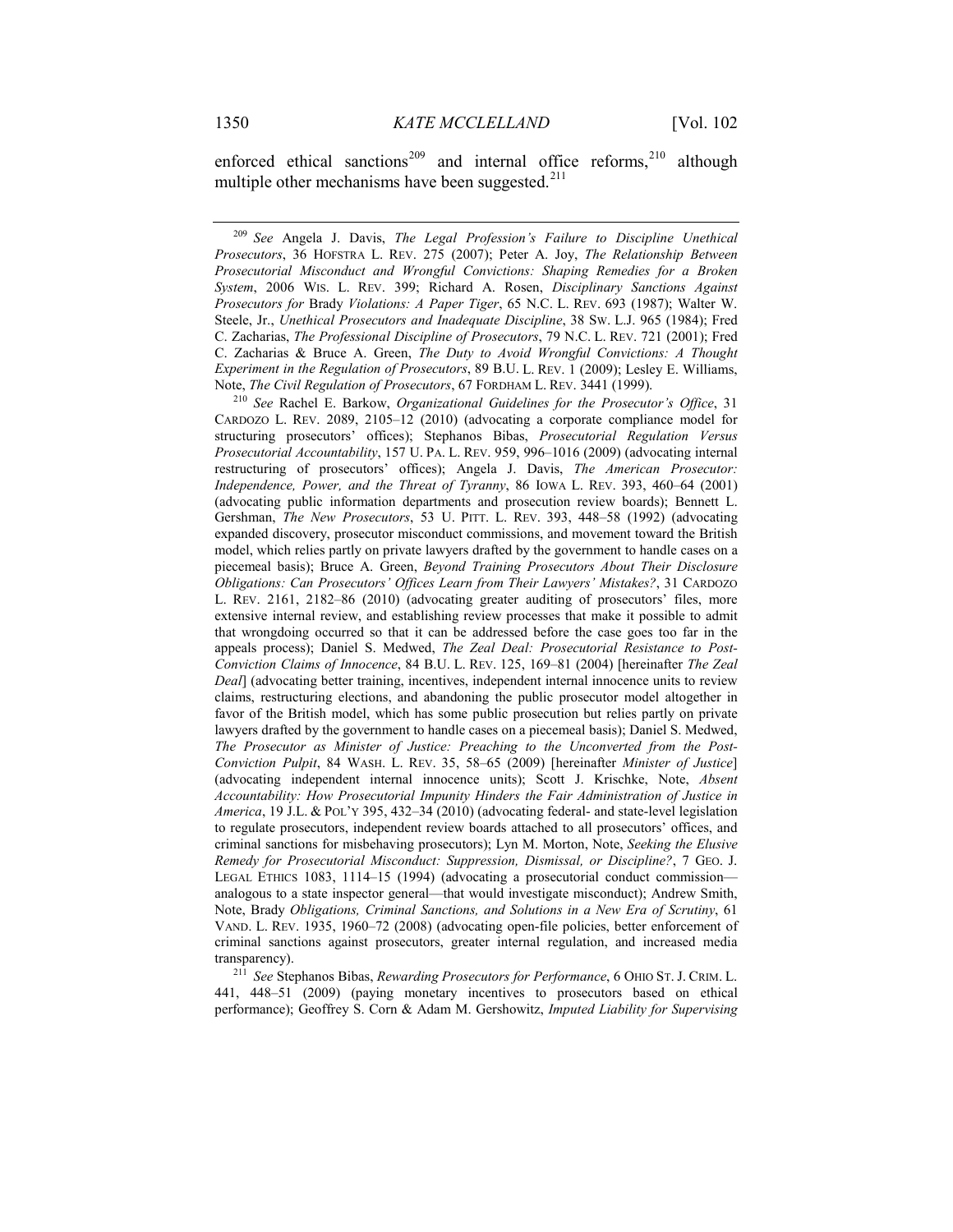If prosecutorial immunity continues to have a wide scope under § 1983, ethical sanctions may be the only way to address prosecutorial misbehavior and mete out punishment. Part of the *Imbler* Court's reasoning for broadly allowing absolute immunity was that the profession would sanction prosecutors who crossed ethical lines, even if they could not be held civilly liable.<sup>212</sup> Unfortunately, in the thirty-six years since *Imbler*, prosecution of prosecutors for ethical violations has been rare in comparison with the number of ethical violations that occur.<sup>213</sup> Selfregulation has not changed behavior because prosecutors are well aware that, in practice, they are unlikely to face any professional consequences for skirting ethical rules. $214$ 

*Prosecutors: Applying the Military Doctrine of Command Responsibility to Reduce Prosecutorial Misconduct*, 14 BERKELEY J. CRIM. L. 395, 426–30 (2009) (advocating holding supervisors responsible for subordinates' misconduct that they knew or should have known occurred); Adam M. Gershowitz, *Prosecutorial Shaming: Naming Attorneys to Reduce Prosecutorial Misconduct*, 42 U.C. DAVIS L. REV. 1059, 1088–93 (2009) (naming prosecutors who engage in misconduct in appeals decisions overturning those cases); Janet C. Hoeffel, *Prosecutorial Discretion at the Core: The Good Prosecutor Meets* Brady, 109 PENN ST. L. REV. 1133, 1151–54 (2005) (suggesting abolishing the public prosecutor and moving to the English system); Tracey L. Meares, *Rewards for Good Behavior: Influencing Prosecutorial Discretion and Conduct with Financial Incentives*, 64 FORDHAM L. REV. 851, 901–11 (1995) (advocating financial awards for prosecutors whose cases make it through appeals without error); Sonja B. Starr, *Sentence Reduction as a Remedy for Prosecutorial Misconduct*, 97 GEO. L.J. 1509, 1532–48 (2009) (reducing the defendant's sentence in cases where misconduct has occurred); Abby L. Dennis, Note, *Reining in the Minister of Justice: Prosecutorial Oversight and the Superseder Power*, 57 DUKE L.J. 131, 155–61 (2007) (using the superseder power, in which a district attorney, judge, or state executive appoints a special prosecutor to "supersede" local prosecuting attorneys when misconduct has been discovered); Kelly Gier, Note, *Prosecuting Injustice: Consequences of Misconduct*, 33 AM. J. CRIM. L. 191, 205–12 (2006) (proposing a mixture of increased ethical scrutiny and internal office reforms, including keeping repeat offenders off of death penalty cases, protecting whistleblowers more effectively, and preventing offenders from entering top positions within the prosecutor's office); Moshe Zvi Marvit, Note, *Who's Afraid of Municipal Liability? The Supreme Court's Strange Exclusion of § 1983 Respondeat Superior Municipal Liability*, 37 OHIO N.U. L. REV. 461, 477–90 (2011) (interpreting § 1983 as allowing municipalities to be held liable under a theory of respondeat superior).

<sup>212</sup> Imbler v. Pachtman, 424 U.S. 409, 429 (1976).

<sup>213</sup> *See* KATHLEEN M. RIDOLFI & MAURICE POSSLEY, N. CAL. INNOCENCE PROJECT, PREVENTABLE ERROR: A REPORT ON PROSECUTORIAL MISCONDUCT IN CALIFORNIA 1997– 2009 (2010), *available at* http://law.scu.edu/ncip/file/ProsecutorialMisconduct\_BookEntire\_ online%20version.pdf; Rosen, *supra* note 209; Joseph R. Weeks, *No Wrong Without a Remedy: The Effective Enforcement of the Duty of Prosecutors to Disclose Exculpatory Evidence*, 22 OKLA. CITY U. L. REV. 833 (1997); Ken Armstrong & Maurice Possley, *Trial & Error: How Prosecutors Sacrifice Justice to Win*, CHI. TRIB., Jan. 10, 1999, at 1.

<sup>214</sup> Ellen Yaroshefsky, *Wrongful Convictions: It Is Time to Take Prosecution Discipline Seriously*, 8 D.C. L. REV. 275, 294 (2004) (noting that there is a "human tendency to push margins when there are no sufficiently demanding external controls"); *see also* Joy, *supra* note 209, at 426–27.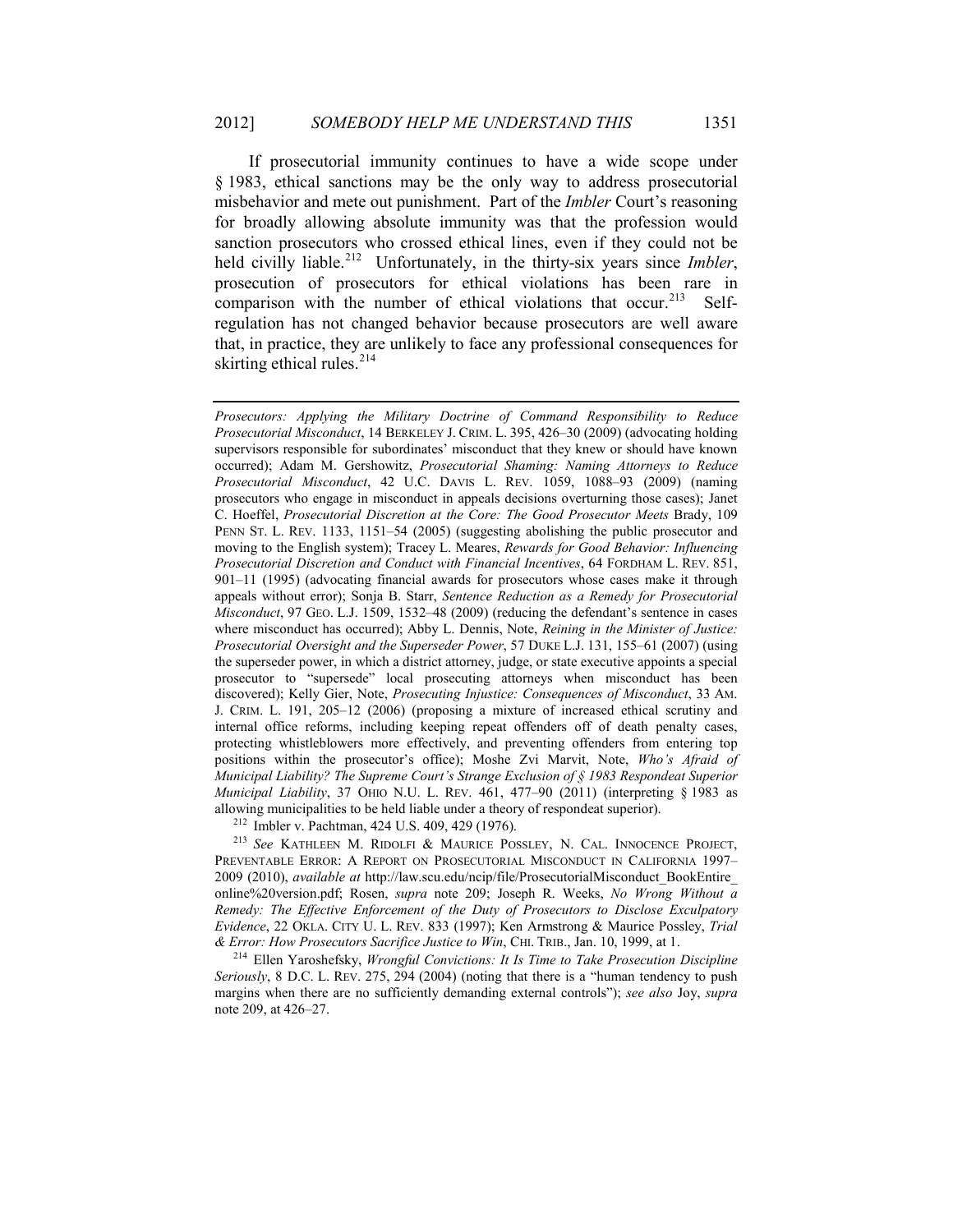If courts and the profession will not address misconduct, the next step may be to force prosecutors' offices to self-regulate internally. A common suggestion is that prosecutors' offices move to an open-file system, in which any and all discovery is handed over to defense counsel.<sup>215</sup> At least one author has suggested that offices move to a corporate compliance-style model to ensure greater accountability by assistant district attorneys.<sup>216</sup> Several authors have advocated for internal review boards that would investigate wrongful convictions and address prosecutors' ethical failings.<sup>217</sup> These suggestions are severely limited by the fact that district attorneys have little incentive to implement complex and costly internal reforms without substantive data indicating that the reforms produce results.218 The overwhelming number of cases that the typical prosecutor's office charges in a year, without an accompanying increase in funding, leaves neither money nor time to deal with an overhaul of internal processes.<sup>219</sup>

Moreover, a problem inherent across these proposals is that the institutions that would have to implement the reforms—whether the prosecutors' offices themselves or legislatures—are resistant to change.<sup>220</sup> Prosecutors dealing with massive caseloads and politicians deadlocked over state budget concerns in a stagnant economy are not going to expend time, energy, and political capital dealing with violations of criminal defendants' constitutional rights.<sup>221</sup> Whether right or wrong, the political will to

<sup>215</sup> *See, e.g.*, Daniel S. Medwed, *Brady's Bunch of Flaws*, 67 WASH. & LEE L. REV. 1533 (2010); Gershman, *supra* note 206, at 449–51; Smith, *supra* note 210, at 1960–66.

<sup>216</sup> *See* Barkow, *supra* note 210, at 2105–12 (advocating that prosecutors' offices utilize training, supervision, transparency, and reporting in the way that a corporation would in order to avoid wrongdoing).

<sup>217</sup> *See* Bibas, *supra* note 210; Davis, *supra* note 210; Gershman, *supra* note 210; Green, *supra* note 210; Medwed, *The Zeal Deal*, *supra* note 210; Medwed, *Minister of Justice*, *supra* note 210; Krischke, *supra* note 210; Morton, *supra* note 210; Smith, *supra* note 210.

<sup>218</sup> To my knowledge, there is no comprehensive study measuring a decrease in wrongful convictions in prosecutors' offices that have instituted some form of internal reform. For additional institutional characteristics that inhibit reform, see Green, *supra* note 210, at 2171–73 (describing the general skepticism and conservatism that mark prosecutors' offices).

<sup>219</sup> *See generally* PERRY & BANKS, *supra* note 205 (finding that while the total operating budget of state prosecutors' offices had decreased by 5% from 2001 to 2007, there were approximately ninety-four felony cases charged per prosecuting attorney on staff).

<sup>220</sup> *See* Green, *supra* note 210, at 2171–73.

 $221$  This is not to say that they do not care about these issues at all, just that other concerns tend to take precedence. District attorneys and legislators are elected officials, and convicted criminals cannot vote and criminal defendants do not make up a politically active constituency. Politicians have little incentive to champion major reforms to benefit criminal defendants. For a more thorough treatment of how political concerns can impact criminal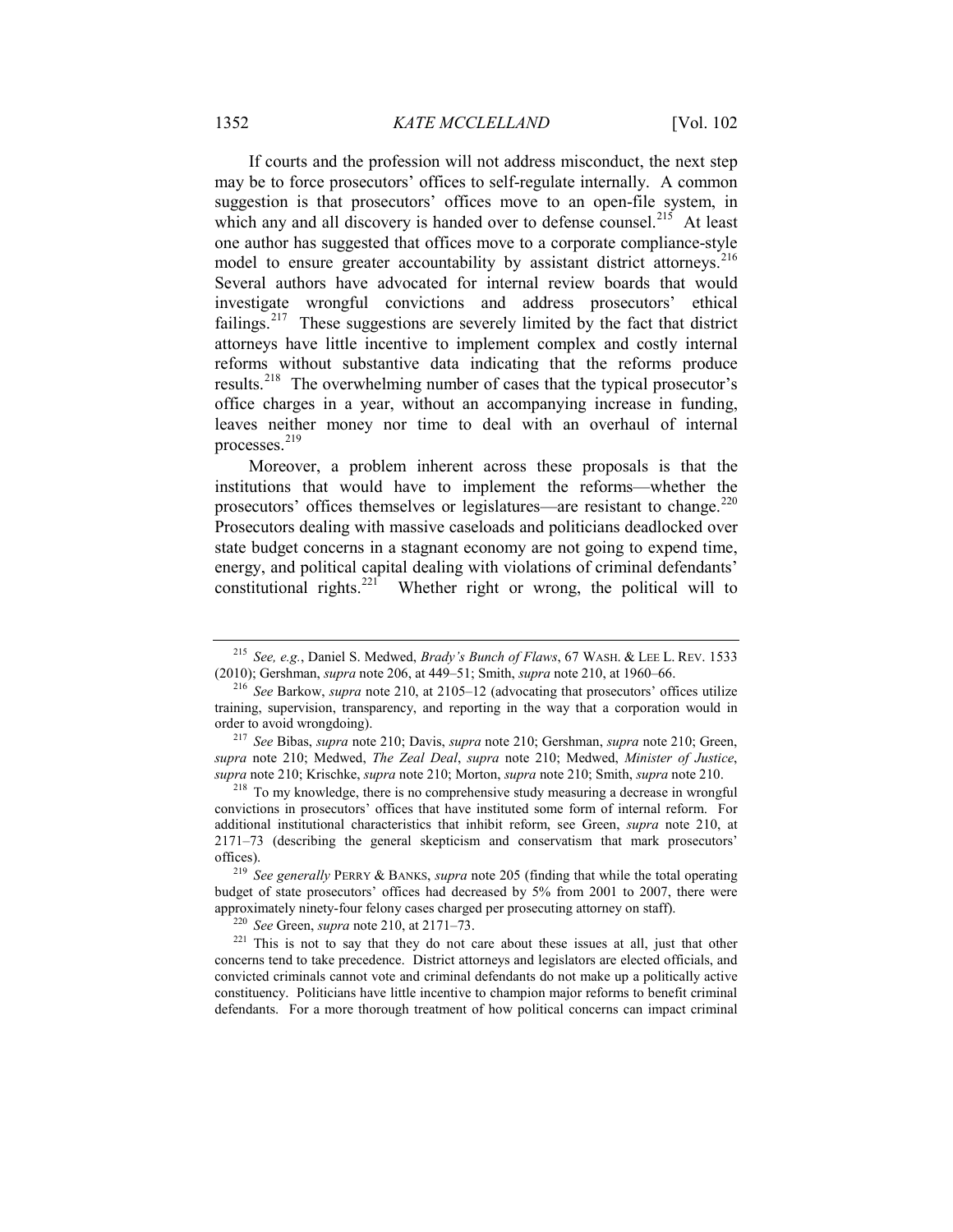execute these reforms simply does not exist—making action by the Supreme Court all the more necessary.

#### V. THE SUPREME COURT MUST IMPOSE A NEW RULE IN THIS AREA

The unsuitability of these alternative potential reforms means that the Supreme Court must be responsible for implementing a coherent liability rule. If the Supreme Court is truly to simplify the issue of prosecutorial liability under § 1983 by eliminating the functional test, it has two options. First, it could grant prosecutors qualified immunity across the board. Alternatively, the Court could give prosecutors absolute immunity in all situations. The absolute immunity rule already exists in practice, and there are compelling reasons for the Court to make it official.

#### A. QUALIFIED IMMUNITY

Broad qualified immunity for prosecutors is another favored solution among academics for reducing constitutional violations during prosecution.<sup>222</sup> Protection from police misconduct under  $\S$  1983 is more rigorous than protection from prosecutorial misconduct under the same statute because the police may only invoke qualified immunity as a defense.223 If prosecutors were as carefully scrutinized as the police, so the argument goes, they might have less incentive to violate defendants' constitutional rights in the course of the trial. This would lower the rate of wrongful convictions and bring greater fairness to the criminal adjudicatory process.

The primary problem with qualified immunity for prosecutors is that it may have a chilling effect on how prosecutors choose to prosecute.<sup>224</sup> If prosecutors worry about being held civilly liable for their actions during a

law, see William J. Stuntz, *The Pathological Politics of Criminal Law*, 100 MICH. L. REV. 505, 529–39 (2001). 222 Margaret Z. Johns, *Unsupportable and Unjustified: A Critique of Absolute* 

*Prosecutorial Immunity*, 80 FORDHAM L. REV. 509, 527–35 (2011); Douglas J. McNamara, Buckley*,* Imbler*, and Stare Decisis: The Present Predicament of Prosecutorial Immunity and an End to Its Absolute Means*, 59 ALB. L. REV. 1135, 1190–92 (1996); Williams, *supra*  note 209, at 3479–80. Other authors, while not advocating qualified immunity for prosecutors in all situations, have argued that the current absolute immunity that is sometimes granted needs to be restricted. *See* Brink, *supra* note 165, at 31–36; Unell, *supra* note 172, at 967–69.

<sup>223</sup> *Compare* Imbler v. Pachtman, 424 U.S. 409 (1976) (giving prosecutors absolute immunity for their activities as advocates and qualified immunity for investigative and administrative actions), *with* Anderson v. Creighton, 483 U.S. 635 (1987) (granting police officers qualified immunity based on whether they behaved reasonably in light of clearly established law and the circumstances).

<sup>224</sup> *See Imbler*, 424 U.S. at 423–24.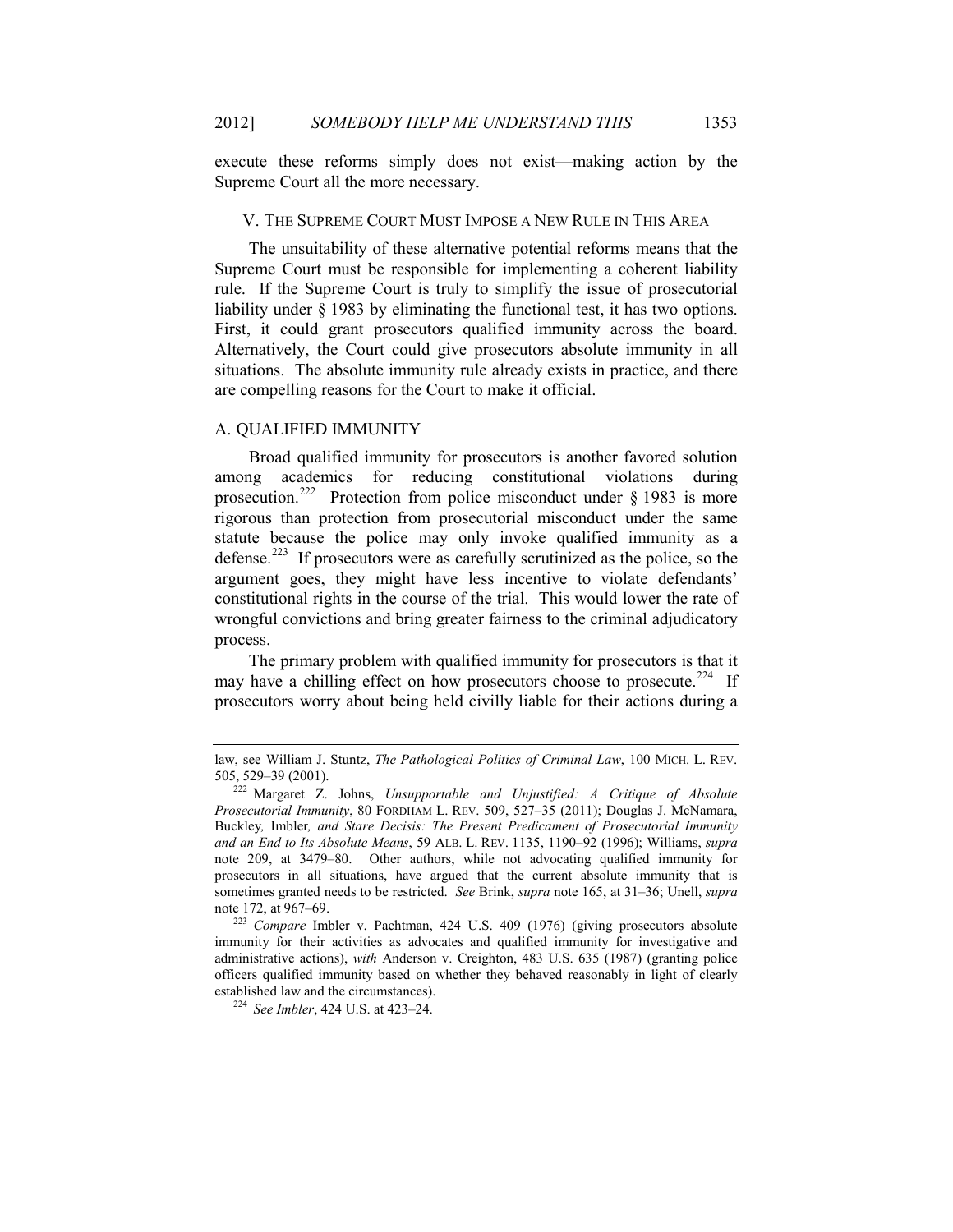prosecution, it may change their behavior in a way that leads to less zealous advocacy.225 This was a major concern of the *Imbler* Court, and has been reiterated throughout the Court's prosecutorial immunity jurisprudence since  $1976^{226}$ 

Moreover, another Supreme Court decision may lessen the desired impact of qualified immunity on prosecutors' behavior. In *Heck v.*  Humphrey,<sup>227</sup> the Court held that to recover damages under § 1983, a plaintiff must show that his conviction was reversed on direct appeal, expunged by executive order, declared invalid by a state tribunal, or called into question by a federal court's writ of habeas corpus.<sup>228</sup> Even if misconduct occurred in a defendant's case, the defendant has to prove that it was so egregious that it affected the verdict.<sup>229</sup> The subsequent retrial must then lead to a reversal of the verdict.<sup>230</sup> This is a very high standard for defendants to meet, and their success is particularly dependent on the legal resources that are available to them. Instituting qualified immunity may just lead prosecutors to engage in balancing. They will weigh the chances that their behavior will lead to reversal on appeal, actually giving rise to liability for their actions. If the prosecutor finds the likelihood of reversal sufficiently low, or is willing to take the risk, a significant amount of misconduct will occur regardless of the qualified immunity rule.<sup>231</sup>

## B. ABSOLUTE IMMUNITY

Giving prosecutors absolute immunity for all of their actions has not been advocated by anyone—except perhaps the Supreme Court, whose decisions produce absolute immunity in effect if not in form.<sup>232</sup> The

<sup>230</sup> *Heck*, 512 U.S. at 486–87.

<sup>231</sup> For an argument that prosecutors already engage in this type of balancing, see Gershman, *supra* note 206, at 548–50. *Bagley*'s materiality standard, "allow[s] prosecutors to play and frequently beat the odds that their suppression of evidence, even if discovered, will be found immaterial by a court." *Id.* at 549.

<sup>232</sup> *But see* Lawrence Rosenthal, *Second Thoughts on Damages for Wrongful Convictions*, 85 CHI.-KENT L. REV. 127, 152–61 (2010). While Rosenthal is highly critical of the impact that a broad qualified immunity rule would have, he stops short of actually advocating for straight absolute immunity.

<sup>225</sup> *Id.*

<sup>226</sup> *See id.*; *see also* Van de Kamp v. Goldstein, 555 U.S. 335, 346–47 (2009); Buckley v. Fitzsimmons, 509 U.S. 259, 270 n.4 (1993).

<sup>227</sup> 512 U.S. 477 (1994).

<sup>228</sup> *Id.* at 486–87.

<sup>&</sup>lt;sup>229</sup> *Id.* For the requirements to achieve a reversal based on the withholding of exculpatory evidence, see *United States v. Bagley*, 473 U.S. 667 (1985) (holding that a prosecutor's withholding of exculpatory evidence is "material" such that it affects the verdict and warrants reversal only if there is a reasonable probability that had the evidence been disclosed to the defense, the outcome of the trial would have been different).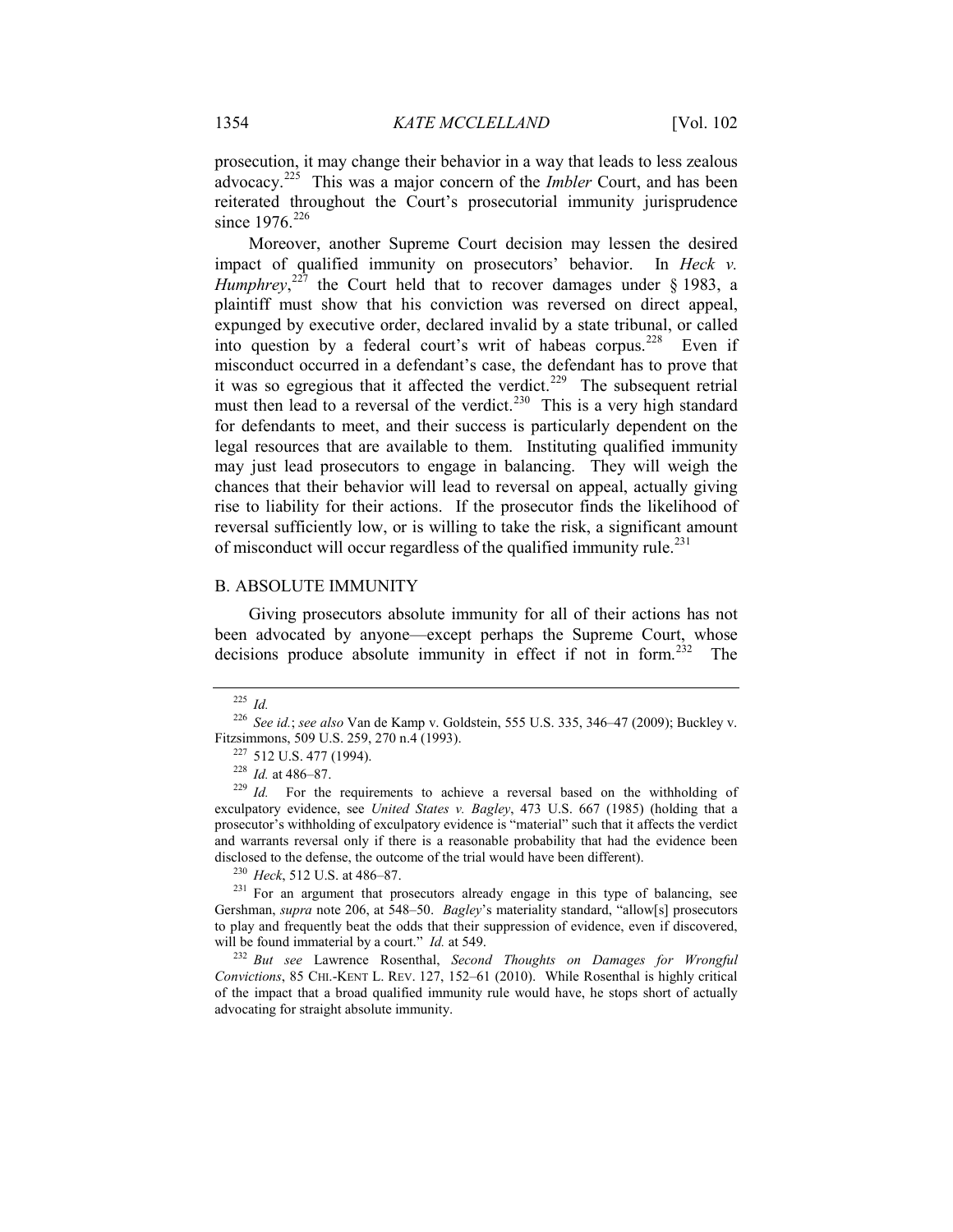obvious problem with an absolute immunity rule is that a criminal defendant wrongly convicted based on misconduct directly attributable to his prosecutor has no recourse for the violation of his constitutional rights. This would be less worrisome if prosecutors were routinely held accountable for their actions through professional disciplinary measures. However, prosecutors are very rarely called before disciplinary committees for their actions, and are even more rarely disbarred.<sup>233</sup>

In spite of this, the Supreme Court should scrap its prior jurisprudence and articulate a rule that provides absolute immunity for prosecutors in all situations. While not a perfect solution, absolute immunity has many advantages over the current rule of mixed absolute and qualified immunity, and is pragmatically more appropriate than a qualified immunity rule.

First, instituting absolute immunity in all instances would clear up the muddy waters of the law. Judges would have a rule that is simple to apply<sup>234</sup>: prosecutors' offices and municipalities have no liability, and therefore no exposure to multimillion-dollar judgments.<sup>235</sup> Defense attorneys and defendants will not spend years engaged in additional litigation after the reversal of a conviction, only to lose a civil suit because both sides had difficulty interpreting and applying the standard.<sup>236</sup> Finally, absolute immunity is in complete accord with the common law tradition.<sup>237</sup>

Second, the twenty-four-hour news cycle helps make an absolute immunity rule viable by providing a layer of accountability. The intense scrutiny that all elected officials, including district attorneys, are subject to today was completely unknown to the worlds of *Imbler* and the common law. It is much easier for citizens to track how their elected officials are behaving, make decisions about how to vote, and demand greater transparency in government.

Americans are taking greater notice of the criminal justice system's failings, and the media has played a major role in that. Various innocence projects across the country have taught the public what wrongful

<sup>233</sup> *See supra* notes 212–214 and accompanying text.

 $234$  For why this is both an important and needed development, see note 177 and accompanying text.

<sup>&</sup>lt;sup>235</sup> *See infra* notes 250–252 and accompanying text.

<sup>&</sup>lt;sup>236</sup> Note that John Thompson spent twenty-six years of his life engaged in litigation criminal and civil—with the Orleans Parish District Attorney's Office. Eight of those years (and presumably the sort of hours on the part of his attorneys that would normally result in millions of dollars in fees) were spent on his § 1983 action, which the Supreme Court eventually threw out, along with his \$14 million in damages.

<sup>237</sup> Although as I have suggested, *supra* Part III.C, the Court's interpretation of the common law of prosecutorial immunity is tenuous at best, and probably of little practical value given the complexity of the prosecutorial function today.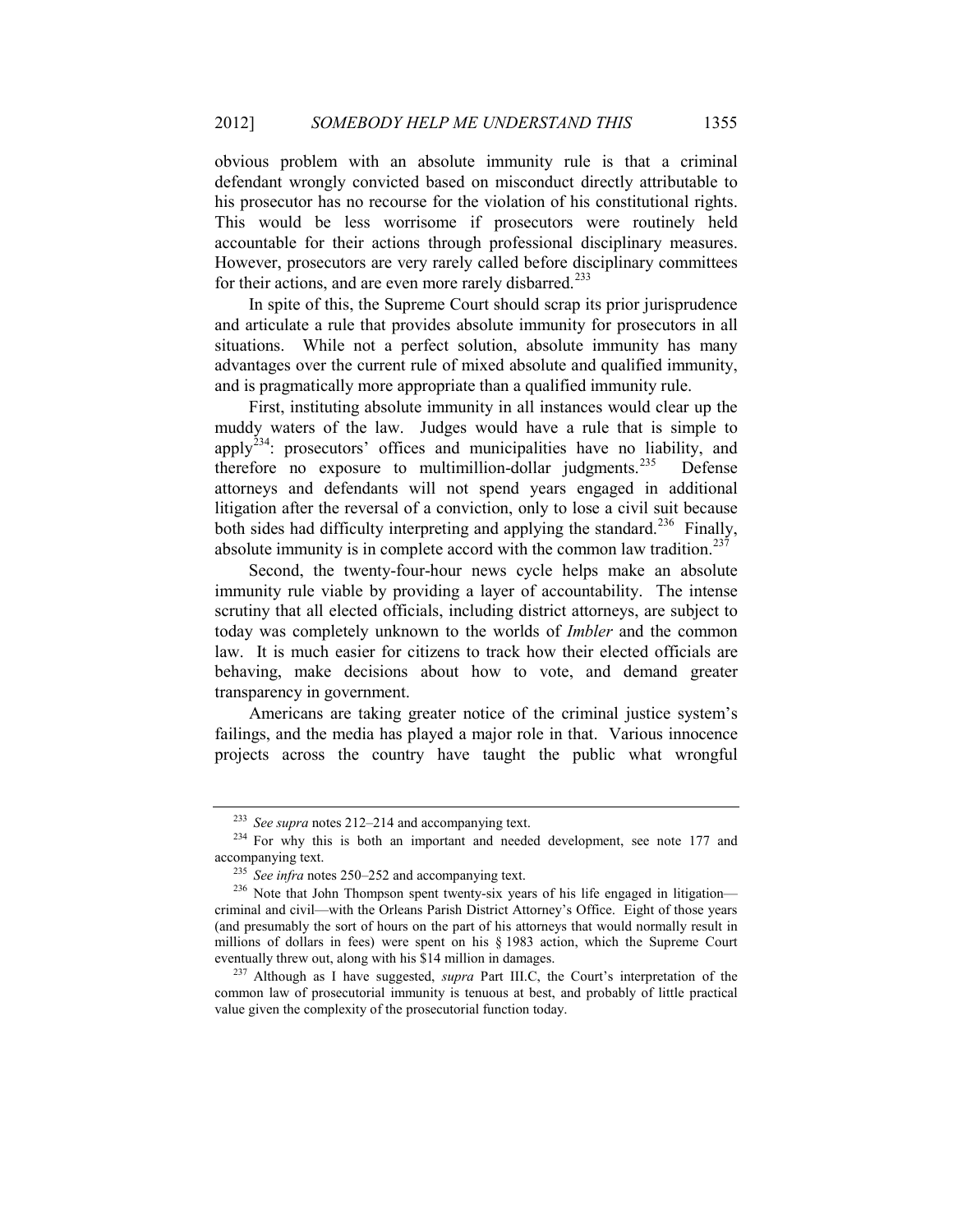convictions are, how they happen, and how they destroy lives.<sup>238</sup> Campaigns to save death row inmates from execution when the evidence against them is weak are becoming more prominent.<sup>239</sup> In some states, the worry about wrongful convictions has become so great that the death penalty has been abolished or suspended altogether.<sup>240</sup> Inevitably, this intense scrutiny leads to the prosecutors of wrongful convictions being publicly named by the media. $241$  This makes it harder for their offices to either cover up their behavior or continue their employment. The public naming and subsequent shaming of prosecutors who engage in ethically questionable behavior will provide a deterrent to others considering such behavior.

But will this deterrent effect be enough? $242$  Bad press affects an elected district attorney the most, but it is his subordinates who are really making the daily decisions that violate constitutional rights. For all of the talk about "policymakers" and supervisors in the case law, the decision to engage in unethical behavior is made by the one or two line prosecutors who try the defendant's case. They are not elected, and so may not care much about bad press. They may see their jobs as engaging in a quest for justice, and they may believe that the ends justify the means in such a

<sup>238</sup> *See About the Organization: Other Projects Around the World*, INNOCENCE PROJECT, http://www.innocenceproject.org/about/Other-Projects.php (last visited Oct. 30, 2012).

<sup>&</sup>lt;sup>239</sup> The recent campaign to save Troy Davis, spearheaded by Amnesty International, is an excellent example of this phenomenon. Troy Davis was convicted of first-degree murder in Georgia and spent many years on death row while exhausting all of his appeals. *See Troy Davis*, WIKIPEDIA, http://en.wikipedia.org/wiki/Troy\_Davis (last visited Oct. 30, 2012). During this process, nearly all of the prosecution's witnesses against him recanted their original testimony. *Id.* Nonetheless, his conviction was upheld multiple times and he was not granted clemency. *Id.* Davis was executed by the State of Georgia on September 21, 2011. *Id.*

<sup>240</sup> These include: Alaska, Hawaii, Illinois, Iowa, Maine, Massachusetts, Michigan, Minnesota, New Jersey, New York, North Dakota, Rhode Island, Vermont, West Virginia, and Wisconsin, in addition to the District of Columbia. *See* DEATH PENALTY INFO. CTR., FACTS ABOUT THE DEATH PENALTY (Oct. 5, 2012), *available at* http://www.deathpenalty info.org/documents/FactSheet.pdf. New Mexico and Connecticut have abolished the death penalty, but since the legislation is not retroactive, some inmates remain on death row. *Id.*

 $241$  It will be the media doing the naming, too—even in appeals cases where judges take prosecutors to task for misbehavior, they rarely name the prosecutors. *See* Gershowitz, *supra* note 211, at 1062. *But see* David Lat, *Benchslap of the Day: Say My Name, Say My Name*, ABOVE THE LAW (Feb. 16, 2012, 6:18 PM), http://abovethelaw.com/2012/02/bench slap-of-the-day-say-my-name-say-my-name/#more-136265. Of course, judges are members of the same profession as prosecutors. Members of the news media are not constrained by such ties.

<sup>&</sup>lt;sup>242</sup> Moreover, the media's power can be a double-edged sword. Brink has noted that increased media attention may also pressure prosecutors "to bring charges quickly and to win convictions." Brink, *supra* note 165, at 12. Such a situation may encourage misconduct, rather than eliminate it. *See id.* at 9.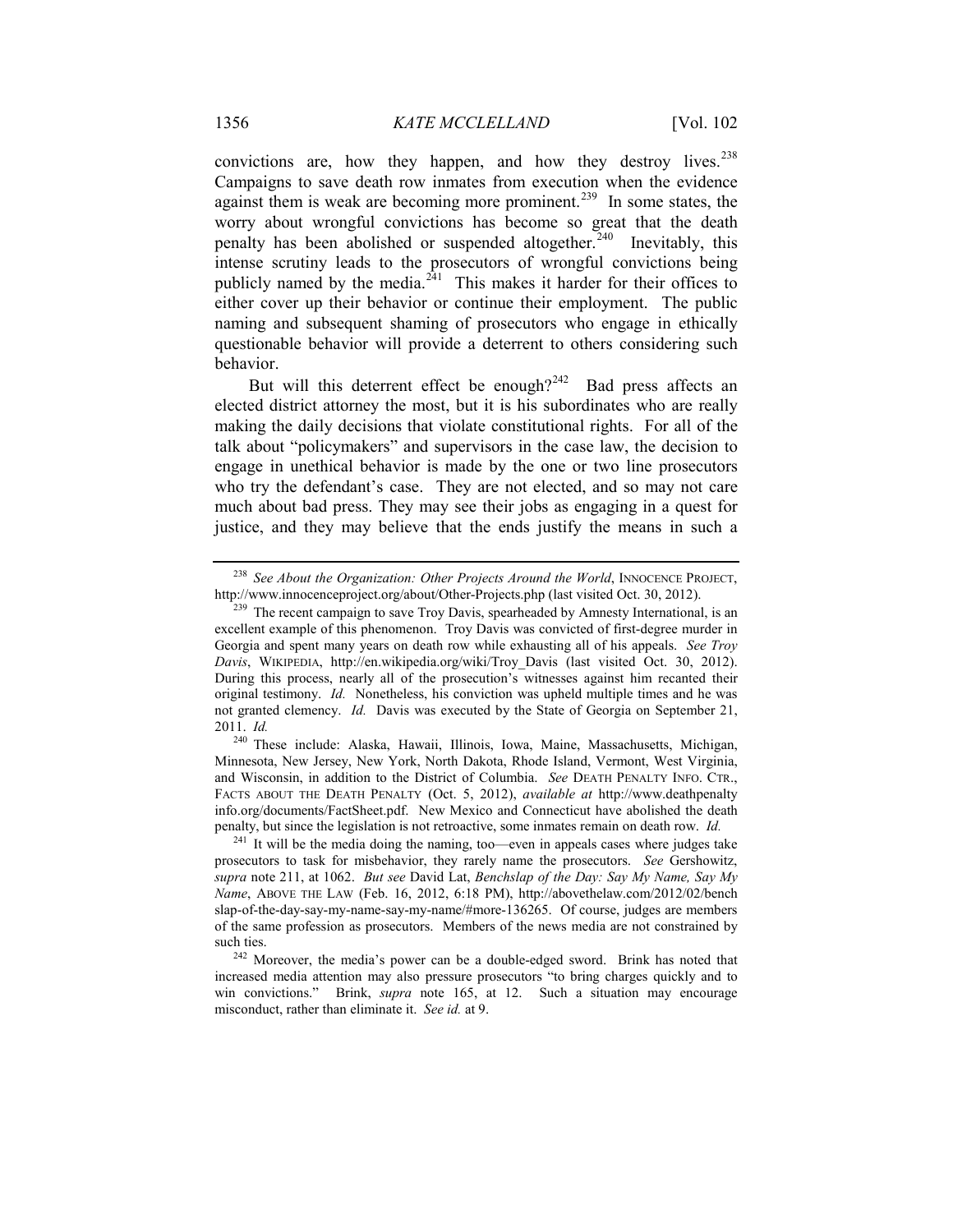pursuit.243 Moreover, criminal defendants are not a sympathetic group those who share an office and a community with these prosecutors may support a conviction at any cost.<sup>244</sup>

But absolute immunity should be conferred on prosecutors not only for its advantages, but also because of the severe disadvantages of the current qualified immunity rule. Despite the tendency of the literature to bemoan even the current absolute immunity of prosecutors, which is limited to their advocatory functions, there are major drawbacks to making prosecutors liable for misconduct under a qualified immunity rule. First, there is substantial evidence that awarding money damages in § 1983 cases will have little or no impact on prosecutorial behavior.<sup> $245$ </sup> This is in part because the prosecutor who actually violated the defendant's constitutional rights is not personally liable for paying the damages awarded to the plaintiff in subsequent litigation.<sup>246</sup> It is strategically more sensible to go after an entire office rather than an individual prosecutor because the prosecutor will rarely have deep enough pockets to satisfy the type of judgment that a defendant-turned-civil-litigant will be seeking.<sup>247</sup> Additionally, the combination of the *Imbler* and *Monell* lines of cases has made it easier for litigants to frame alleged § 1983 violations by prosecutors as "failure to train" claims, which implicate a policymaker and the office more broadly.<sup>248</sup> So even under a qualified immunity rule, prosecutors' personal wealth is not at stake in civil litigation, which makes the threat of litigation less likely to directly impact their behavior during criminal trials.<sup>249</sup>

Within municipalities, prosecutors' offices are not moneymakers. They have to be allocated money for their operating costs every year out of the municipality's budget. Municipalities typically raise money through a variety of taxes—property, sales, etc. Because prosecutors' offices raise no money independently, the municipality is also going to be responsible for paying—with taxpayer money—any jury awards of civil damages against

<sup>243</sup> See Medwed, *The Zeal Deal*, *supra* note 210, at 134–48, for a thorough description of the culture of prosecutors' offices and how that leads prosecutors to engage in misconduct and prevents them from correcting their mistakes when they may have convicted an innocent person.

<sup>244</sup> *See also infra* Conclusion.

<sup>245</sup> *See* Rosenthal, *supra* note 232, at 152–61.

<sup>&</sup>lt;sup>246</sup> *Id.* at 152. The other thing a prosecutor might have to lose is his job. But the reality is that prosecutorial misconduct often takes years to be discovered. The subsequent civil litigation takes additional years. Many prosecutors will have moved on by the time a judgment is actually entered on a civil case awarding damages.

 $247$  Compare John Thompson's jury award of \$14 million with the average salary of a District Attorney in 2007, which was \$98,000. *See* PERRY & BANKS, *supra* note 205, at 2.

<sup>248</sup> *See supra* Part II.

<sup>249</sup> *See* Rosenthal, *supra* note 232, at 129–30.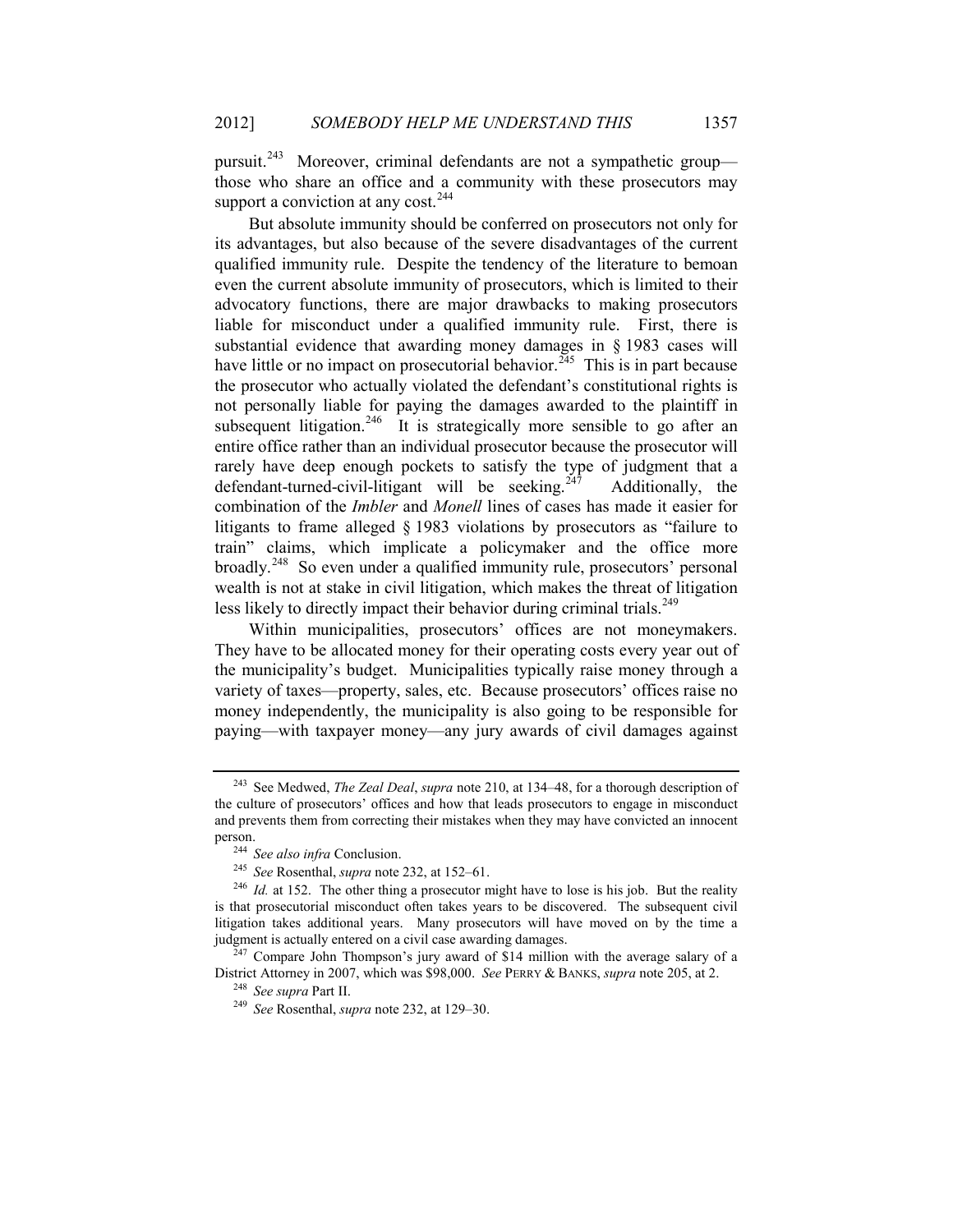prosecutors.<sup>250</sup> When taxpayers see their money paying for prosecutors' mistakes, they may translate their outrage into votes against the elected district attorney and the district attorney will have greater incentive to punish misbehaving prosecutors. But this assumes that voters will make the necessary connections among events. Although subject to direct political pressure from the municipality about budget and spending, the district attorney is primarily concerned about getting enough votes to get reelected.251 If voters are not making the connection between their tax dollars and prosecutorial misconduct, the district attorney is in the clear. Moreover, the average prosecutor making an in-the-moment call about whether to withhold exculpatory evidence, for example, is so far removed from municipal budget decisions that he or she is unlikely to feel pressured one way or another by a threat of civil liability.<sup>252</sup>

The cost of prosecution is only a fraction of a municipality's budget. Especially since the economic downturn began in 2008, many municipalities have experienced budget difficulties.<sup>253</sup> When budgets are stretched so thin, it quickly becomes apparent that money spent paying civil damages is money that is not being spent on schools, roads, and other government services.254 But if someone's constitutional rights have been violated, how can the courts not give them redress? Well, a multimilliondollar civil award to recompense one defendant for his violated rights means that millions of dollars are not getting spent on entities like public defenders' offices that help protect hundreds of defendants' constitutional rights every day.

But let us suppose for a moment that despite all of these concerns, the Supreme Court adopts a broad qualified immunity rule and prosecutors finally feel the pressure of impending punishment for misbehavior. The district attorney makes it clear to his subordinates that any future misconduct may result in large civil damages against the office. The unspoken implication is that the line prosecutor who engages in this misconduct will be placing her job and reputation in jeopardy. What are the prosecutor's incentives going forward? Obviously, she will want to avoid having a conviction overturned because of misconduct at all costs. Intuitively that seems like a good thing. But at least some prosecutors will engage in misconduct anyway—whether by accident, because they think

<sup>250</sup> *See id.* at 134–35.

<sup>251</sup> *See id.* at 153–54; *see also* Stuntz, *supra* note 221, at 533–34.

<sup>252</sup> *See* Rosenthal, *supra* note 232*,* at 158–59.

<sup>253</sup> *See* Richard W. Trotter, *Running on Empty: Municipal Insolvency and Rejection of Collective Bargaining Agreements in Chapter 9 Bankruptcy*, 36 S. ILL. U. L.J. 45, 45–46 (2011).

<sup>254</sup> *See id.* at 135.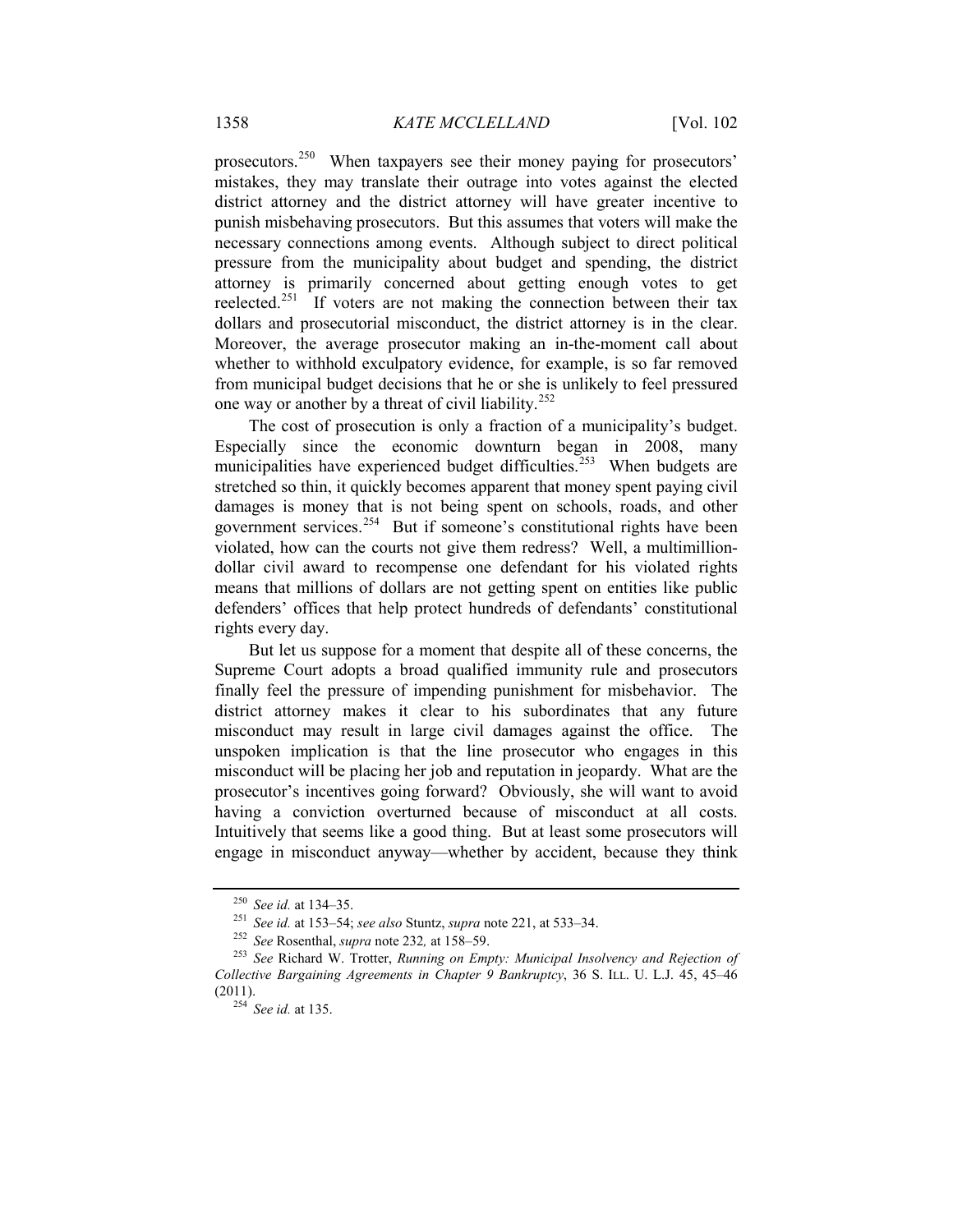they can get away with it, or for any number of other reasons. If confronted, then they have an incentive to cover up their mistakes to avoid the harmful consequences.<sup>255</sup> This will make it even more difficult for a defendant to prove either his innocence or the prosecutor's wrongdoing postconviction.<sup>256</sup>

Granting absolute immunity for prosecutors should not be mistaken as granting prosecutors permission to engage in a free-for-all. Absolute immunity will undoubtedly protect some miscreant prosecutors who will trample defendants' constitutional rights with impunity. But the current mixture of qualified and absolute immunity has not solved this problem either. It has led to a law that encourages defendants who have genuinely suffered wrongs into endless litigation with elements that are nearly impossible to prove. A clearly articulated absolute immunity rule would at least prevent this more insidious form of unfairness against criminal defendants. Additionally, absolute immunity for prosecutors does not alter the current ethical and criminal sanctions for prosecutorial misconduct. It may even increase enforcement of those ethical and criminal sanctions since when money damages are removed from the equation, those sanctions will among the few avenues left to defendants seeking to right the wrongs done to them.

#### VI. CONCLUSION

The most common sense and expedient way of dealing with the pervasive issue of prosecutorial misconduct is for the Supreme Court to articulate a rule that grants prosecutors absolute immunity in all cases. The functional test initially proposed in *Imbler* has proven difficult to apply and is practically unworkable as currently formulated. The combination of *Imbler's* progeny and the municipal liability cases has forced litigants to frame the issue of prosecutorial misconduct in a highly specific and artificial way. Criminal defendants claiming a violation of their constitutional rights must allege that the district attorney was deliberately indifferent to the need to train his subordinates. Only showing a pattern of constitutional violations by prosecutors can prove this. Yet there is no clear standard in the case law for how to prove a pattern. The *Connick* opinion even seems to prevent defendants from ever proving a pattern, because all prosecutors have passed the bar and attended law school, so their district attorney will always be justified in believing that they know how to avoid

<sup>&</sup>lt;sup>255</sup> Zacharias and Green have noted the incentive that strict ethical sanctions create to cover up misconduct, but it has not been considered in the context of qualified immunity. *See* Zacharias & Green, *supra* note 209, at 41–42.

<sup>256</sup> *See* Imbler v. Pachtman, 424 U.S. 409, 427 n.25 (1976).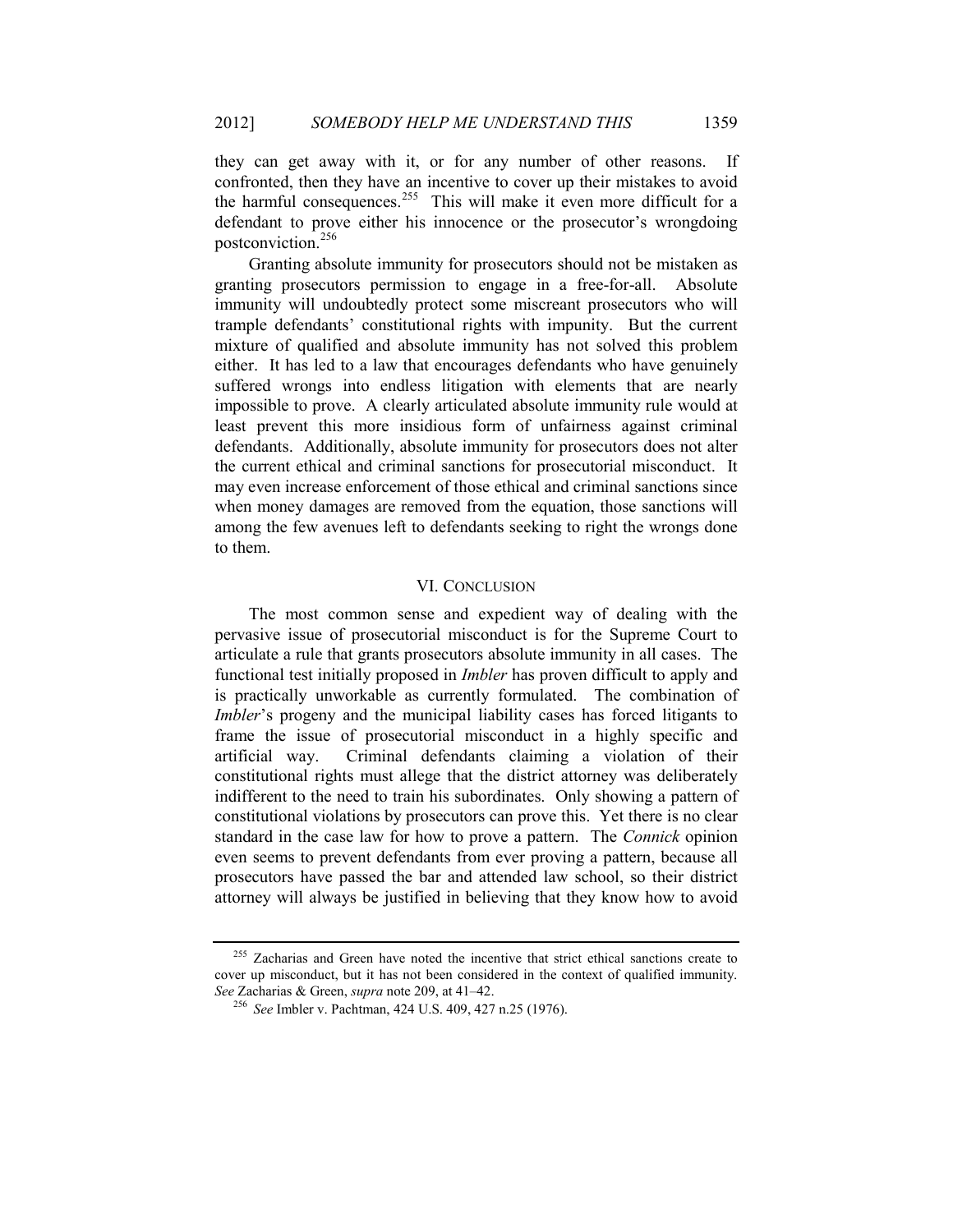constitutional violations.

In certain exceptional cases, a defendant may be allowed to show that a prosecutor's behavior was so obviously in violation of the Constitution that a single violation amounts to deliberate indifference. The Court has never found a municipality liable on the basis of a single incident, despite the availability of this alternative method of proof since the *Harris* decision in 1989. The majority in *Connick* rejected Thompson's case under this standard. Ginsburg's dissent complicated the matter by claiming Thompson had proved single-incident liability, but then articulating all of the incidents that may have proven a pattern of constitutional violations in Thompson's case.

*Connick* has left the state of prosecutorial liability hopelessly confused—not that it was a shining example of clarity prior to *Connick*. In addition to the weak functional test, the Court's analysis of the common law foundations of prosecutorial absolute immunity reads like fiction. Even if there was common law precedent for an absolute immunity rule, prosecution has changed so drastically since early American common law that the justifications for the rule are moot today.

Most of the commentators following these trends in the Court are convinced that more oversight is the answer to the problem of prosecutorial misconduct. The suggestions put forth regarding ethical reform and internal restructuring of prosecutors' offices are completely out of touch with reality. Prosecutors' offices lack both the resources and the institutional will to implement even some of the simplest reforms proposed. Additionally, prosecutors as a group have proven remarkably resilient to efforts to alter—even slightly—how they do their jobs. The culture of prosecutors' offices has much to do with this mindset, but it is reinforced by the reluctance of other attorneys, judges, legislatures, and voters to interfere with the work of those who keep criminals in prison.

Absolute immunity for prosecutors already exists in practice, now the Court needs to make it official and overrule the *Imbler* line of cases to the extent that they articulate a mixed qualified and absolute regime. The violation of criminal defendants' constitutional rights by the people who prosecute them is grossly unfair. But it is even more grossly unfair that those defendants who successfully overcome a wrongful conviction on the basis of prosecutorial misconduct are led to believe that the law will provide them some recompense under § 1983. It almost never has, and after *Connick*, the chances that it ever will have decreased dramatically.

An absolute immunity rule will almost certainly allow some prosecutors to get away with malicious, egregious, and flagrantly unconstitutional behavior. But the reality is that American society is unwilling to pay the costs that would be associated with having only